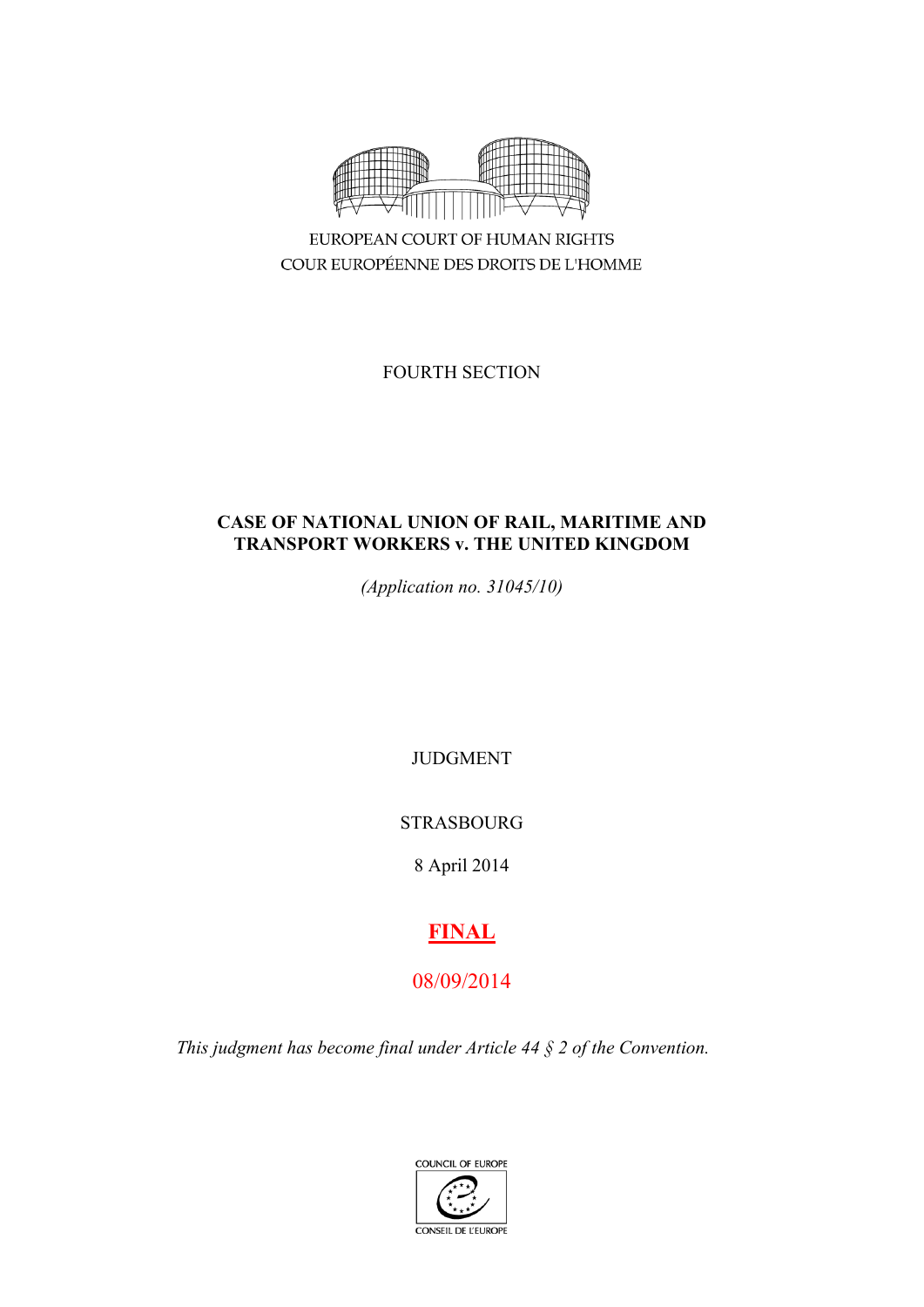### **In the case of National Union of Rail, Maritime and Transport Workers v. the United Kingdom,**

The European Court of Human Rights (Fourth Section), sitting as a Chamber composed of:

Ineta Ziemele, *President*, Päivi Hirvelä, George Nicolaou, Ledi Bianku, Paul Mahoney, Krzysztof Wojtyczek, Faris Vehabović, *judges*,

and Fatoş Aracı, *Deputy Section Registrar*,

Having deliberated in private on 4 March 2014,

Delivers the following judgment, which was adopted on that date:

### PROCEDURE

1. The case originated in an application (no. 31045/10) against the United Kingdom of Great Britain and Northern Ireland lodged with the Court under Article 34 of the Convention for the Protection of Human Rights and Fundamental Freedoms ("the Convention") by the National Union of Rail, Maritime and Transport Workers (RMT – "the applicant union"), on 1 June 2010.

2. The applicant union was represented before the Court by its General Secretary, Mr B. Crow. Its legal representative was Mr N. Todd of Thompsons Solicitors, Manchester. It was advised by Mr J. Hendy QC and Mr M. Ford QC, barristers in London. The United Kingdom Government ("the Government") were represented by their Agent, Ms R. Tomlinson, Foreign and Commonwealth Office.

3. A joint submission was received from the European Trade Union Confederation (ETUC) and the Trades Union Congress (TUC). A submission was also received from Liberty. These three organisations were given leave by the President to intervene as third parties in the written procedure (Article 36 § 2 of the Convention and Rule 44 § 3 of the Rules of Court). The Government replied to the submission of Liberty.

4. The applicant union alleged that its ability to protect its members' interests was subject to excessive statutory restriction, in violation of its right to freedom of association.

5. On 27 August 2012 notice of the application was given to the Government. It was also decided to rule on the admissibility and merits of the application at the same time (Article 29 § 1 of the Convention).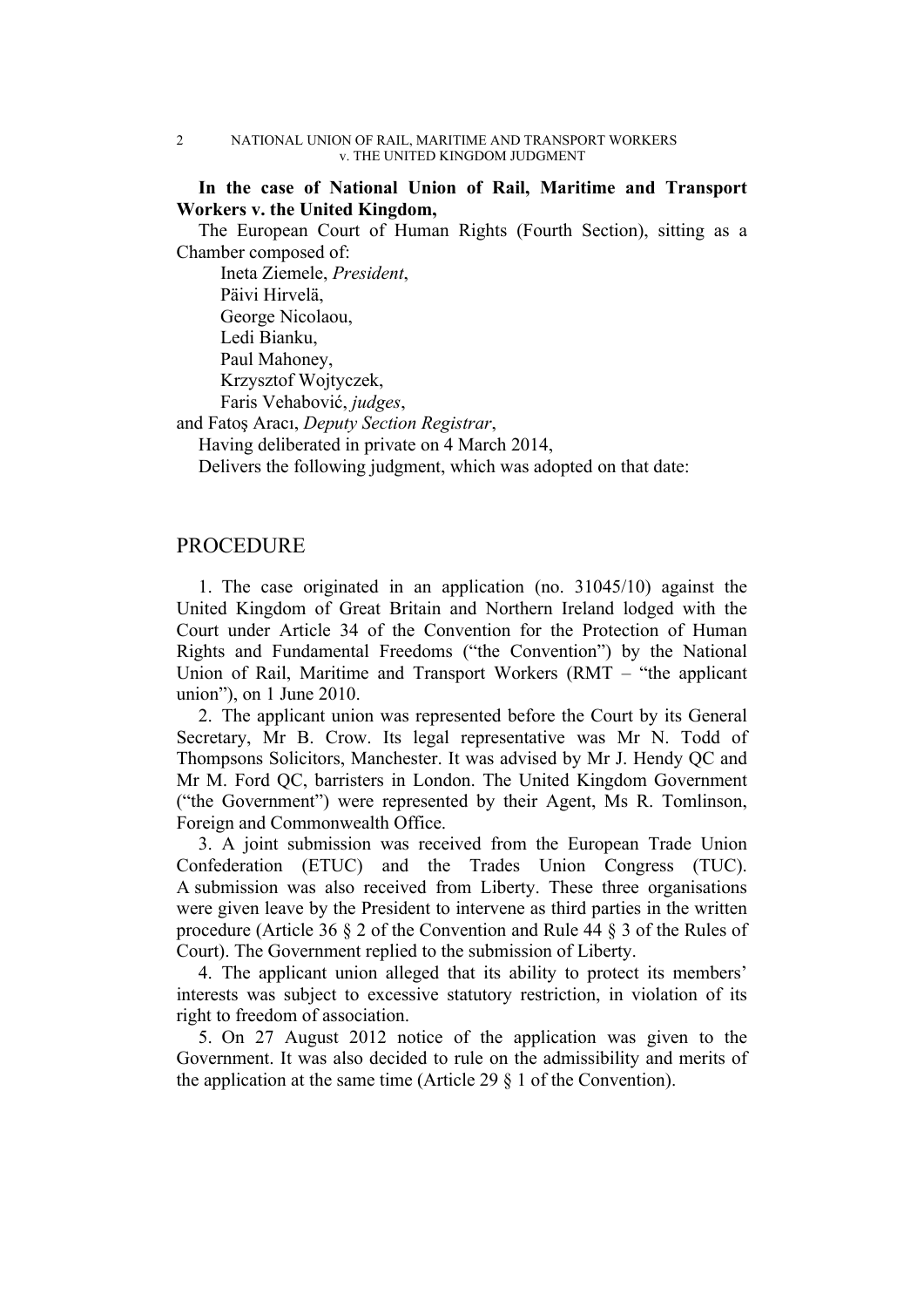# THE FACTS

### I. THE CIRCUMSTANCES OF THE CASE

6. The applicant is a trade union based in London with a membership of more than 80,000 persons employed in different sectors of the transport industry in the United Kingdom.

7. Noting that in the domestic system industrial disputes are governed by very detailed legislative provisions, the applicant union raised two specific limitations on the statutory protection of strike action that it submitted were inconsistent with Article 11 of the Convention, each of the contested limitations being exposed by a separate set of facts.

### **A. Strike-ballot notice: The EDF situation**

8. The relevant set of facts relied on under this head involved the company EDF Energy Powerlink Ltd. (EDF), which was under contract to manage, operate and maintain the electrical power network used by London's underground transport system. The RMT was one of several trade unions recognised by the company for the purposes of collective bargaining. In all, the company employed some 270 staff at three different sites, the biggest one being that at Tufnell Park with 155 employees. According to the applicant union, there were 52 RMT members there at the relevant time. The company would not have known which of its employees were members of a trade union, as it did not operate a system for deducting union subscriptions from staff wages.

9. Between June and September 2009, the applicant union and the company held several rounds of negotiation on pay and conditions of service. Dissatisfied with the company's offer, it decided to embark on industrial action and on 24 September gave the requisite ballot notice to the company (see paragraph 18 below). The notice described the category of workers that would be voting on industrial action as "Engineer/Technician" and stated how many of such were based at each site. The following day the company wrote to the applicant union, stating that it did not recognise the term "Technician" (it categorised its workers in a more precise way: fitters, jointers, test-room inspectors, day testers, shift testers, OLBI fitters). It considered the ballot notice served on it was therefore not compliant with the relevant statutory provisions. The applicant union replied the following week, maintaining that the term it had used was sufficient to allow the company to know which employees were concerned, thereby meeting the purpose of the relevant provisions of law.

10. Following a further exchange of correspondence between the two sides, the company applied to the High Court for an injunction to restrain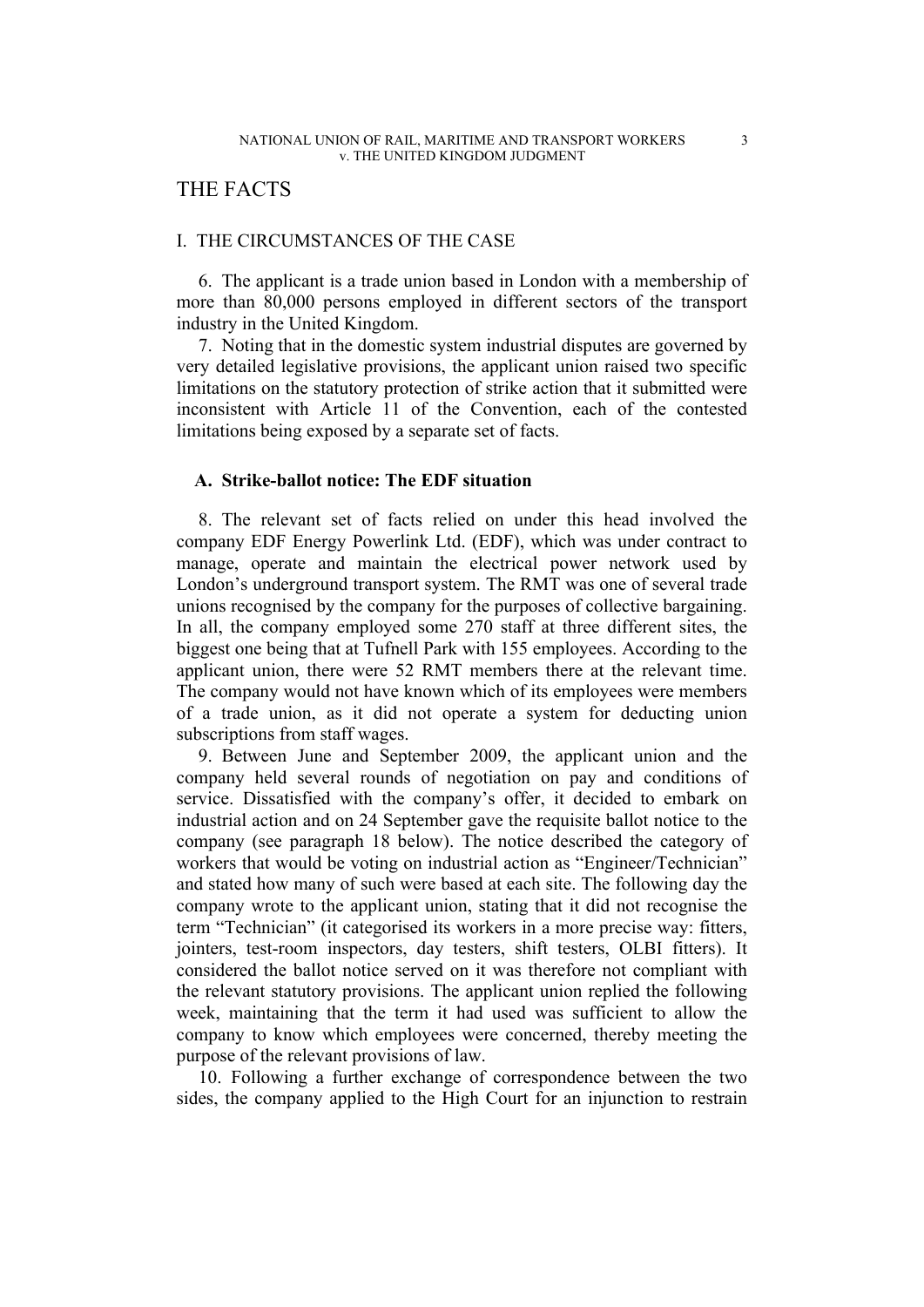the applicant union from calling industrial action on the basis of the ballot. The injunction was granted by Blake J on 23 October 2009.

11. The judge did not accept the applicant union's claim that the statutory requirements unduly restricted the exercise of its right to call industrial action, this same argument having been rejected by the Court of Appeal in the case of *Metrobus Ltd v. Unite the Union* ([2009] EWCA Civ 829). He also rejected the argument that since the procedure was still at an early stage it would be premature to put a stop to it. Instead he considered the risk of unlawful strike action to be sufficiently imminent to justify the injunction. Given the sector involved, the implications of a shutdown would be substantial, with widespread ramifications elsewhere. Addressing the question whether the applicant union had in fact given sufficient indication of the category of staff that would be balloted, the judge found that it had not, since the union's members at Tufnell Park included persons working at different trades. The applicant union was not under an absolute duty, but instead a duty to do its reasonable best to provide sufficient information to the company. The fact that it used its own system of job classification was relevant but not decisive. Similarly, the fact that a union might not record or possess such information could be a highly material consideration, but not necessarily a decisive one. The applicant union had accepted that it was practicable for a union to supply the necessary information in the context of a small place of employment – it was therefore neither onerous nor unreasonable to require it to do so. Finally, the judge observed that while there was as yet no stated intention on the part of the applicant union to call a strike (the ballot not having taken place), there was a clear nexus between the failure to provide the requisite notice and the employer's ability to respond to the situation either by making preparations for a work stoppage or seeking to persuade employees not to vote for industrial action. The applicant union's failure to comply with the statutory requirements was therefore not a mere technical or immaterial breach.

12. Application for permission to appeal was refused on the papers on 24 November 2009. Renewed application for permission to appeal was refused on 26 January 2010, by which point the industrial dispute between the applicant union and EDF had already been resolved.

13. Following the granting of the injunction against the strike, the applicant union set about gathering the precise job descriptions of the workers concerned and included these in a fresh notice of a strike ballot, the result of which supported industrial action. This went ahead on dates in December 2009 and early January 2010. EDF made an improved offer on 7 January 2010 which was accepted by the union's members and took effect as a collective agreement on 1 April of the same year.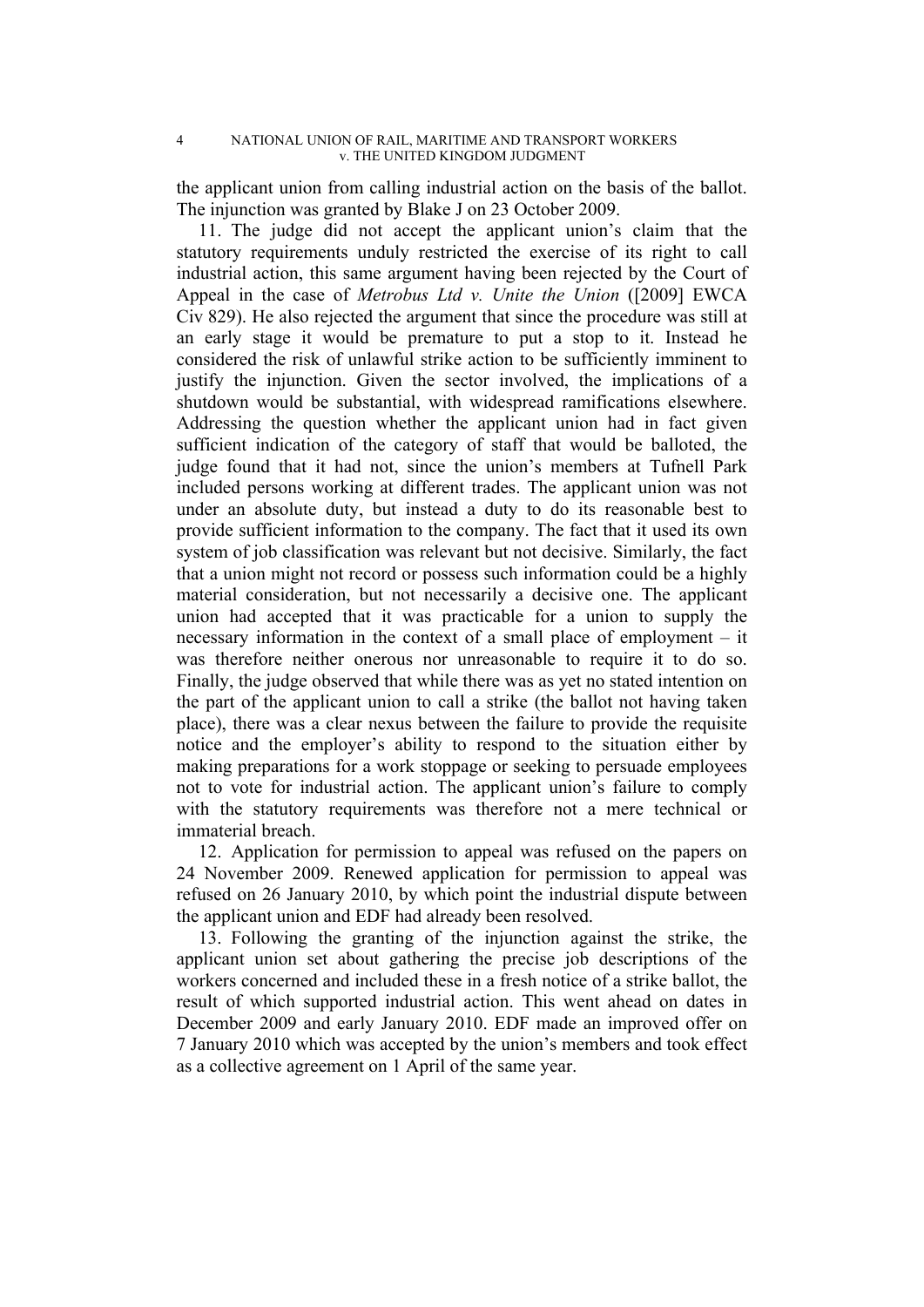### **B. Secondary strike action: The Hydrex situation**

14. The set of facts relied on under this head involved some RMT members who were employed in railway maintenance by Fastline Limited, a company that formed part of a group of companies known as Jarvis plc. Another company in the group, Jarvis Rail Limited, was engaged in rail engineering work. At the time, Fastline and Jarvis Rail Limited ("Jarvis") employed approximately 1,200 persons in total, 569 of whom were members of the RMT. In August 2007, Fastline transferred part of its undertaking, comprising twenty employees, to another company known as Hydrex Equipment (UK) Ltd ("Hydrex"). These employees' existing terms and conditions were preserved by Hydrex, as required by law (Transfer of Undertakings (Protection of Employment) Regulations 2006). According to the applicant union, the employees involved were nonetheless concerned for their situation, as Hydrex workers were paid significantly less. It also appeared that trade unions had less influence in that company.

15. In March 2009 Hydrex's management informed the ex-Jarvis employees that because of difficult market conditions it intended to reduce the level of their terms and conditions to that of other Hydrex staff. This meant a reduction in salary of some 36-40%, according to the applicant union. In the months that followed, the applicant union made representations to Hydrex on behalf of the employees concerned but without achieving any agreement. When the company indicated that it intended to proceed with its plan, the applicant union organised a strike ballot of the workers concerned (seventeen by that stage). They voted in favour of a strike, which took place between 6 November and 9 November 2009. During the strike, the participants organised pickets at a number of the sites where they normally carried out their work. This caused Hydrex to write to the applicant union to remind it that by law picketing could take place only at or near the employer's premises and to warn that the union was exposing itself to liability for any economic loss incurred by the company due to this unlawful action (see paragraph 19 below).

16. A second strike was announced for 18-20 November 2009, but this was postponed when Hydrex indicated its willingness to resume discussions with the applicant union. This led to a revised offer which the union submitted to its Hydrex members, recommending that they accept it. The result of the vote was known on 21 December 2009. Nine votes were cast, all of them rejecting the Hydrex offer. According to the applicant union, its position was extremely weak given the very small number of its members in the Hydrex workforce. These were far too few for their strike action to have any appreciable effect on the company, whose activities had not really been disrupted at all. The applicant union considered that it would have been in a position to defend its members' interests much more effectively had it been able to mobilise its Jarvis members as well. The simple threat of a strike on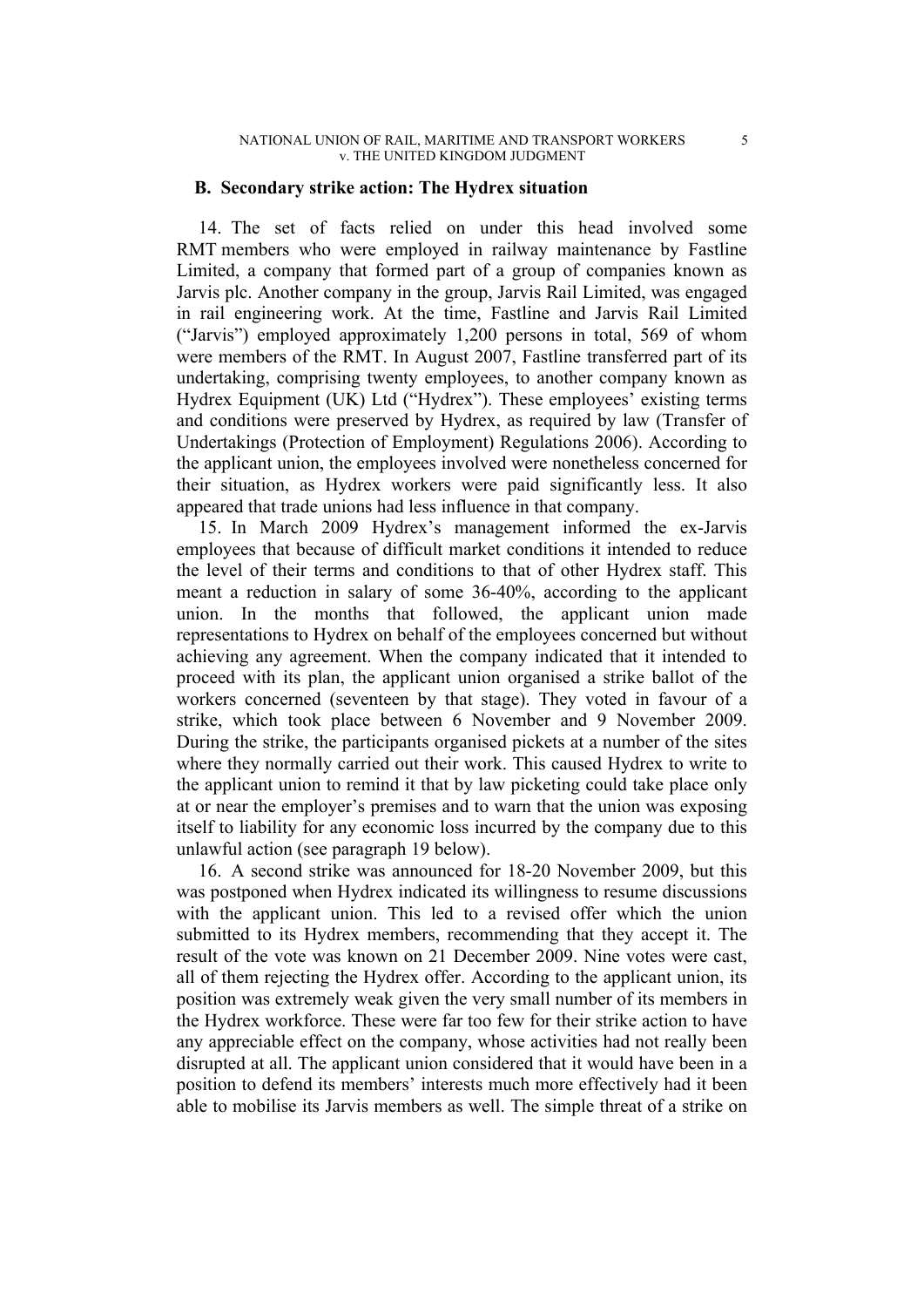this scale, and *a fortiori* an actual stoppage, would have exerted significantly more pressure on Hydrex to maintain existing terms and conditions. The applicant union stated that Jarvis employees would have been willing to strike in support of their colleagues at Hydrex. Instead, the Hydrex members had had to stand alone, and in the end had no option but to accept the new terms and conditions. They did so under protest.

17. According to the applicant union, neither Jarvis nor Hydrex exist any longer, having been put into administration in March 2010 and November 2011 respectively. The Hydrex undertaking was purchased by another company, which in turn sold it on in November 2012.

### II. RELEVANT DOMESTIC LAW AND PRACTICE

18. In relation to the EDF case, Blake J referred to the following provisions of the Trade Union and Labour Relations (Consolidation) Act 1992 ("the 1992 Act"):

#### **Section 226**

"(1) An act done by a trade union to induce a person to take part, or continue to take part, in industrial action

(a) is not protected unless the industrial action has the support of a ballot, and

(b) where section 226A falls to be complied with in relation to the person's employer, is not protected as respects the employer unless the trade union has complied with section 226A in relation to him."

#### **Section 226A**

"(1) The trade union must take such steps as are reasonably necessary to ensure that—

(a) not later than the seventh day before the opening day of the ballot, the notice specified in subsection  $(2)$ , ...

is received by every person who it is reasonable for the union to believe (at the latest time when steps could be taken to comply with paragraph (a)) will be the employer of persons who will be entitled to vote in the ballot.

(2) The notice referred to in paragraph (a) of subsection (1) is a notice in writing—

(a) stating that the union intends to hold the ballot,

(b) specifying the date which the union reasonably believes will be the opening day of the ballot, and

(c) containing—

(i) the lists mentioned in subsection (2A) and the figures mentioned in subsection (2B), together with an explanation of how those figures were arrived at, or

...

(2A) The lists are—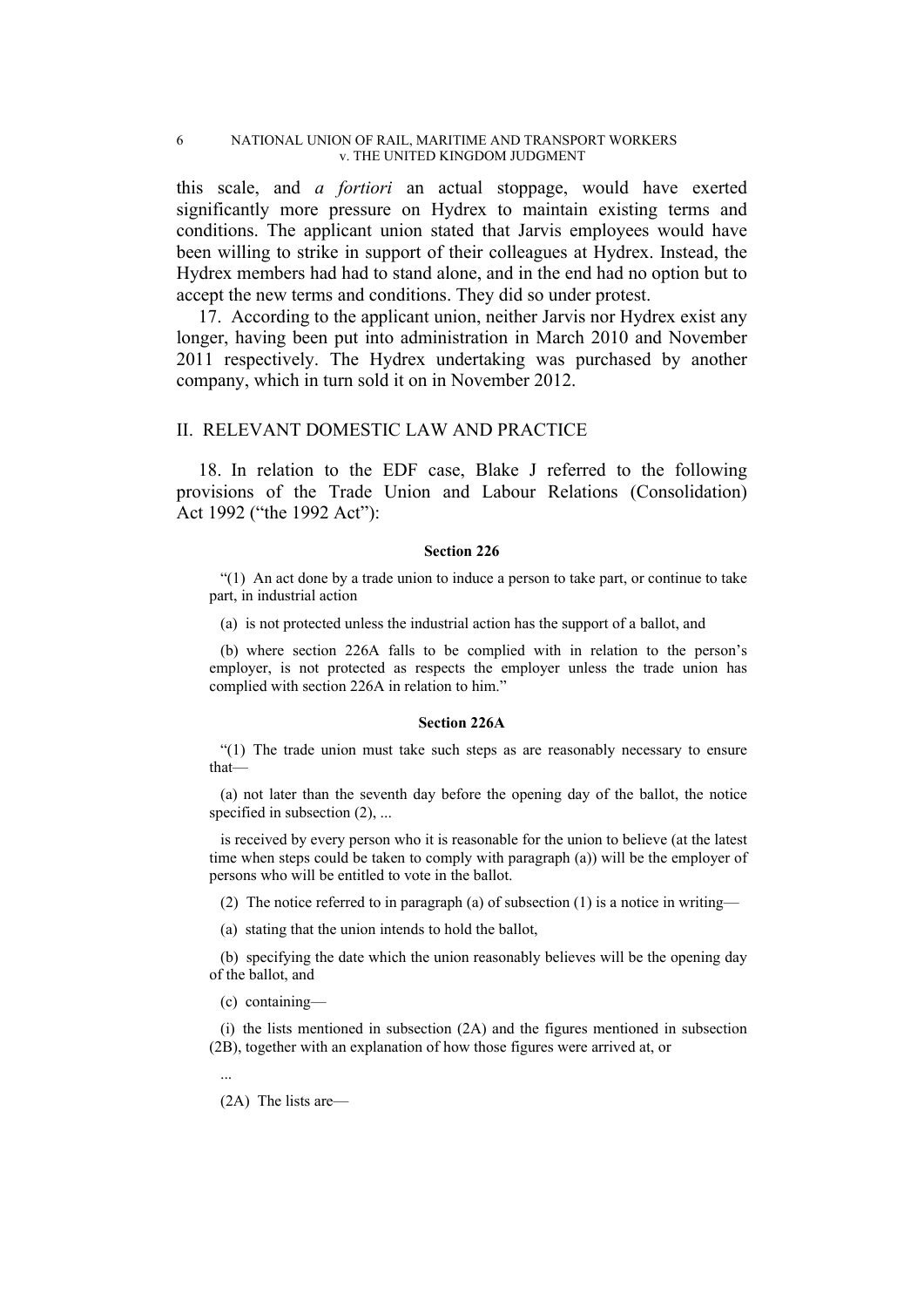(a) a list of the categories of employee to which the employees concerned belong, and

(b) a list of the workplaces at which the employees concerned work.

(2B) The figures are—

...

(a) the total number of employees concerned,

(b) the number of the employees concerned in each of the categories in the list mentioned in subsection (2A)(a), and

(c) the number of the employees concerned who work at each workplace in the list mentioned in subsection (2A)(b).

(2D) The lists and figures supplied under this section, or the information mentioned in subsection (2C) that is so supplied, must be as accurate as is reasonably practicable in the light of the information in the possession of the union at the time when it complies with subsection (1)(a)."

19. In relation to the Hydrex situation, the statutory protection against liability in tort regarding acts done "in contemplation or furtherance of a trade dispute" (section 219 of the 1992 Act) is confined, by section 244 of the same Act, to "a dispute between workers and their employer". Secondary action is expressly excluded from statutory protection by section 224 of the Act, which defines it as follows:

"(2) There is secondary action in relation to a trade dispute when, and only when, a person—

(a) induces another to break a contract of employment or interferes or induces another to interfere with its performance, or

(b) threatens that a contract of employment under which he or another is employed will be broken or its performance interfered with, or that he will induce another to break a contract of employment or to interfere with its performance,

and the employer under the contract of employment is not the employer party to the dispute."

The provisions on peaceful picketing are contained in section 220 of the Act, which provides:

"(1) It is lawful for a person in contemplation or furtherance of a trade dispute to attend—

(a) at or near his own place of work, or

(b) if he is an official of a trade union, at or near the place of work of a member of the union whom he is accompanying and whom he represents,

for the purpose only of peacefully obtaining or communicating information, or peacefully persuading any person to work or abstain from working.

(2) If a person works or normally works—

(a) otherwise than at any one place, or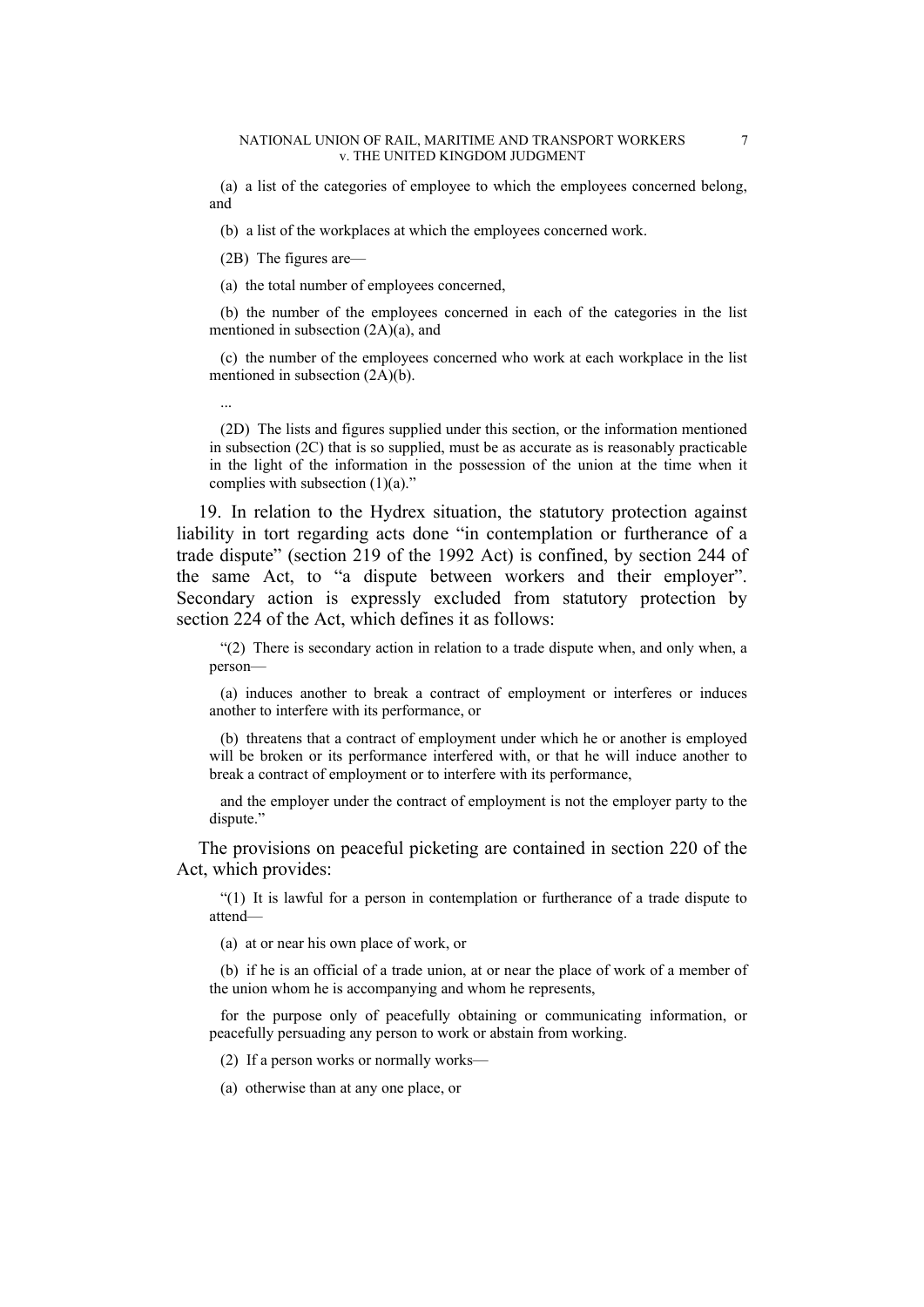(b) at a place the location of which is such that attendance there for a purpose mentioned in subsection (1) is impracticable,

his place of work for the purposes of that subsection shall be any premises of his employer from which he works or from which his work is administered."

20. Both parties referred to the previous legislative regime, which included secondary action in the scope of the statutory protection. The Government explained that secondary action was first outlawed by the Trade Disputes and Trade Unions Act 1927, adopted in the aftermath of the general strike of 1926. The situation changed with the Trade Disputes and Trade Unions Act 1946, which lifted the ban.

21. Further reforms occurred in the 1970s. The Trade Union and Labour Relations Act 1974 afforded substantially broader protection to industrial action than is the case at present. It provided at section 13(1) (as amended in 1976):

"An act done by a person in contemplation or furtherance of a trade dispute shall not be actionable in tort on the ground only—

(a) that it induces another person to break a contract or interferes or induces any other person to interfere with its performance; or .

(b) that it consists in his threatening that a contract (whether one to which he is a party or not) will be broken or its performance interfered with, or that he will induce another person to break a contract or to interfere with its performance."

22. This provision was considered by the House of Lords in the case of *Express Newspapers Ltd v. McShane and another* ([1980] AC 672). The case involved secondary action in the newspaper industry, led by the National Union of Journalists. The majority of the House held that the test to be applied to determine whether an act enjoyed the protection of section 13(1) was a subjective one, that is to say, it was sufficient that the person honestly believed that the act in question might further the cause of those taking part in the dispute. The genuineness of such belief could be tested by the courts, but the person calling the strike did not need to prove that it was reasonably capable of achieving the objective. Lord Wilberforce dissented on the nature of the test, but concurred with the finding that the injunction granted against the union should be discharged.

23. Although the applicant union maintained that the *McShane* judgment was not a significant development in the law, in that it merely confirmed the interpretation of clear statutory language, the case was referred to during the parliamentary debates leading to the passage of the Employment Act 1980 as one of the reasons for introducing restrictions on secondary action (in section 17 of that Act). The 1980 Act retained immunity for secondary action provided that three conditions were satisfied: (i) that it was taken against first suppliers or customers of the employer in dispute or against associated employers of the employer which were substituting for it during the dispute; (ii) that its principal purpose was to directly prevent or disrupt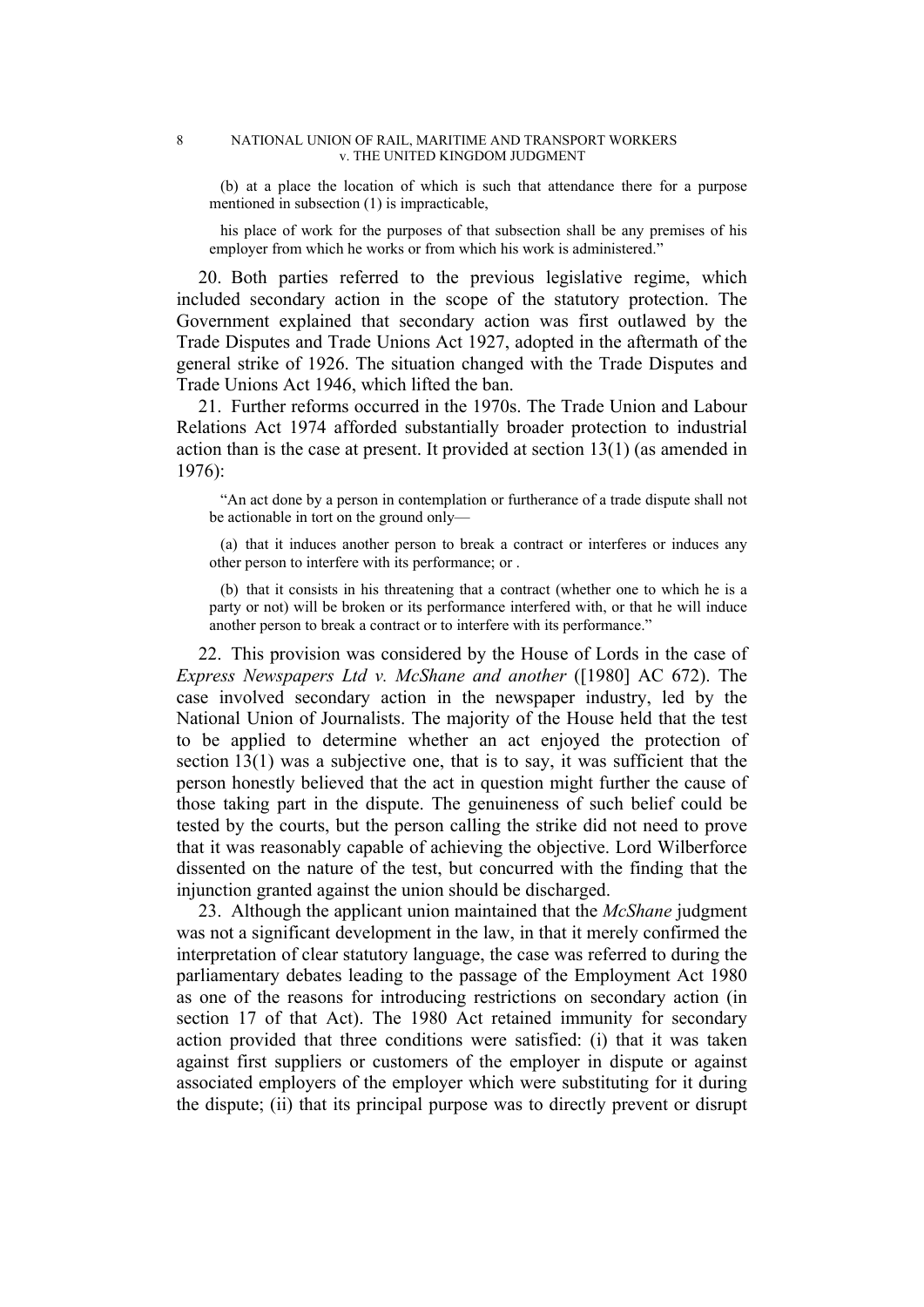the supply of goods or services between the employer in dispute and his supplier or customer during the dispute; and (iii) that it was likely to achieve that purpose.

24. The current rule was originally introduced by the Employment Act 1990, and then re-enacted in the 1992 Act in the terms set out above.

25. The parties provided statistical information on the number of days lost to industrial action in the United Kingdom, going back to the 1970s. The Government pointed out that in that decade, the average number of days lost each year was 12.9 million. This decreased in the 1980s to an average of 7.2 million days. From the early 1990s to the present day, the figure is much lower, standing at 700,000 days lost per year on average. They attributed part of this decline at least to the ban on secondary action. The applicant union disputed that interpretation. It noted that the available statistics did not distinguish between primary and secondary strikes. It was therefore impossible to identify the true extent of secondary action before 1980 and, consequently, impossible to ascertain the impact of the restrictions introduced in 1980 and 1990. In the applicant union's view, secondary action had been relatively rare, the overwhelming majority of strikes at that time had been primary strikes. It referred to official figures (contained in a Government publication, the "Employment Gazette") indicating that, since the 1960s, the United Kingdom was consistently close to the European average for days lost to industrial action. According to this source, the country had been middle-ranking since the end of the 1970s. The only exception was for 1984, on account of the long and widespread strike in the mining industry that year. The Government submitted that the comparative statistics needed to be interpreted with caution, given the profound transformation of Europe over the past twenty years. The fact that the United Kingdom remained close to the European average in this regard indicated that, contrary to the applicant union's point of view, the rules on industrial action were not so restrictive as to make it excessively difficult to organise strikes.

# III. RELEVANT INTERNATIONAL LAW

26. In support of its application, the applicant union included references to other international legal instruments, and the interpretation given to them by the competent organs. The most relevant and detailed of these materials are referred to below.

# **A. International Labour Organization Conventions**

27. While there is no provision in the Conventions adopted by the International Labour Organization (ILO) expressly conferring a right to strike, both the Committee on Freedom of Association and the Committee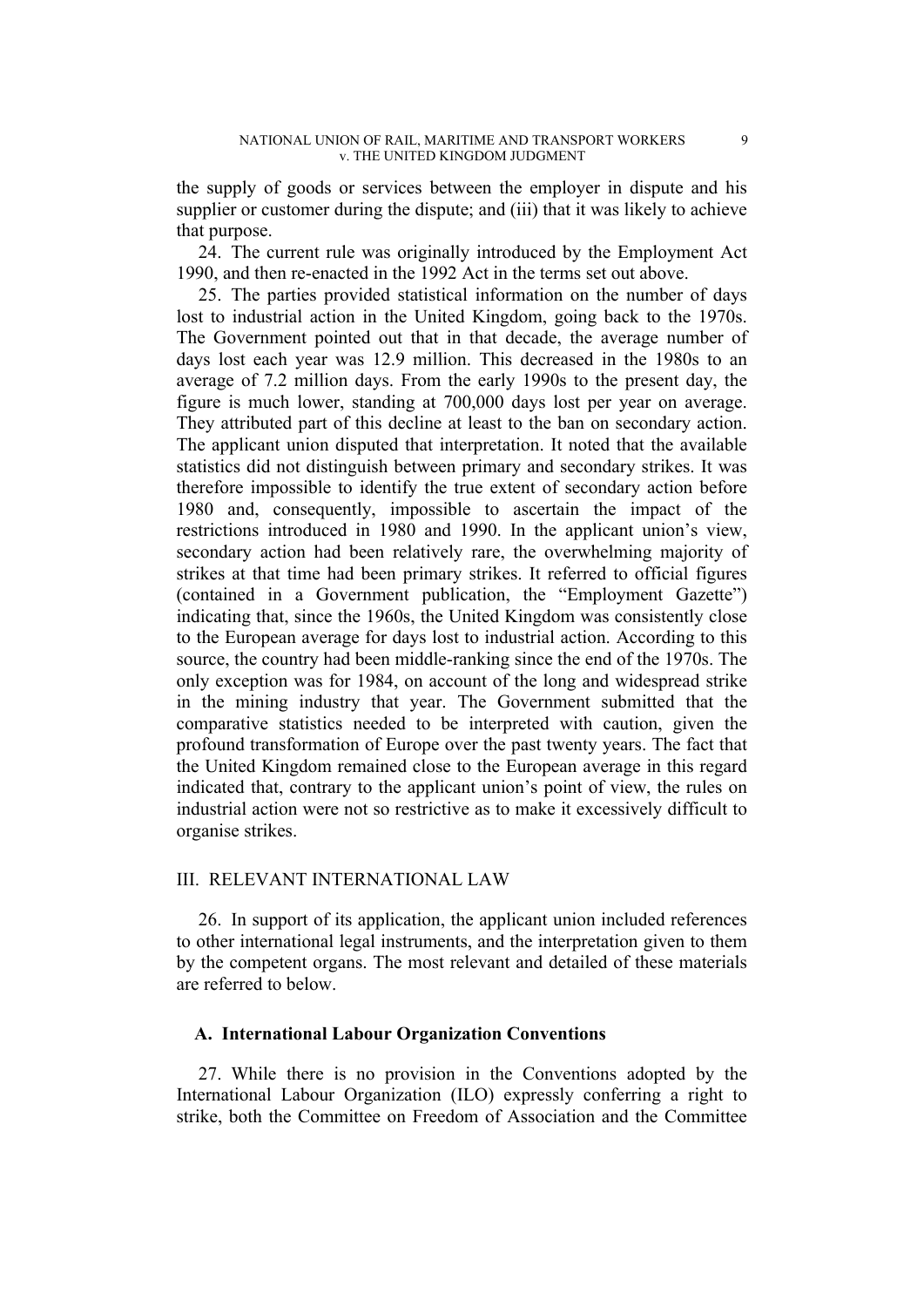of Experts on the Application of Conventions and Recommendations ("the Committee of Experts") have progressively developed a number of principles on the right to strike, based on Articles 3 and 10 of the Freedom of Association and Protection of the Right to Organise Convention, 1948 (No. 87) (summarised in "Giving globalization a human face", International Labour Office, 2012, § 117). This Convention was ratified by the United Kingdom on 27 June 1949.

### *1. Concerning notice requirements*

28. The Committee of Experts has commented several times upon the notice requirements for industrial action in the United Kingdom. The applicant union referred to the following statement, adopted in 2008:

"In its previous comments, the Committee had taken note of comments made by the TUC to the effect that the notice requirements for an industrial action to be protected by immunity were unjustifiably burdensome. The Committee notes that according to the Government, a number of measures have already been taken to simplify sections 226-235 of the TULRA and 104-109 of the 1995 Order; moreover, as part of a plan published in December 2006 to simplify aspects of employment law, the Government explicitly invited trade unions to come forward with their ideas to simplify trade union law further. Since then, the Government has held discussions with the TUC to examine their ideas to simplify aspects of the law on industrial action ballots and notices. These discussions are ongoing. The Committee notes that in its latest comments, the TUC notes that there has been no progress in this reform. **The Committee requests the Government to indicate in its next report progress made in this regard**."<sup>1</sup>

29. More recently, in a direct request to the Government of the United Kingdom, the Committee of Experts stated:

"In its previous comments, the Committee had taken note of comments made by the Trade Union Congress (TUC) to the effect that the notice requirements for an industrial action to be protected by immunity were unjustifiably burdensome. The Committee requested the Government to continue to provide information on any developments, as well as any relevant statistics or reports on the practical application and effect of these requirements. The Committee notes the Government's indication that the Court of Appeal decision in RMT v. Serco and in ASLEF v. London Midland (2011) EWCA 226, overturned injunctions which had been obtained by Serco and London Midland Railway against the two main national transport unions, the RMT and ASLEF. In both cases, the injunctions had been obtained on the basis of the unions' breaches of statutory balloting and notification procedures. This case was the latest in a series of cases assessing the extent of unions' technical obligations to ensure that a fair balloting process had taken place. In the RMT v. Serco decision, the Court of Appeal issued some key clarification so that in future it is likely to be more difficult for employers to obtain injunctions to prevent strike action as a result of breaches of the balloting and notice requirements. A Court of Appeal decision is binding on all lower courts. Subsequent to this case, in Balfour Beatty v. Unite (2012) EWHC 267 (QB), the Court found against Balfour Beatty, taking account of the Serco case and the need to strike a balance between striving for democratic legitimacy and

<sup>1.</sup> Bold text used in the original.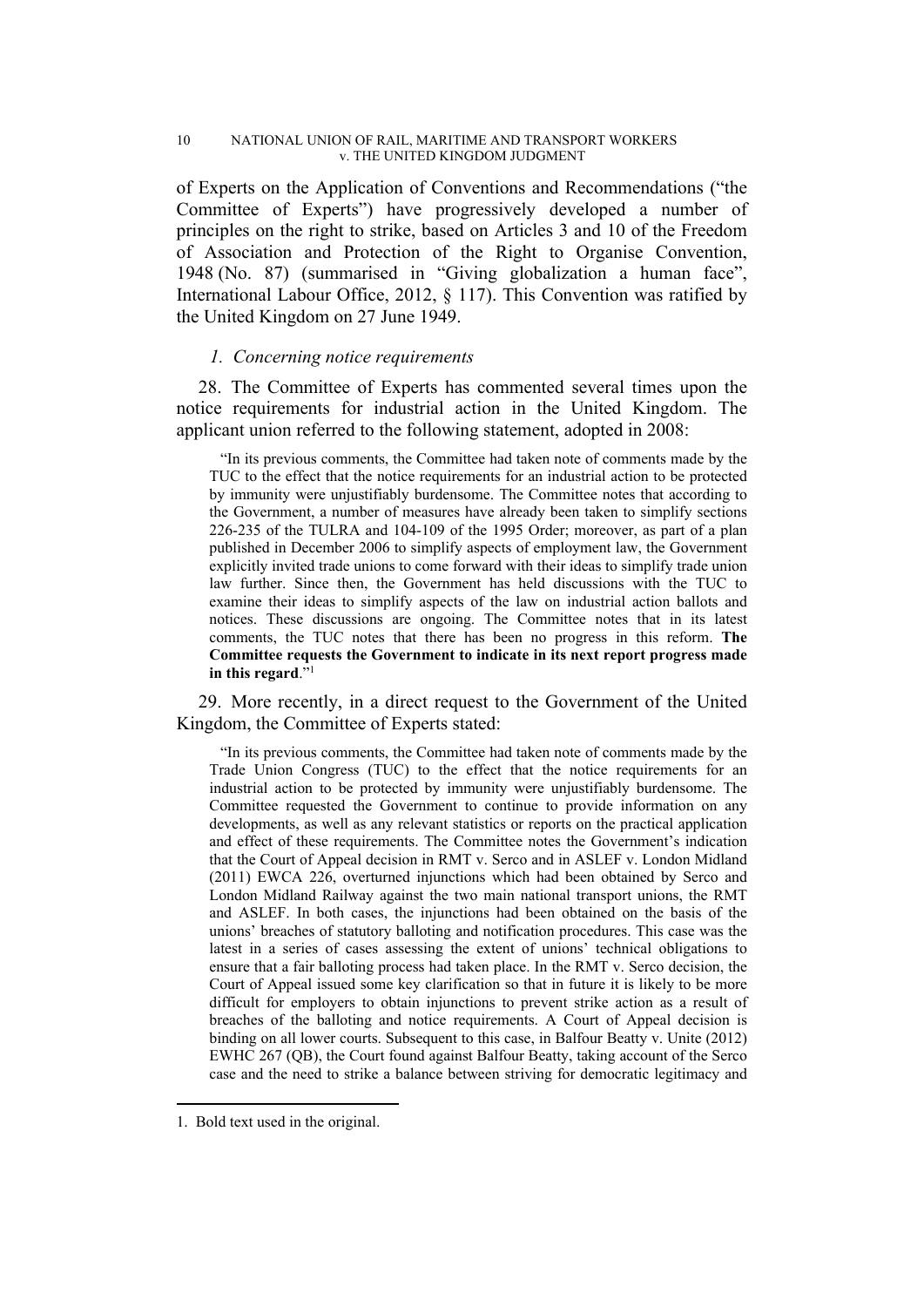imposing unrealistic burdens on unions and their officers. The Committee notes the TUC's observation that, while it greatly welcomes both decisions, it considers that they do not fully address the problems arising under the legislation that it has identified and that the legislation continues to impose intolerable demands on trade unions. **The Committee notes these developments with interest and requests the Government to provide its comments on the concerns raised by the TUC**."<sup>2</sup>

### *2. Concerning secondary action*

30. The Committee of Experts has taken the following view (see "Giving globalization a human face", § 125):

"With regard to so-called 'sympathy' strikes, the Committee considers that a general prohibition of this form of strike action could lead to abuse, particularly in the context of globalization characterized by increasing interdependence and the internationalization of production, and that workers should be able to take such action, provided that the initial strike they are supporting is itself lawful."

31. The Committee on Freedom of Association also considers this form of industrial action to be protected by international labour law (see "Freedom of Association", *Digest of the decisions and principles of the Freedom of Association Committee of the Governing Body of the ILO*, Fifth (revised) edition, International Labour Office, 2006):

"534. A general prohibition of sympathy strikes could lead to abuse and workers should be able to take such action provided the initial strike they are supporting is itself lawful.

...

538. A ban on strike action not linked to a collective dispute to which the employee or union is a party is contrary to the principles of freedom of association."

32. In its consideration of the United Kingdom's observance of Convention No. 87, the Committee of Experts has repeatedly criticised the fact that secondary strikes are illegal. The initial criticism was included in its 1989<sup>3</sup> observation concerning the United Kingdom:

"The Committee notes that the common law renders virtually all forms of strikes or other industrial action unlawful as a matter of civil law. This means that workers and unions who engage in such action are liable to be sued for damages by employers (or other parties) who suffer loss as a consequence, and (more importantly in practical terms) may be restrained from committing unlawful acts by means of injunctions (issued on both an interlocutory and a permanent basis). It appears to the Committee that unrestricted access to such remedies would deny workers the right to take strikes or other industrial action in order to protect and to promote their economic and social interests.

It is most important, therefore, that workers and unions should have some measure of protection against civil liability. There has been legislative recognition of this imperative since 1906 in the form of a series of 'immunities' (or, more accurately, 'protections') against tort action for trade unions and their members and officials. The

<sup>2.</sup> Bold text used in the original.

<sup>3.</sup> That is, at a time when secondary action was merely restricted and not yet banned.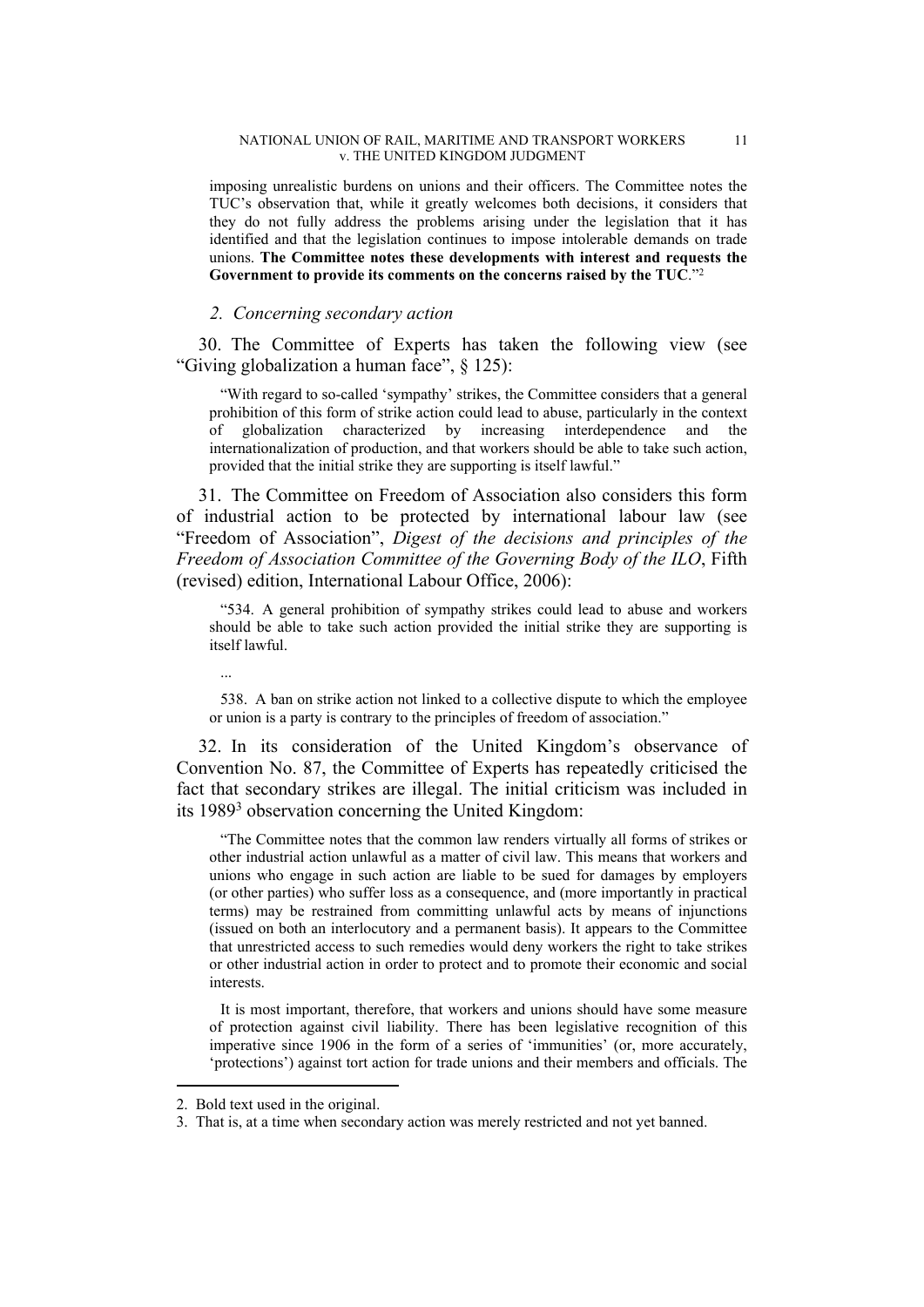current version of the 'immunities' is to be found in the Trade Union and Labour Relations Act 1974.

The scope of these protections has been narrowed in a number of respects since 1980. The Committee notes, for example, that section 15 of the 1974 Act has been amended so as to limit the right to picket to a worker's own place of work or, in the case of a trade union official, the place of work of the relevant membership, whilst section 17 of the 1980 Act removes protection from 'secondary action' in the sense of action directed against an employer who is not directly a party to a given trade dispute. In addition, the definition of 'trade dispute' in section 29 of the 1974 Act has been narrowed so as to encompass only disputes between workers and their own employer, rather than disputes between 'employers and workers' or 'workers and workers' as was formerly the case.

Taken together, these changes appear to make it virtually impossible for workers and unions lawfully to engage in any form of boycott activity, or 'sympathetic' action against parties not directly involved in a given dispute. The Committee has never expressed any decided view on the use of boycotts as an exercise of the right to strike. However, it appears to the Committee that where a boycott relates directly to the social and economic interests of the workers involved in either or both of the original dispute and the secondary action, and where the original dispute and the secondary action are not unlawful in themselves, then that boycott should be regarded as a legitimate exercise of the right to strike. This is clearly consistent with the approach the Committee has adopted in relation to 'sympathy strikes':

It would appear that more frequent recourse is being had to this form of action (i.e. sympathy strikes) because of the structure or the concentration of industries or the distribution of work centres in different regions of the world. The Committee considers that a general prohibition of sympathy strikes could lead to abuse and that workers should be able to take such action provided the initial strike they are supporting is itself lawful."

33. It appears that the Committee of Experts did not take a definitive position on the ban until its 1995 observation concerning the United Kingdom, when it observed as follows:

"The Committee draws the Government's attention to paragraph 168 of its 1994 *General Survey on Freedom of Association and Collective Bargaining* where it indicates that a general prohibition on sympathy strikes could lead to abuse and that workers should be able to take such action, provided the initial strike they are supporting is itself lawful. The lifting of immunity opens such industrial action to be actionable in tort and therefore would constitute a serious impediment to the workers' right to carry out sympathy strikes."

It has maintained this view since, stating in its most recent review of the situation (2012 observation, see Report of the Committee of Experts to the International Labour Conference, 102nd Session, 2013, ILC.102/III(1A), pp. 195-96).):

"*Immunities in respect of civil liability for strikes and other industrial action (sections 223 and 224 of the TULRA)*. In its previous comments, the Committee had noted that according to the TUC, due to the decentralized nature of the industrial relations system, it was essential for workers to be able to take action against employers who are easily able to undermine union action by complex corporate structures, transferring work, or hiving off companies. The Committee generally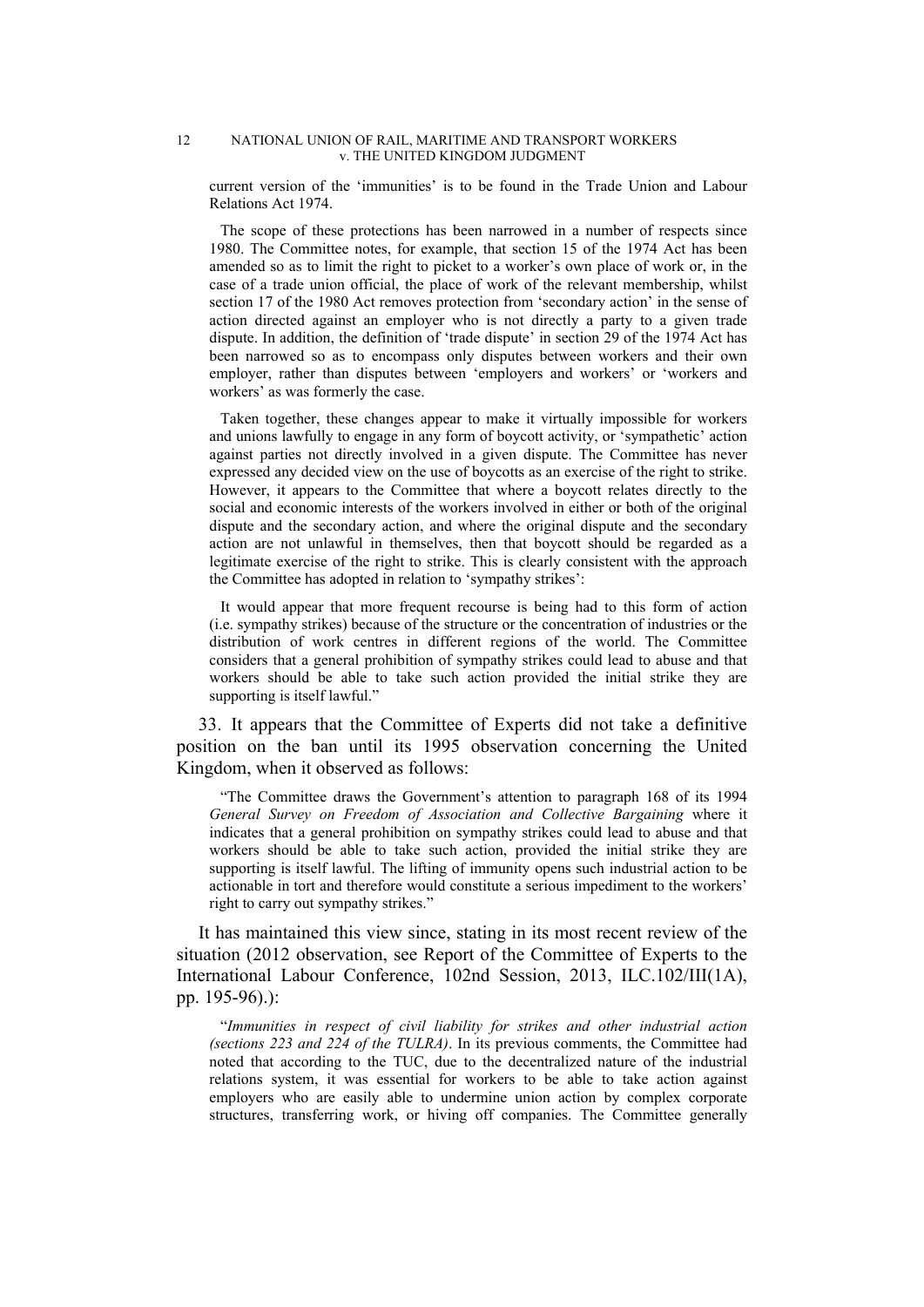raised the need to protect the right of workers to take industrial action in relation to matters which affect them even though, in certain cases, the direct employer may not be party to the dispute, and to participate in sympathy strikes provided the initial strike they are supporting is itself lawful. The Committee takes note of the Government indication that: (1) its position remains as set out in its report for 2006-08, that the rationale has not changed and that it therefore has no plans to change the law in this area; and (2) this issue forms part of a matter brought before the ECHR by the National Union of Rail, Maritime and Transport Workers (RMT) and that the Court has yet to consider the case. The Committee recalls the previous concern it raised that the globalization of the economy and the delocalization of work centres may have a severe impact on the right of workers' organizations to organize their activities in a manner so as to defend effectively their members' interests should lawful industrial action be too restrictively defined. *In these circumstances, the Committee once again requests the Government to review sections 223 and 224 of the TULRA, in full consultation with the social partners, and to provide further information in its next report on the outcome of these consultations*."<sup>4</sup>

### **B. European Social Charter**

34. The right to strike is protected by Article 6, paragraph 4, of the European Social Charter, which the United Kingdom ratified on 11 July 1962. It provides as follows:

"With a view to ensuring the effective exercise of the right to bargain collectively, the Contracting Parties undertake:

[to] recognise:

...

4. the right of workers and employers to collective action in cases of conflicts of interest, including the right to strike, subject to obligations that might arise out of collective agreements previously entered into."

### *1. Concerning notice requirements*

35. The European Committee on Social Rights (ECSR) has examined the British rules on strike ballots and deemed them incompatible with the proper exercise of the right to strike. In its most recent assessment of the matter (Conclusions XIX-3, 2010) it stated:

"The Committee considered in its previous conclusions ... that the requirement to give notice to an employer of a ballot on industrial action, in addition to the strike notice that must be issued before taking action, is excessive (even the simplified requirements introduced by the Employment Relations Act (ERA)2004). As there have been no changes to the situation, the Committee reiterates its finding that the situation is not in conformity with Article  $6 \nless 4$  of the Charter in this respect."

<sup>4.</sup> Bold and italics used in original.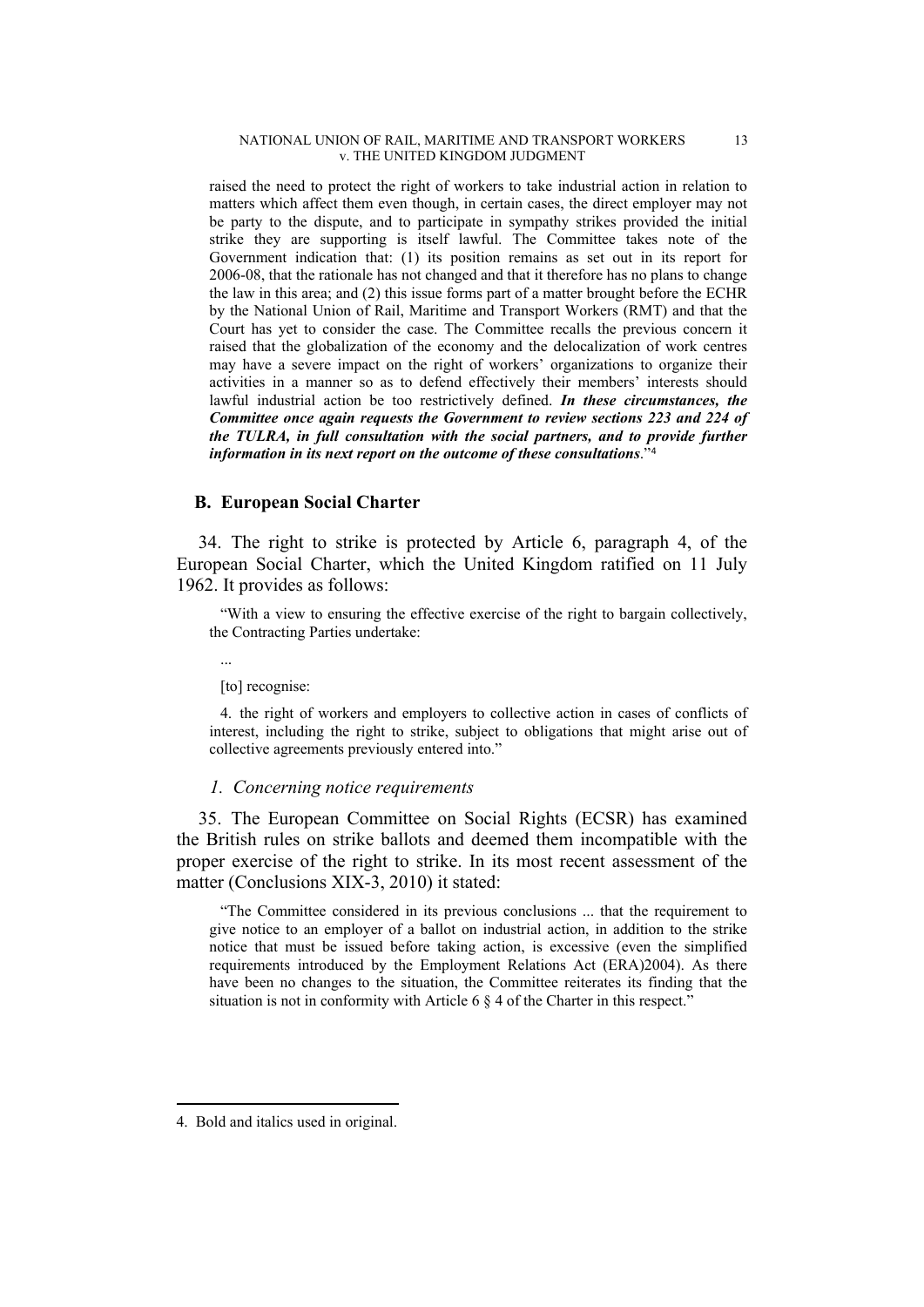### *2. Concerning secondary action*

36. Like the ILO Committee of Experts, the ECSR has consistently criticised the situation in the United Kingdom. In its first consideration of the matter (Conclusions XIII-1, 1993) it stated:

"Referring to the report, the Committee noted the Government's observations concerning the limitations on the right to strike, imposed by the 1990 Employment Act in respect of Great Britain. In particular, it noted that while the Government emphasised the importance of protecting the right of employers to dismiss those engaged in a strike, it also emphasised that the legislation continues to:

(i) allow special protection for peaceful pickets at their own place of work;

(ii) provide statutory immunity to peaceful and lawful pickets;

(iii) provide statutory immunity for lawful trade disputes.

The Committee also noted the recent observations of the ILO Committee of Experts recommending that the legislation be amended to conform with the principle of freedom of association in accordance with ILO Convention No. 87 (Freedom of Association and Protection of the Right to Organise, 1948).

Having regard to this information and having noted that there is no immunity afforded individuals in respect of:

– secondary industrial action other than inducement in the course of peaceful picketing;

– industrial action organised in support of employees dismissed while taking part in unofficial action;

the Committee reiterated its previous negative conclusion for the reasons cited in the twelfth cycle of supervision." (Conclusions XIII-I, reference period 1990-1991)."

37. In the ECSR's most recent pronouncement on the matter (Conclusions XIX-3, 2010) it said:

"In its previous conclusions ... the Committee found that lawful collective action was limited to disputes between workers and their employer, thus preventing a union from taking action against the *de facto* employer if this was not the immediate employer. It furthermore noted that British courts excluded collective action concerning a future employer and future terms and conditions of employment in the context of a transfer of part of a business (University College London NHS Trust v. UNISON). The Committee therefore considered that the scope for workers to defend their interests through lawful collective action was excessively circumscribed in the United Kingdom. Given that there have been no changes to the situation, the Committee reiterates its finding that the situation is not in conformity with Article 6 § 4 of the Charter in this respect."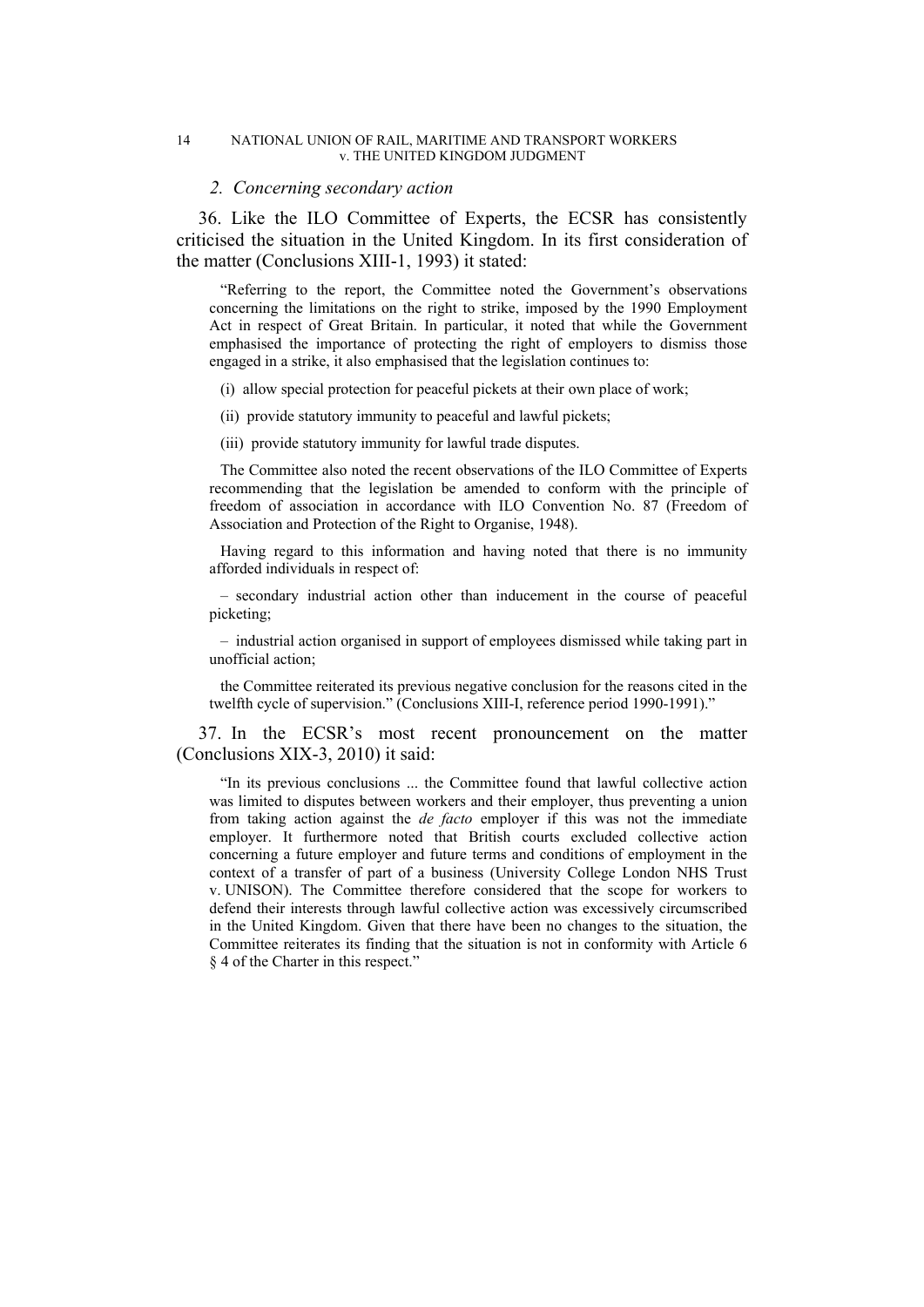### **C. Charter of Fundamental Rights of the European Union**

The relevant provisions are the following:

### **Article 12 Freedom of assembly and of association**

"1. Everyone has the right to freedom of peaceful assembly and to freedom of association at all levels, in particular in political, trade union and civic matters, which implies the right of everyone to form and to join trade unions for the protection of his or her interests.

 $\ddots$ "

### **Article 28 Right of collective bargaining and action**

"Workers and employers, or their respective organisations, have, in accordance with Community law and national laws and practices, the right to negotiate and conclude collective agreements at the appropriate levels and, in cases of conflicts of interest, to take collective action to defend their interests, including strike action."

Article 28 appears in Title IV of the Charter. As regards the United Kingdom, reference must be made to Protocol (No 30) to the Treaty on the Functioning of the European Union. It provides, in so far as relevant:

### **Article 1**

"...

2. In particular, and for the avoidance of doubt, nothing in Title IV of the Charter creates justiciable rights applicable to Poland or the United Kingdom except in so far as Poland or the United Kingdom has provided for such rights in its national law."

### IV. ELEMENTS OF COMPARATIVE LAW

38. The parties provided some elements of comparative law in relation to secondary strikes. Both referred to a comparative study on the regulation of industrial action in Europe (*Strike rules in the EU27 and beyond: A comparative overview*<sup>5</sup> , W. Warneck, European Trade Union Institute for Research, Education and Health and Safety (ETUI-REHS), 2007). According to this source, secondary action is protected or permitted, subject to varying restrictions and conditions, in the great majority of the member States of the European Union. The States that, like the United Kingdom, do not permit secondary action were identified as Austria, Luxembourg and the Netherlands.

<sup>5.</sup> Covering the then twenty-seven European Union member States as well as Croatia and Iceland. Published electronically at http://www.etui.org/Publications2/Reports/Strike-rulesin-the-EU27-and-beyond.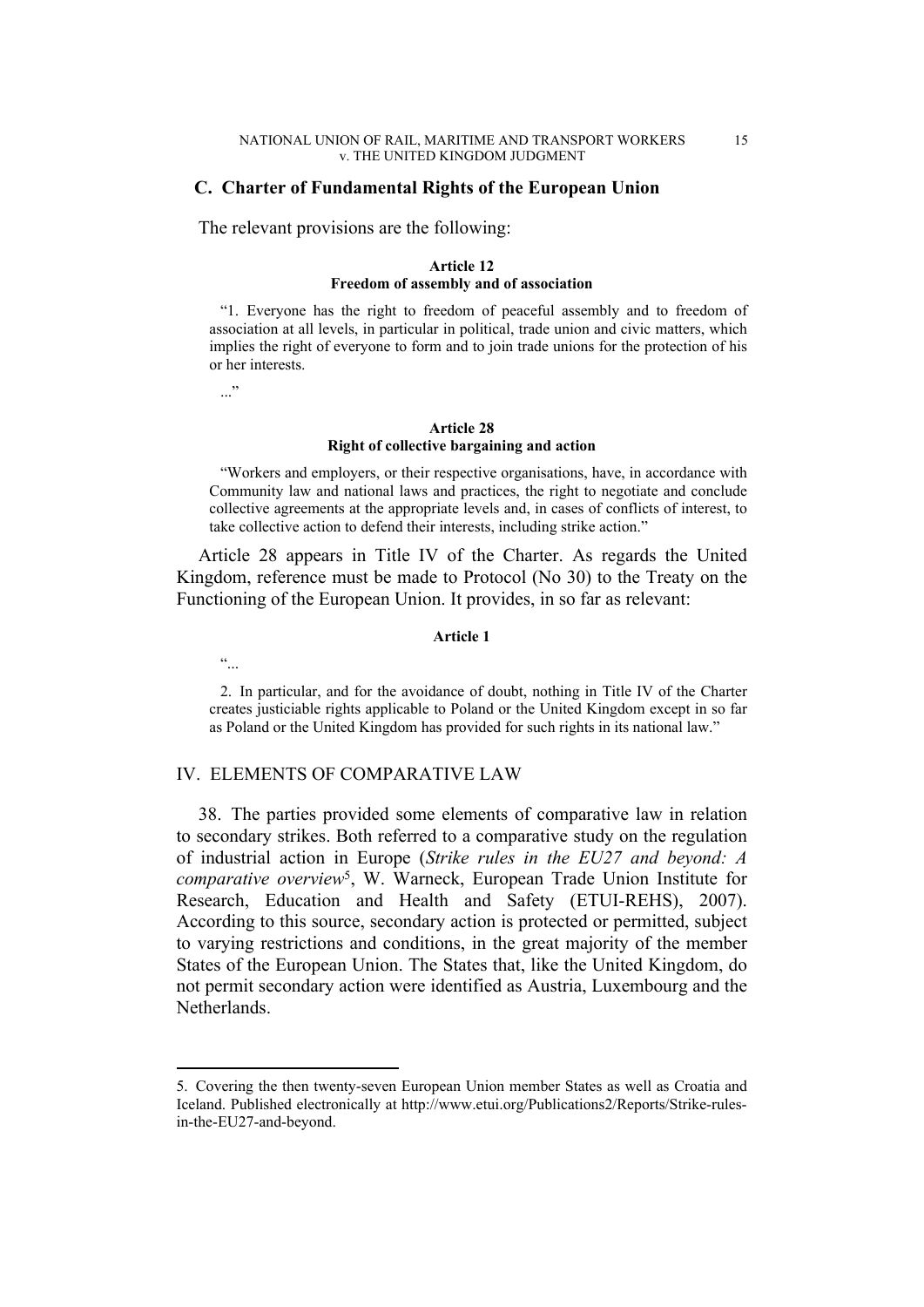39. In their initial submissions, the Government sought to draw support for the situation in the United Kingdom by reference to the situation in the following States: Spain, the Netherlands, Italy, Austria, Norway, Denmark and Germany. They contended that these illustrated a broad tendency in Europe to subject secondary action to much more restrictive conditions than primary industrial action. In reply to this the applicant union provided to the Court statements from labour-law experts in a number of European countries contradicting the Government's remarks. The applicant union concluded that the United Kingdom is the most restrictive among the Contracting Parties to the Convention in this respect. The Government concluded that the material demonstrated that, notwithstanding the great variety of industrial-relations systems and traditions in Europe, most States distinguished between primary and secondary action, with greater restriction on the latter. The broad right claimed by the applicant union was not supported by any real European consensus.

40. The Court notes that comparative information is available from the monitoring mechanism of the European Social Charter<sup>6</sup>. As indicated above, this body has repeatedly criticised the situation in the United Kingdom, which appears to be the only State subject to criticism on this specific ground. The ECSR has also commented in recent years on the lawfulness of secondary action (sometimes using the term "sympathy" or "solidarity" action) in the following States: Bulgaria, Croatia, the Czech Republic, Denmark, Estonia, Finland, Germany, Malta, Norway, Portugal, Romania, the Slovak Republic, Spain and Sweden. With reference to the three other States identified in the Warneck study as not permitting secondary action, the Court notes that the ECSR has not criticised the situation in the Netherlands on this ground. Nor has it made any comment at all in relation to the situation in Austria or Luxembourg, neither State having accepted Article 6, paragraph 4, of the Social Charter.

41. Some further comparative information is available from the publications and legal databases of the ILO. For example, the Committee of Experts referred to the removal from the Turkish Constitution of the prohibition on solidarity strikes ("Giving globalization a human face", § 125). It has also referred, in its review of State implementation of Convention No. 87, to the lawfulness of sympathy strikes in Albania, Georgia and Latvia. The Committee on Freedom of Association has referred to solidarity strike action in Hungary (complaint no. 2775), and noted that Russian law does not expressly provide for, or for that matter prohibit, such action (complaint no. 2251).

Additionally, the Court notes that in Swiss law strikes are permitted if they "relate to employment relations" (Article 28 § 3 of the Constitution).

<sup>6.</sup> See the ECSR case-law database

http://hudoc.esc.coe.int/esc2008/query.asp?language=en.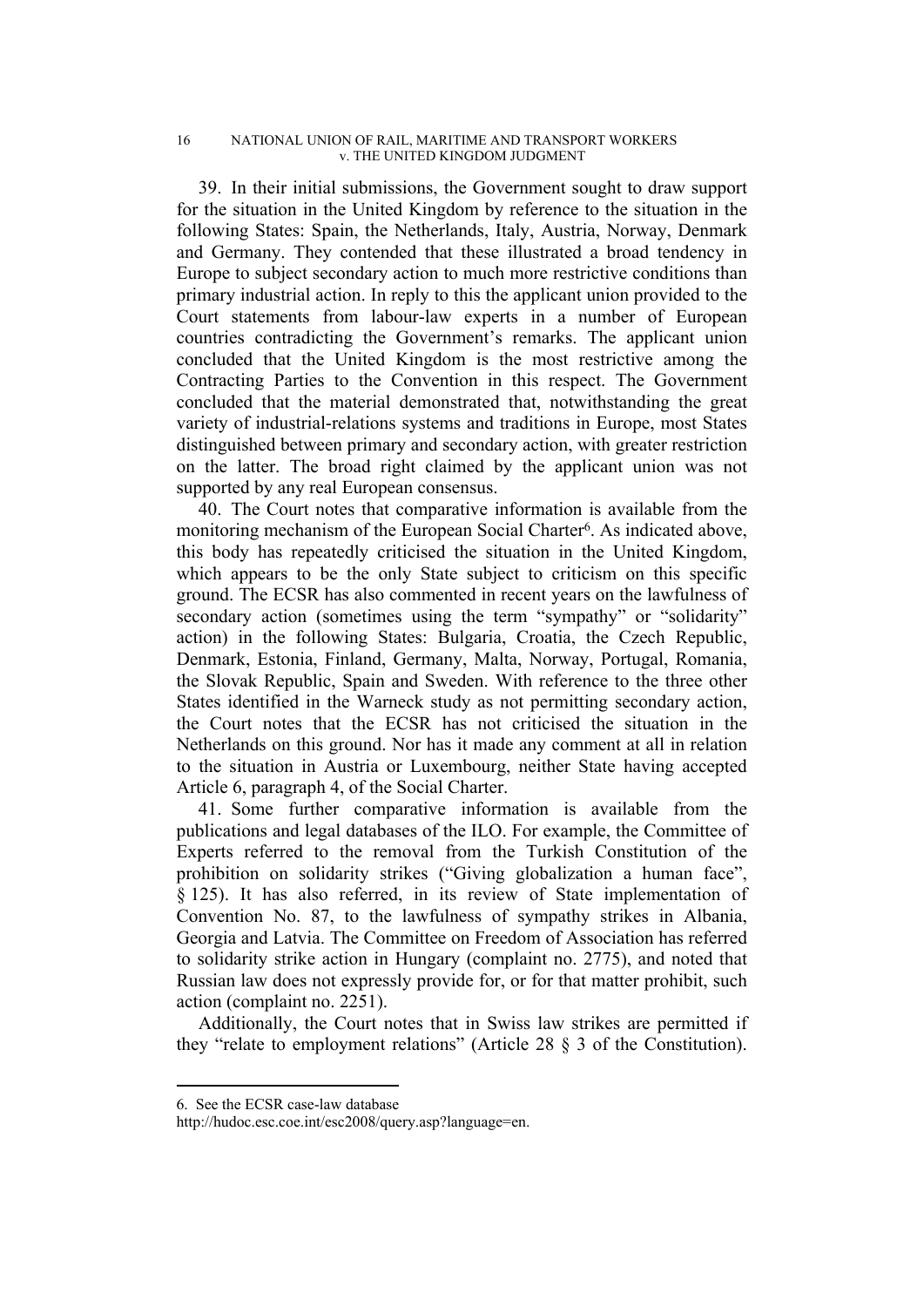According to one constitutional commentary, a strike must actually be about working conditions, and not pursue corporatist or political objectives outside of the enterprise or branch (*Droit constitutionnel suisse*, vol. II, Auer, Malinverni and Hottelier, p. 723).

# THE LAW

# ALLEGED VIOLATION OF ARTICLE 11 OF THE CONVENTION

42. The applicant union contended that the two situations described above, regarding the statutory requirements on strike-ballot notice and on secondary strike action, disclosed excessive restrictions on its freedom of association under Article 11 of the Convention, which reads as follows:

"1. Everyone has the right to freedom of peaceful assembly and to freedom of association with others, including the right to form and to join trade unions for the protection of his interests.

2. No restrictions shall be placed on the exercise of these rights other than such as are prescribed by law and are necessary in a democratic society in the interests of national security or public safety, for the prevention of disorder or crime, for the protection of health or morals or for the protection of the rights and freedoms of others. This Article shall not prevent the imposition of lawful restrictions on the exercise of these rights by members of the armed forces, of the police or of the administration of the State."

43. The Government contested that argument.

44. The Court will examine consecutively the two sets of facts presented by the applicant union and the distinct Convention issues to which each gives rise.

### **A. Admissibility**

### *1. Strike-ballot notice*

45. Regarding the first complaint, notice of which was not given to the Government, the Court finds that it is inadmissible for the following reason. The facts of the practical example provided, as reported by the applicant union, indicate that, while the union experienced some delay in taking action to protect the interests of its members, it succeeded in holding a strike two months later. That action, by the applicant union's own admission, induced EDF to improve its offer to union members, who accepted it and it took effect as a collective agreement shortly afterwards. That successful outcome cannot be disregarded. It would be artificial for the Court to consider the issuing of the injunction against the RMT in isolation from subsequent events. In sum, there is no basis here for the Court to find that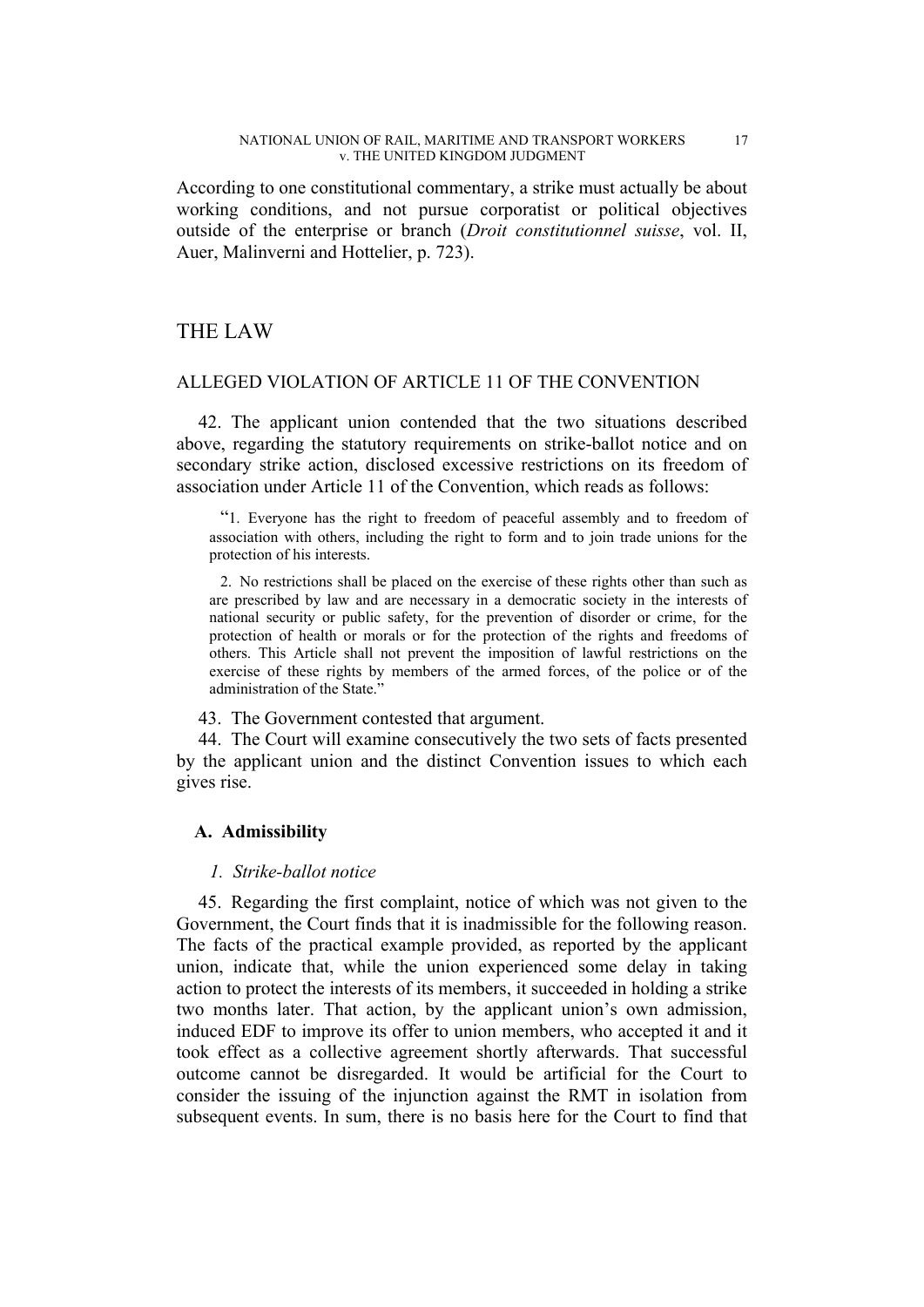the applicant union's exercise of its rights under Article 11 of the Convention has been interfered with, over and above being required to comply with the procedural requirements set down in law, which it succeeded in doing. While those requirements have been the subject of criticism by other international bodies (see paragraphs 26-37 above), the Court can only examine complaints in light of their concrete facts. It considers that what the EDF situation discloses in reality is ultimately successful collective action by the applicant union on behalf of its members. This aspect of the application is therefore manifestly ill-founded and so must be rejected as inadmissible pursuant to Article 35 §§ 3 (a) and 4 of the **Convention** 

### *2. Secondary strike action*

46. In relation to the second aspect of the application, a first issue of admissibility arises out of the fact that the applicant union has complained of the same matter to the ILO Committee on Freedom of Association. This took place after the case had been lodged with the Court, the RMT stating in its application form its intention to apply to the Committee on Freedom of Association. By a letter of 6 June 2013, the applicant union informed the Court that it had "irrevocably withdrawn" that complaint. The Government submitted that maintaining two international complaints in parallel for several years and then withdrawing one of them so as to gain a tactical advantage before the Court should be considered an abuse of the right of application. They added that Article 35  $\S$  2 (b) of the Convention (see paragraph 48 below) should not be construed so as to limit its effect strictly to cases where the applicant has already submitted the matter to another international procedure. In their submission, such a literal reading would defeat the purpose of the provision, since it would allow an applicant to bring a case under the Convention, and then, the very next day, bring that same case before another international body.

47. The applicant union replied that the Government had been aware all along of the existence of the complaint to the Committee on Freedom of Association, having submitted its official reply to the ILO in July 2011. That reply had in fact referred to the existence of the present application before the Court, noting – correctly – that the RMT had given clear priority to the Convention proceedings. This was because the United Kingdom had simply ignored the criticism voiced by the relevant ILO bodies, whereas it would be bound to execute a judgment in the applicant union's favour. The withdrawal of the complaint to the ILO, before any decision was taken by the Committee on Freedom of Association, meant that the prospect of a plurality of international proceedings relating to the same case had been dispelled.

48. Article 35 § 2 (b) of the Convention provides: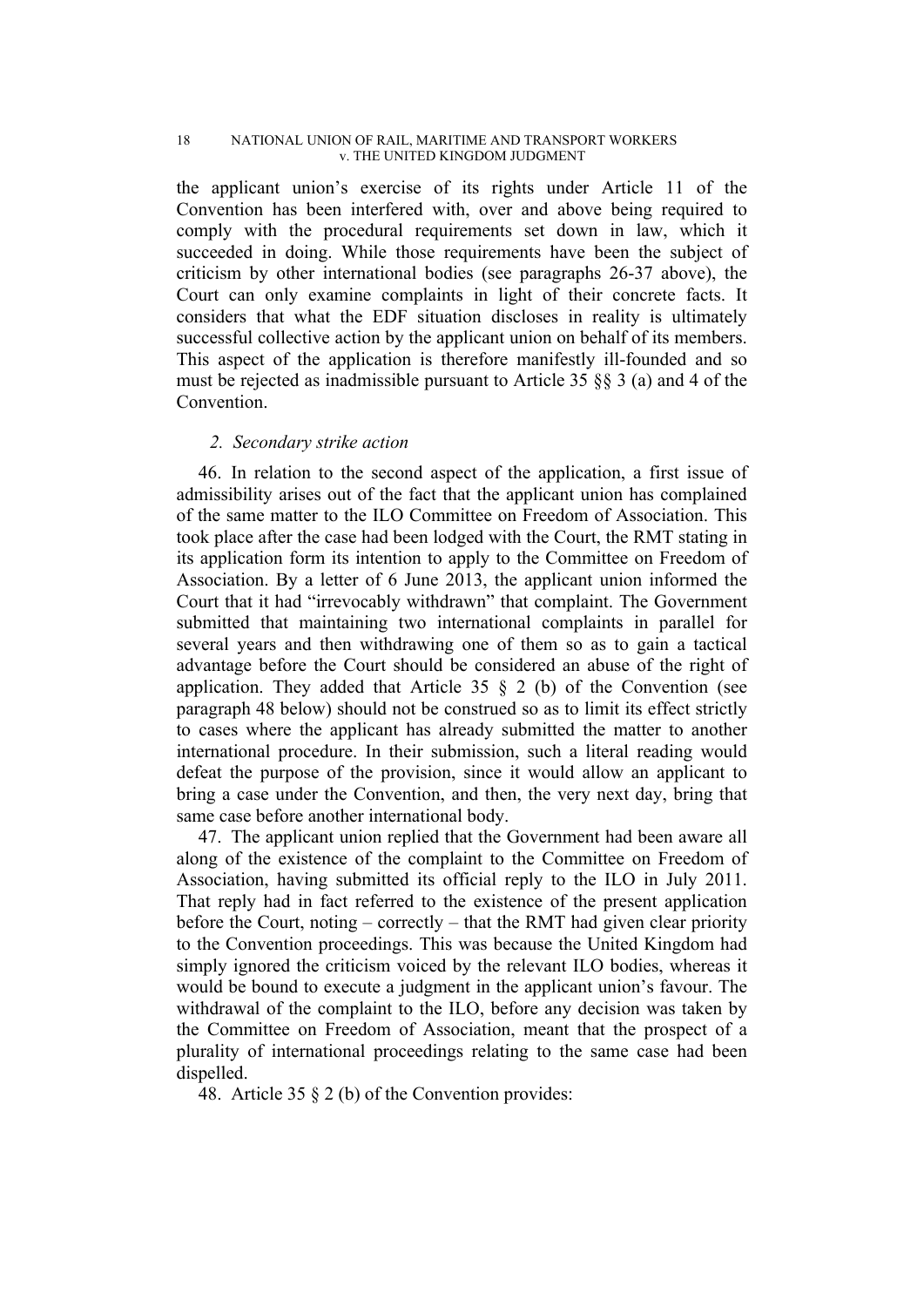"2. The Court shall not deal with any application submitted under Article 34 that

...

(b) is substantially the same as a matter that has already been examined by the Court or has already been submitted to another procedure of international investigation or settlement and contains no relevant new information."

As established in the Court's case-law, this provision is not limited to situations where an applicant has already applied to another international body regarding the same matter. The Court has held that it is not the date of such a step that is decisive, but whether a decision on the merits has already been taken by the time the Court examines the case (see *Peraldi v. France* (dec.), no. 2096/05, 7 April 2009). That has not occurred in the present case (contrast *POA and Others v. United Kingdom* (dec.), no. 59253/11, 21 May 2013, where the applicant trade union had already submitted an identical complaint to the Committee on Freedom of Association, which had issued its decision on the merits). Furthermore, the Court does not consider that the applicant union has abused the right of application. It did not conceal from the Court at the outset its intention to utilise another international procedure (contrast *Cereceda Martin and Others v. Spain*, no. 16358/90, Commission decision of 12 October 1992, Decisions and Reports 73, p. 120, at p. 133). Its decision to ultimately withdraw that complaint as a measure of precaution cannot be regarded as abusive within the meaning of Article 35 § 3 (a) of the Convention. The Court therefore rejects the Government's preliminary objection under this head.

49. The Government further submitted that the complaint regarding secondary strike action should be rejected as manifestly ill-founded. They considered that there had been no violation of, or even interference with, the applicant union's right of freedom of association since Article 11 did not confer any right to take secondary action. Instead, it was plain from the very wording of that provision that it contemplated collective action by workers to protect their own interests. Sympathy strikes, which were no more than a show of solidarity with another group of workers, lacked the requisite nexus between collective action and the direct interests of the persons taking part in it. It did not appear from the facts adduced that the situation of the RMT members employed by Hydrex had any real bearing on the situation of their union colleagues employed by Jarvis. Had any similar threat to the latter's interests materialised, it would have been open to them to take strike action, just as the Hydrex members had done.

50. The applicant union rejected the Government's reading of Article 11 § 1 as excessively narrow.

51. The Court considers that the Government's preliminary objection under this second head raises an issue of interpretation of the Convention that does not lend itself appropriately to being settled at the stage of the examination of admissibility of the application. It therefore joins the objection to the merits of the case for examination below.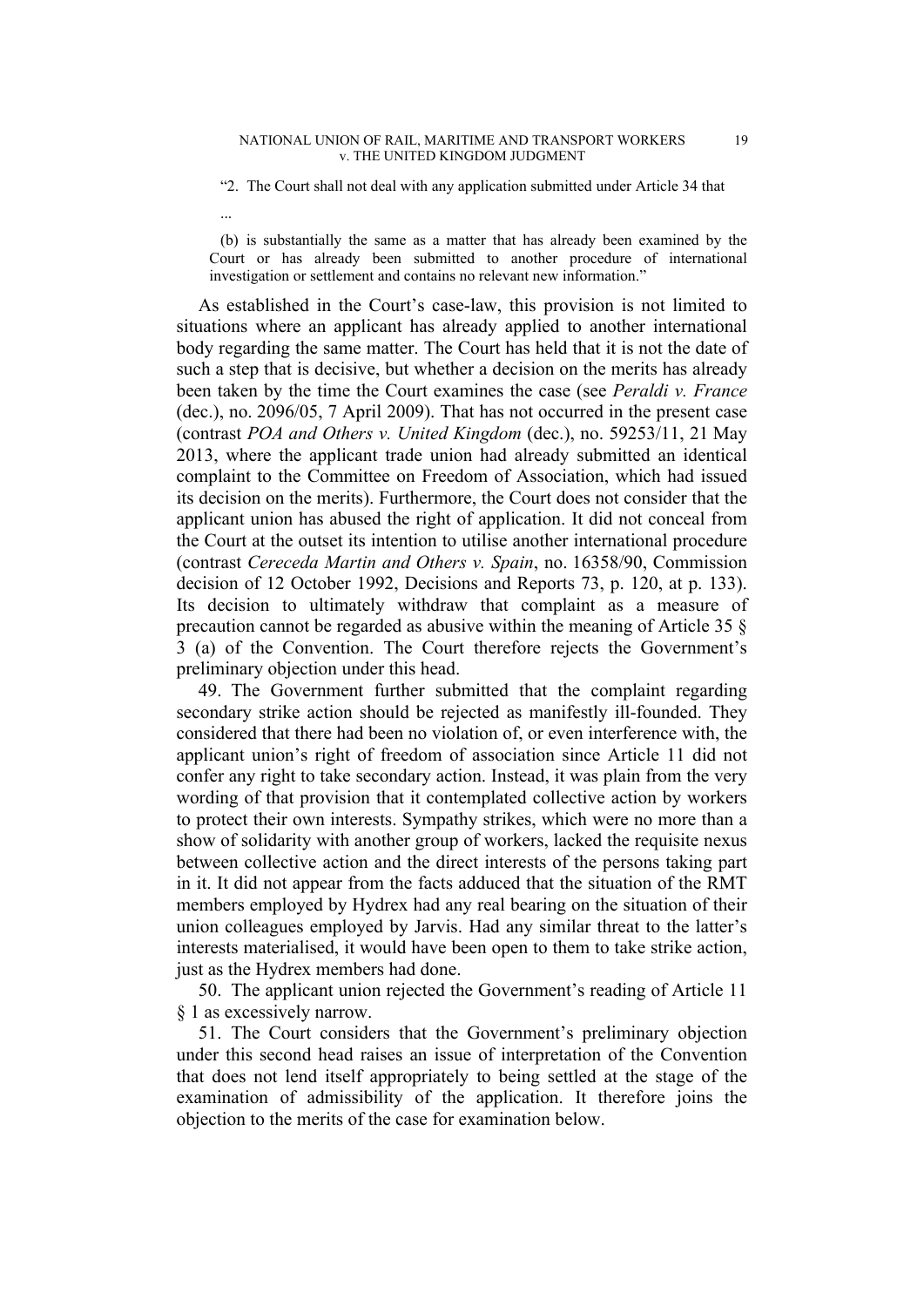52. As it is not inadmissible on any other ground, the part of the application relating to secondary action must be declared admissible.

### **B. Merits**

### *1. The parties' submissions*

### **(a) The applicant union**

53. The applicant union argued that the ban on secondary action had seriously limited its ability to protect its Hydrex members effectively against a drastic cut to their terms and conditions of employment. Had it been possible to organise a sympathy strike at Jarvis, it was highly probable that Hydrex would have desisted from changing matters for the worse. With so few members employed by Hydrex, the effect of the strike had been negligible. The very limited possibility of lawful picketing had made no difference. The revised offer made by management, despite being presented in a positive light by the union leadership, had been unanimously rejected by those polled as totally inadequate. The applicant union stated that a strike by its Jarvis members would have been motivated not just by solidarity with fellow union members who had been their former colleagues, but also by concern to preserve their own terms and conditions. Given the highly competitive environment in which they were employed, a decision by one company to reduce its staffing costs could well trigger similar cuts in rival companies. As the Hydrex situation illustrated, it was easy for a company to terminate the employment of workers and then rehire them on less favourable terms. The ban on secondary action had the effect of undermining trade-union action on behalf of all its members in a given sector, to the detriment of all such workers. From 1980 onwards, there had been a significant and steady decline in the role of collective agreements in the British economy, which made it all the more vital to permit trade unions to act effectively on their members' behalf, protecting those in positions of greater weakness. In the applicant union's view it was only in the period before 1980 that the right to take secondary strike action had been adequately protected in domestic law. The government of the day had not considered it necessary to restrict it. The clear object of the 1980 and 1992 legislation had been to undermine the role and influence of trade unions, leaving workers in a weakened position. The Government's claims that strike action had damaged the economy in the 1970s and 1980s lacked substantiation, and were moreover exaggerated and inaccurate. Despite the lack of any real evidence, trade unions had been unjustly blamed for Britain's economic woes for over thirty years, and were for this reason subject to very restrictive legislation.

54. Replying to the Government's argument that secondary action, by its nature, had the effect of embroiling other employers in industrial disputes to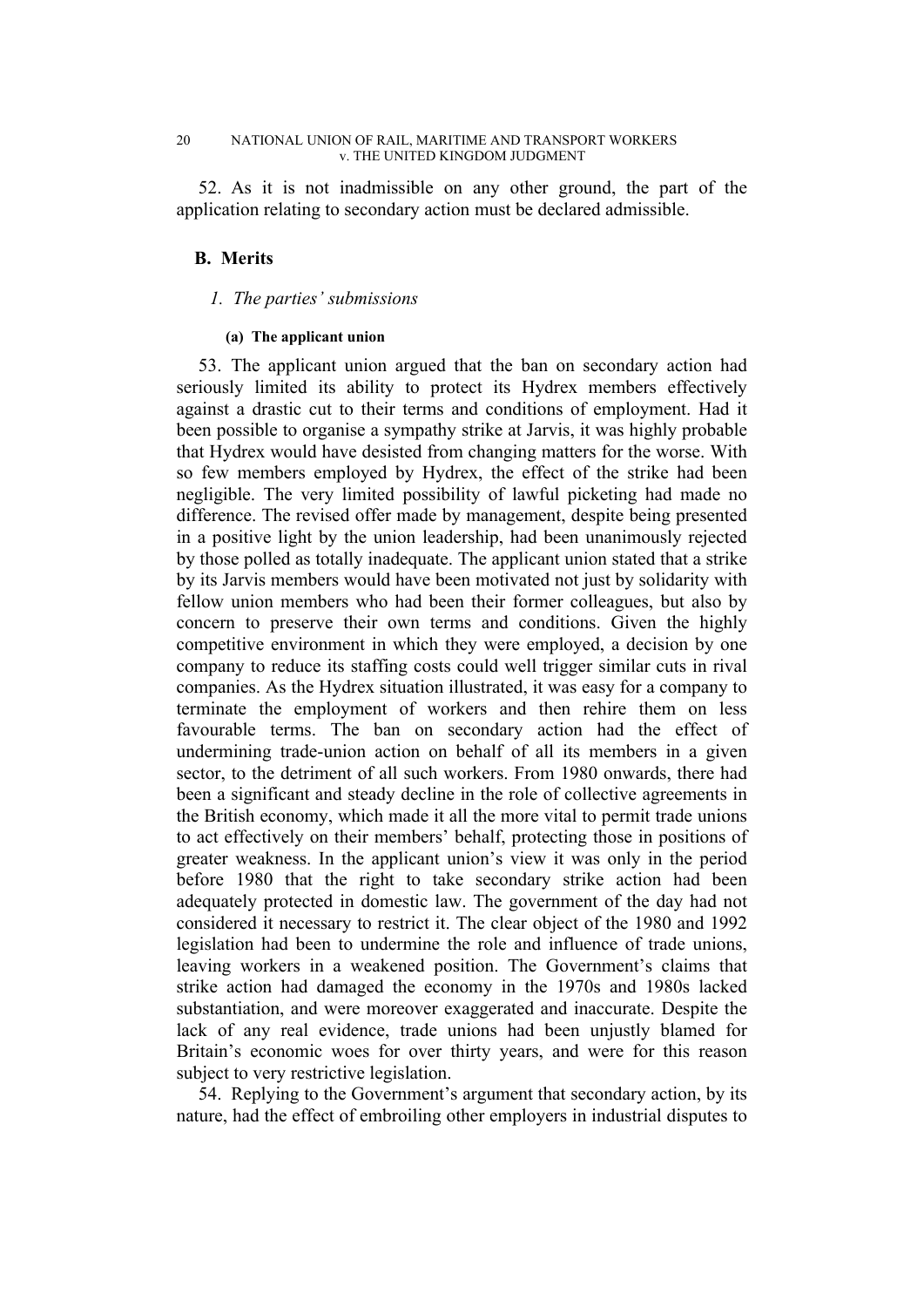which they were not party and over which they had no control, the applicant union submitted that such considerations were irrelevant to the facts of this case. It would only have called out the Jarvis workforce, which would have been sufficient to induce Hydrex to leave existing terms and conditions intact. In any event, the applicant union rejected as generalisations the Government's arguments regarding the disruptive effects of secondary strikes and the risks these posed to the Convention rights of third parties (interference with businesses, threats to livelihoods, and even – in extreme situations – to life and health). Sufficient safeguards existed elsewhere in the law, including the criminal law. There was thus no justification for a complete ban on secondary action. A less restrictive regime could surely be devised, as required by the principle of proportionality. The possibility of organising peaceful pickets made no real difference, as shown by the facts of this case; it did not mitigate the disproportionate effects of the ban on secondary action.

55. Citing several of this Court's judgments and decisions in trade-union cases, the applicant union argued that the taking of strike action must now be regarded in its own right as an essential element of freedom of association that States must respect. Alternatively, the Court having identified collective bargaining as an essential element of trade-union rights, it must logically follow that the right to strike was equally essential, since without the threat of industrial action, collective bargaining would be deprived of any effectiveness and be little more than "collective begging". The ban on secondary action thus impaired the essence of freedom of association. This could be accepted only upon proof of some truly compelling justification. The State must meet a stringent test of necessity, with only a limited margin of appreciation, subject to the very rigorous scrutiny of the Court.

56. The applicant union urged the Court to reject any narrow concept of trade-union freedom of association that would be limited to the protection of the strictly personal interests of individual workers. Such an interpretation would impoverish the substance of Article 11. In the many cases it had decided involving strikes, the Court had never attached any significance to what was at stake for the workers in the dispute. It was entirely legitimate for unions to pursue broader, common objectives. Trade unionism was fundamentally about solidarity among union members and among workers more generally, and the wording of Article 11 of the Convention should be construed in keeping with this. Workers should be able to take industrial action to protect those who may be prevented from doing so, or who, on their own, lack the collective strength to defend their interests at work. This broad concept of freedom of association was espoused by the two most eminent international bodies in the field of trade-union rights, the ILO Committee of Experts and the ECSR. Both had repeatedly criticised the United Kingdom for its ban on secondary action, which they deemed to be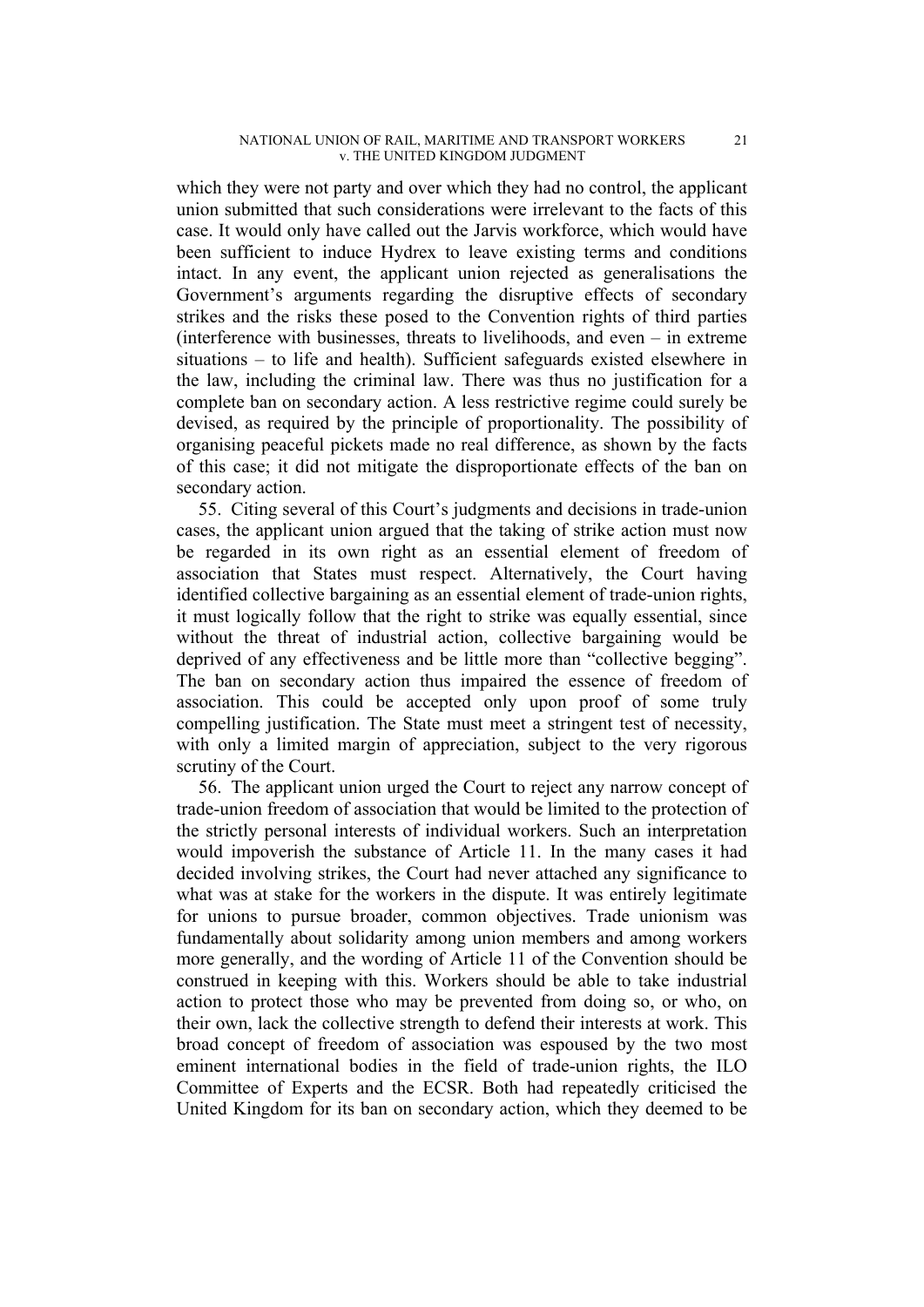incompatible with the relevant international legal standards. These had been interpreted to mean that the only acceptable condition that could be attached to secondary action was that the primary dispute itself be lawful. The applicant union urged the Court to adopt the same position. If that were overbroad, a criterion of proximity might be envisaged, that is to say, a requirement of a link of some sort between workers engaged in primary action and those striking in sympathy with them. Such a link was present here, since the group of workers concerned had originally been Jarvis employees and continued to perform the same work at the same sites after the transfer. A worsening in their terms and conditions could have had negative consequences for all workers in that sector. In the modern economy, the workforce was becoming increasingly fragmented through the transfer of undertakings or part of them, the creation of complex corporate structures, agency work, privatisation, the contracting-out of services leading to further sub-contracting, non-genuine self-employment, and so forth. This led to a situation in which persons performing the same job at the same place of work could have different employers, meaning that they could not legally support one another in time of industrial conflict.

57. With its outright prohibition on secondary action, the United Kingdom was part of a very small minority of European countries adopting such an extreme position. The approach adopted by the great majority of European States, notwithstanding the differences between them in the field of industrial relations generally, was a permissive one. This represented, so the applicant union submitted, the consensus in Europe on the issue.

### **(b) The Government**

58. The Government did not accept the applicant union's account of the Hydrex situation. They noted that, as required by domestic law, the group of ex-Jarvis employees had continued to enjoy their previous terms and conditions of employment after the transfer, and this had continued for a period of two years. At that point, as shown by the documents submitted by the applicant union, the company's financial difficulties led it to propose new, less advantageous contracts to the persons concerned. The applicant union defended their interests by making representations and ultimately through strike action that led to an improved offer. While that offer had been rejected, and the applicant union now described it as inadequate, it had in fact been endorsed at the time by the RMT General Secretary, who had considered the strike a success and urged union members to vote in favour of acceptance.

59. As for the RMT members employed by the Jarvis group, the Government noted that, contrary to the applicant union's speculations, there was no evidence of any move by the employer to reduce their terms and conditions as Hydrex had done. The two companies were unrelated. Had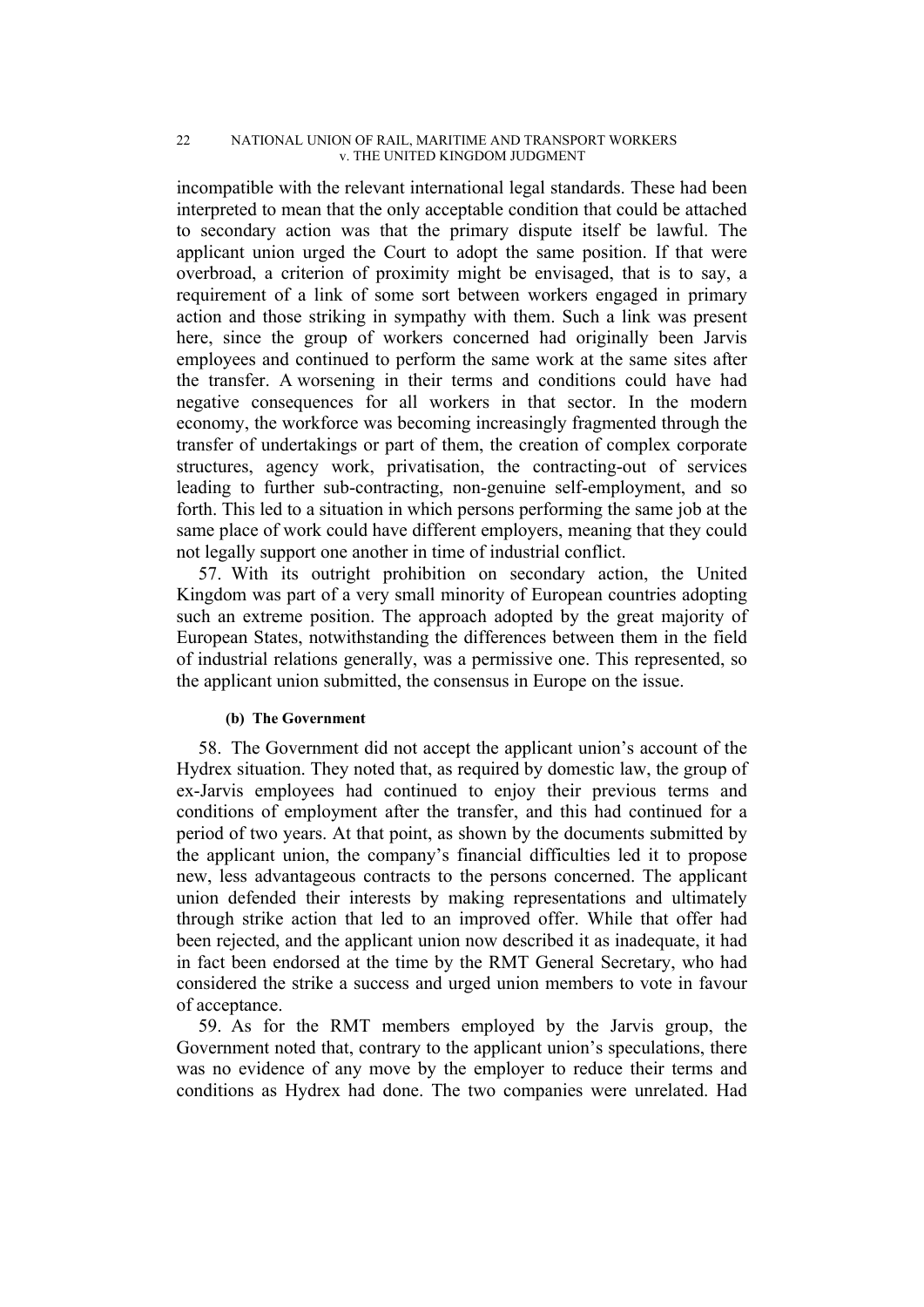there been any move to do so, it would have been open to the applicant union to organise a strike by Jarvis employees in defence of their interests.

60. The Government contended that the right to strike was adequately protected in domestic law. As long as industrial action was organised in compliance with the relevant statutory provisions, the individual worker was protected against dismissal and the trade union enjoyed immunity in tort. The domestic courts had held that the statutory regime was compatible with Article 11, as interpreted by this Court (see *Metrobus Ltd*, cited in paragraph 11 above). The Government clarified that Parliament had taken care to ensure that the general ban on secondary action did not curtail primary action – secondary action would be lawful if it also constituted primary action in relation to another dispute (section 224(5) of the 1992 Act). Moreover, persons taking part in industrial action were permitted to mount a peaceful picket at or near their place of work with a view to peacefully persuading others to withdraw their labour.

61. According to the Government, the present statutory framework came about as a reaction to the widespread disruptions caused to the British economy by widespread secondary action in the 1970s and 1980s. Prior to the enactment of the Employment Act 1980, trade unions had enjoyed a very broad power to organise secondary action, with highly detrimental consequences for businesses and their workforces, as well as for the general public. A dispute in one part of the economy could rapidly spill over into others, embroiling third parties in it who had no stake in the conflict and no real means of resolving it. Just how permissive the legislation in force at that time was became fully apparent in the *McShane* case (see paragraph 22 above). The government of the day had determined that this should be restricted, and the parliamentary debates contained many actual examples of the damage and disruption wrought by unrestricted secondary strikes. Ten years later, the government considered that even in its more restricted form secondary action had the potential to damage the economy, notably by deterring multinational companies from developing their operations in the United Kingdom. Parliament had accordingly introduced the current ban. Although the Labour Party, then in opposition, had opposed the move, it had never sought to reverse it during its thirteen-year tenure in government. Nor was the current coalition government minded to revisit the issue. This indicated the very broad political acceptance in the United Kingdom of the current balance struck regarding the right to strike.

62. The Government accepted that, in light of the recent case-law of this Court, the right under Article 11 to join a trade union normally implied the ability to strike. But this was by no means an absolute right  $-$  it could be subject to conditions and restrictions in accordance with Article 11 § 2 that were within the State's margin of appreciation. Nor did the Government consider secondary action an essential element of freedom of association,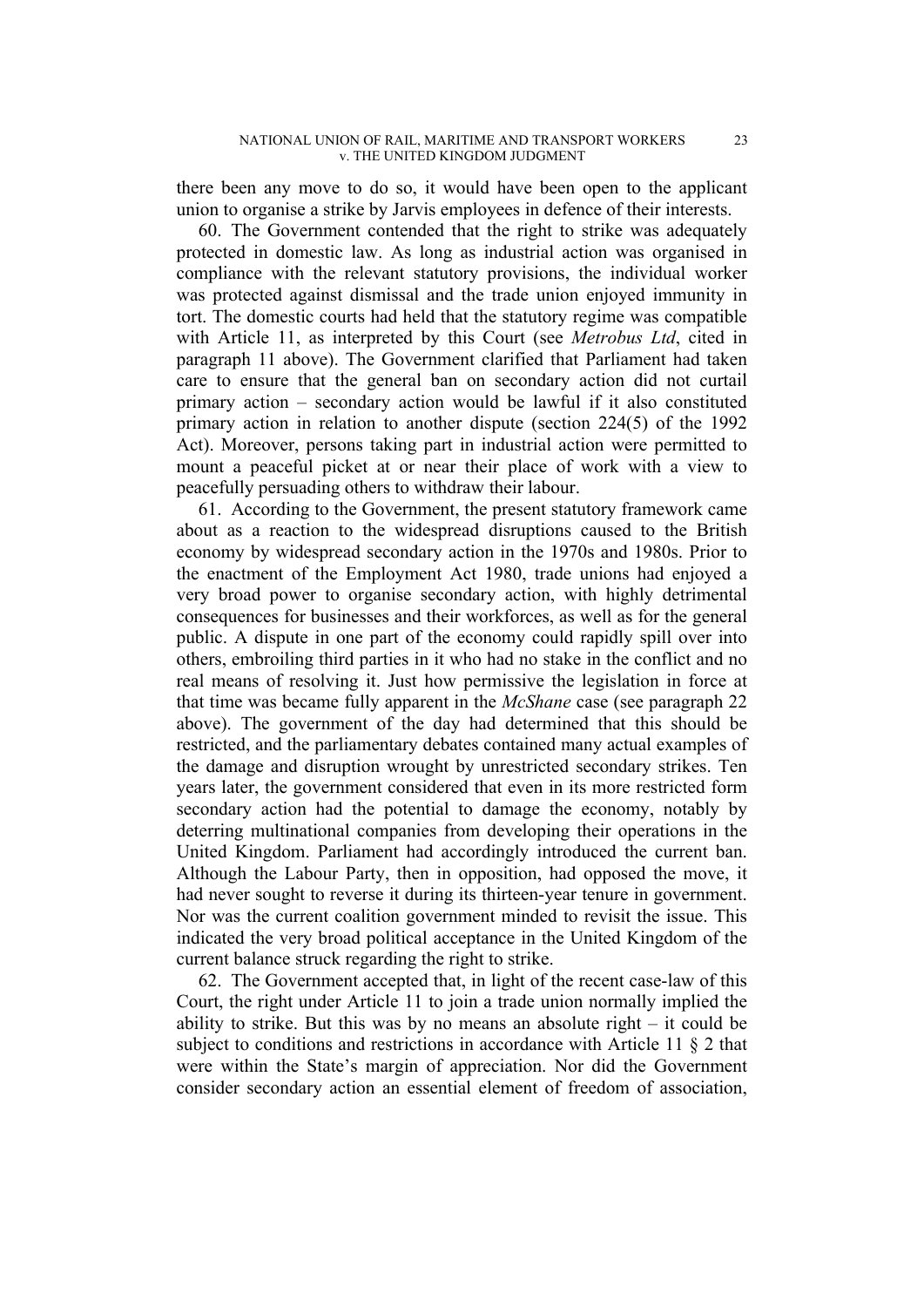finding no support for such a proposition in the relevant case-law of the Court, none of which concerned secondary action.

63. Rather, their reading of that case-law was that there had to be a nexus between the employees' interests and the action taken by their trade union on their behalf, be it collective bargaining or strike action. This was absent in the Hydrex situation. Secondary action by Jarvis employees in support of their former colleagues would have been on the basis of solidarity only – such action would not have had any real connection to their own interests *via-à-vis* Jarvis, with whom they had no dispute. Accordingly, the restriction on secondary action did not impinge on any essential element of freedom of association. There was thus no interference with the right set out in Article 11 § 1.

64. In the view of the Government, the manner in which secondary action was regulated by law was wholly within the United Kingdom's margin of appreciation. As the Court had recognised in its case-law, the margin in this area must be a wide one in light of the sensitive social and political considerations involved and the very significant differences between the national industrial-relations frameworks in Europe. In any event, the situation should be examined in light of Article 11 as a whole, which called for a balancing exercise between the effects of the restriction on the applicant union's rights and the potential effects of secondary action on third parties. Regarding the former element, the Government pointed out that the ban on secondary action did not interfere with the ability of a trade union to take primary action in defence of its members' own interests. Against that must be set the far-reaching and uncontrollable effects that secondary action could have on the rights and freedoms of others, including their rights under the Convention, specifically under Article 1 of Protocol No. 1 and, it could not be excluded, under Article 2. Where the balancing exercise involved competing Convention rights, the case-law of the Court allowed a broad margin of appreciation for the national authorities. In the view of the Government, the balance struck in the United Kingdom was a defensible one.

65. An additional consideration was the highly decentralised industrialrelations structure in the United Kingdom, which stood in contrast to the situation in many other European States. The Government considered that this had amplified the disruptive effect of secondary action in the 1970s, and would do so again were the Court to find the situation incompatible with the requirements of the Convention. It should also be borne in mind that – again in contrast to other national systems in Europe – trade unions already had broad freedom to take strike action. In the British system there was no concept of a "peace clause", that is a binding undertaking not to take industrial action during the currency of a collective agreement. Nor was there any rule of proportionality to limit the intensity or extent of a strike, which was entirely a matter for trade unions to determine. Responding to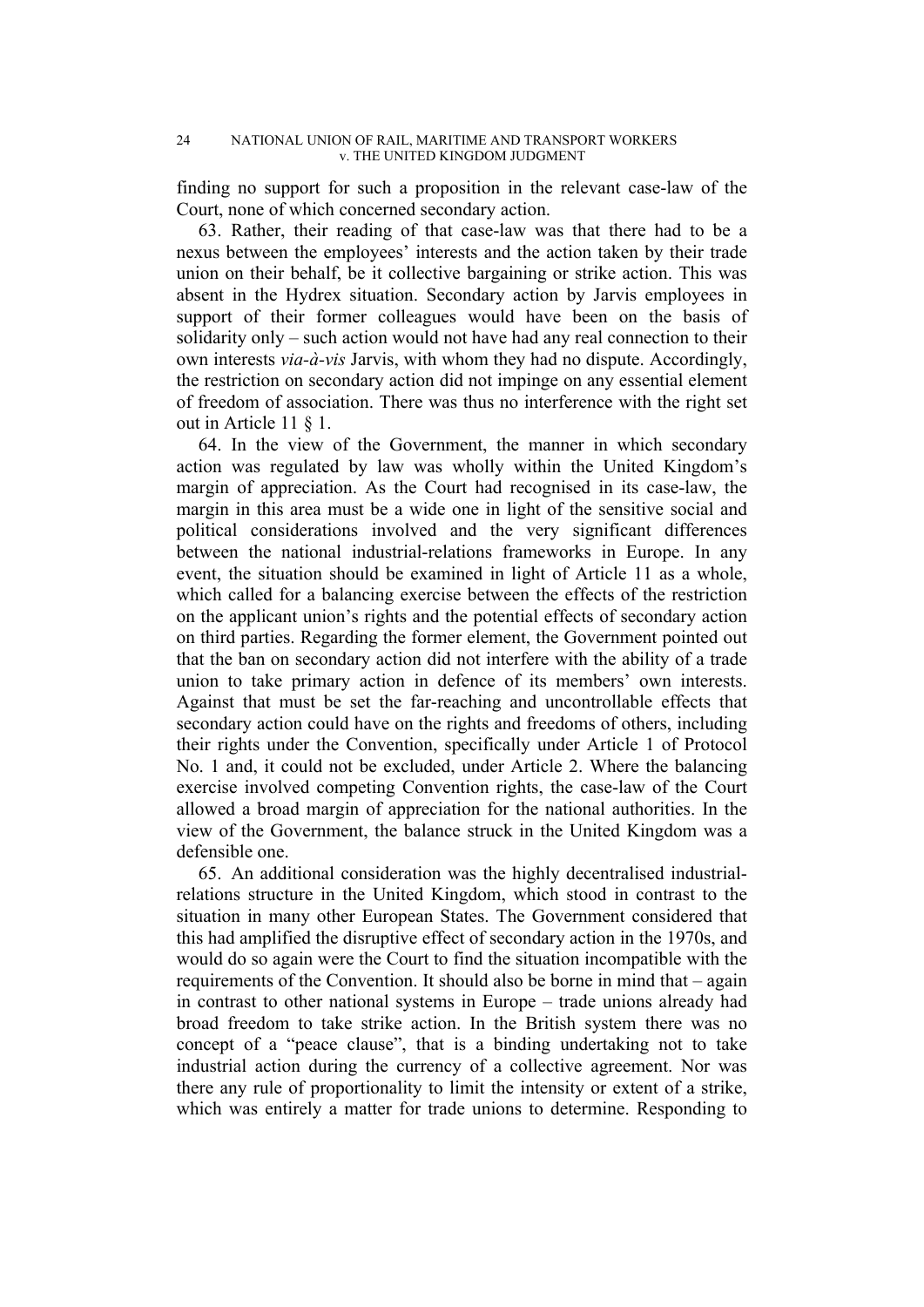the applicant union's point about the decline of collective bargaining over the past thirty years, the Government indicated its neutrality on the issue – whether workers and employers wished to engage collectively or otherwise was a matter for them to decide. The Government disputed that the decline was due to the ban on secondary action or any other restriction referred to by the applicant union. There were other factors at work, such as the privatisation of many former public enterprises whose workforces had traditionally been highly unionised, and the marked development of labour law, conferring many more rights on workers that could be enforced through the courts rather than through the intervention of trade unions.

66. The restriction had been in place so long that, in the Government's view, management and labour had adapted to it, even if on the trade-union side there were emerging signs of an increasingly confrontational attitude towards the Government's economic strategy in the current difficult economic conditions. The country's recovery would be imperilled if the applicant union succeeded and the Government were required to repeal the ban on secondary action.

67. Outside of the rules on strike action, it remained open to trade unions to publicise their grievances by exercising the broad right to freedom of assembly. The Government gave the example of demonstrations staged by electricians in a number of public places to inform the public of an ongoing industrial dispute.

68. The Government rejected the applicant union's suggestion that the outright ban on secondary action might be replaced with a restriction based on some concept of proximity or remoteness. These were inherently vague concepts and any rule formulated in such terms would inevitably generate legal uncertainty and so could be expected to give rise to litigation. In reality, what the applicant union sought was the right to organise strike action purely on the ground of solidarity between workers in different companies, the only condition being that the primary strike be lawful. This was a plea for no restriction at all on secondary action, eliminating any balancing exercise. No such indiscriminate right could be derived from Article 11. While the applicant union asserted that the Hydrex situation did not present the risk of a broad overspill into other sectors, this was not a relevant point – Parliament had decided against permitting any case-by-case consideration but had preferred a clear and uniform rule. Accordingly, the ban was either in conformity with the Convention or it was not. In the latter eventuality, the consequence would be to open up a very broad right to take secondary action, with all of the potential ramifications of this for society.

69. The above analysis was not, in the Government's view, affected by the provisions of other international texts referred to by the applicant union. Regarding Article 6 § 4 of the Social Charter, the Government considered that the ECSR regarded the right to strike as integral to the process of collective bargaining between trade unions and employers in cases of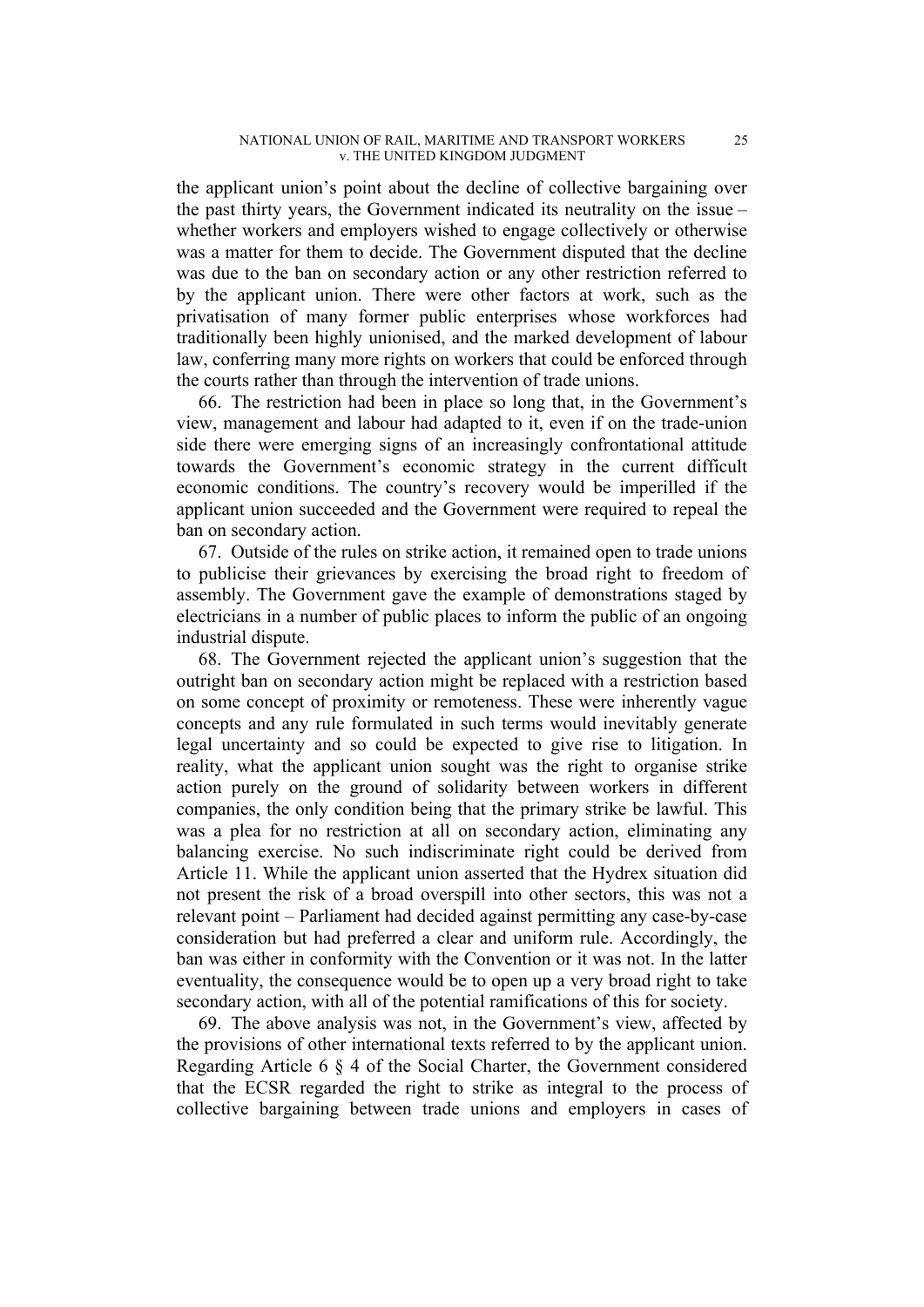conflicts of interest between them. This corresponded to primary industrial action, where workers' interests were directly engaged, not to secondary. The Government further observed that the ECSR was not a judicial or quasi-judicial organ, but simply an independent body that submitted its conclusions to the Committee of Ministers annually. It was the latter that had the power to adopt recommendations to States in relation to any instance of non-compliance with the Charter. As far as the ban on secondary action was concerned, the Committee of Ministers had never taken a stance. In any event, the basis for the ECSR's critique of the United Kingdom in this respect was that the ban could have the effect of preventing workers from striking against the "real" or *de facto* employer, where this is a distinct entity from the direct employer. This was also the basis for the criticism voiced by the ILO Committee of Experts, but it had no relevance to the Hydrex situation, which formed the factual basis for the Court's examination of the issue. In any event, that Committee was not a judicial or quasi-judicial body either, and its interpretation of ILO Conventions was not definitive. Rather, its role was to provide impartial and technical evaluation of the state of application of international labour standards. In fact, the question of a right to strike was currently the cause of sharp controversy within the ILO, as part of which the status of the interpretations given by the Committee of Experts had been called into question. In addition, the Government perceived a divergence of view between the Committee of Experts and the Committee on Freedom of Association, the latter regarding the right to strike as applying only to the defence of one's economic interests. It was noteworthy that the ILO Governing Body had refrained from taking any position on the situation. The Government thus did not accept that the United Kingdom was in breach of its obligations under Convention No. 87.

70. Commenting on the comparative information before the Court, the Government noted that the United Kingdom was not alone in banning or significantly restricting secondary action. Given the great diversity of the different industrial-relations systems in Europe, any superficial comparison on this precise point would be of limited assistance. Contrary to what the applicant union asserted, that diversity pleaded in favour of a wide margin of appreciation.

### **(c) The third parties**

### *(i) ETUC/TUC*

71. The two organisations stated their view that the right to strike is absolutely essential to the functioning of trade unionism in free societies, and that a total ban on secondary action is unacceptable. They referred to a series of international treaties that expressly recognise the right to strike, or have been authoritatively interpreted as protecting that right. In the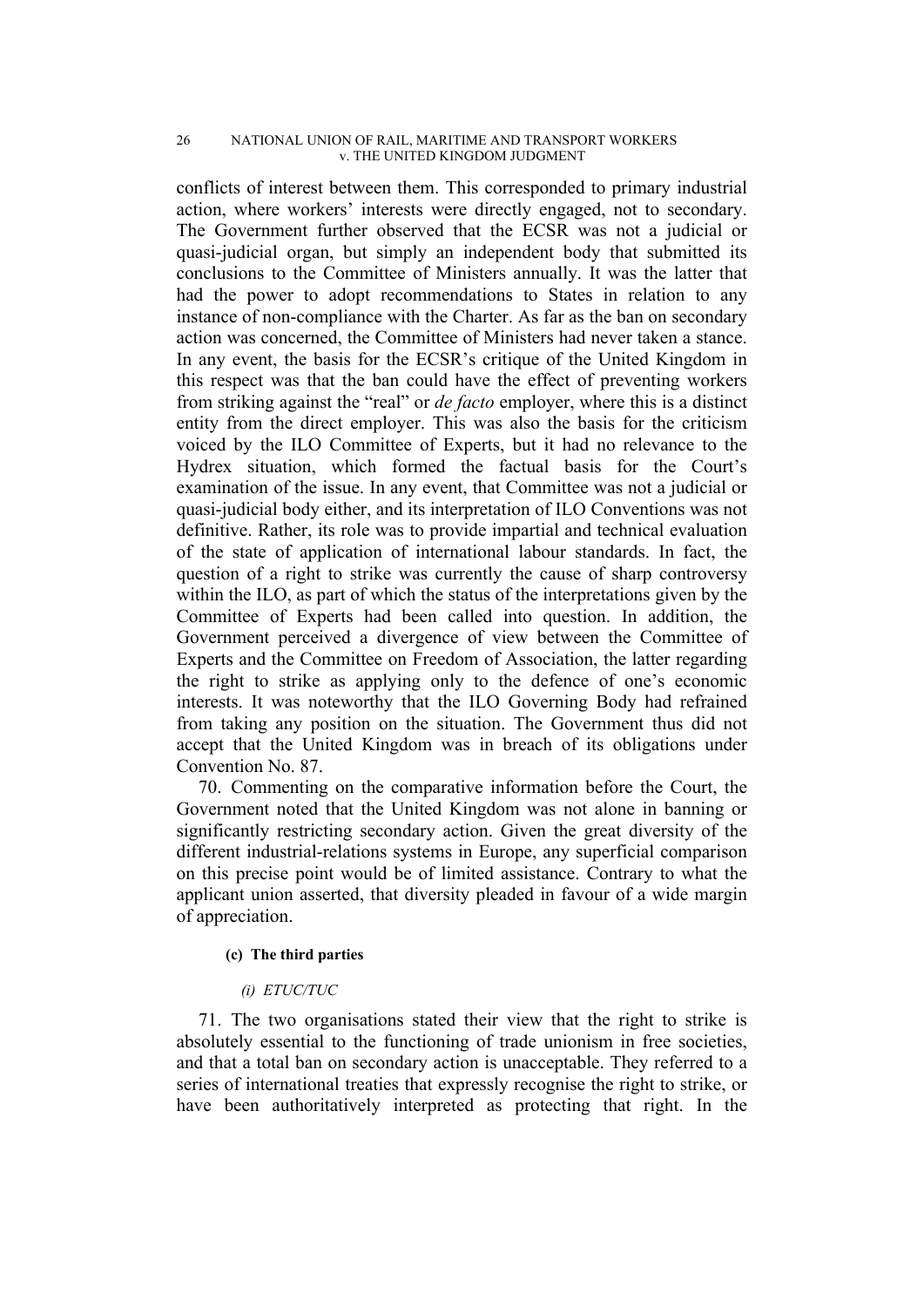jurisprudence of the ILO supervisory bodies, the right to strike was widely applied and strongly protected. There could be restrictions, but these must not be such as to result in practice in an excessive limitation of the right to strike. Sympathy strikes had to be permitted. This was also clearly established in the jurisprudence of the ECSR. The complete ban on secondary action meant that workers in dispute could not in any circumstances call on members of their own union for support, or of any other trade union with which their own was associated at a higher level (for example, a federation or confederation). This diminished the very purpose of joining a trade union, and undermined the purpose of this dimension of Article 11 of the Convention, which reflected the principle that workers should be free to combine for mutual support in times of crisis. The ban was a relatively recent innovation, coming in more than eight decades after the foundational statute in British industrial relations, the Trade Disputes Act of 1906. The Government had failed to justify the restriction before the ILO Committee of Experts. In particular, that Committee had not accepted the Government's argument that the ban was made necessary by the decentralised nature of the British system of industrial relations. On the contrary, the Committee considered that this made it more important for workers to be able to take action against employers who are easily able to undermine union action by complex corporate structures, by transferring work or by hiving off companies. Workers in the United Kingdom were forbidden to take action in support of colleagues employed by another employer forming part of the same group of companies, even though they stood to be affected by the outcome of the dispute. That could not be right. The two organisations expressed their dismay that the Government was ignoring the need to amend the law and refusing to bring it up to the level of minimum international standards. The centre of gravity among European States appeared to lie somewhere between the total prohibition of such action and no restriction at all. The total ban in force in the United Kingdom was an unjustifiable restraint on the right to freedom of association, which could not be justified in all circumstances to protect the rights and freedoms of others.

### *(ii) Liberty*

72. Liberty considered that the ban on secondary action was an unjustified interference with the rights of workers and their trade unions. In many situations, workers were not in fact able to exercise their right under Article 11 to take industrial action; for example, those employed in very small establishments, or working for entities where terms and conditions are effectively determined by a third party such as a client, or those with insecure employment status. The traditional set-up in which all the members of the same workforce had the same employer no longer corresponded to the reality of a large and growing category of workers. It had been estimated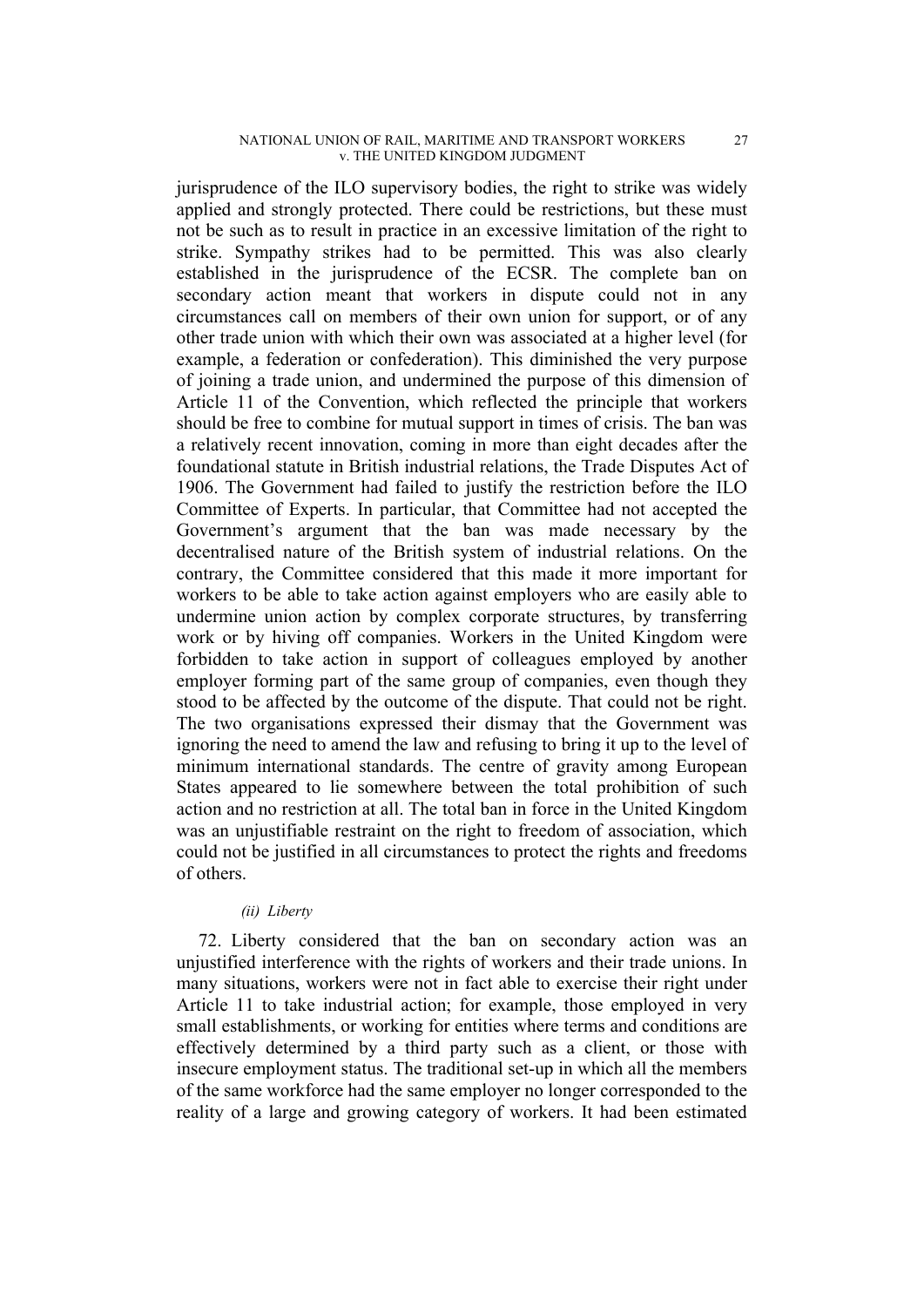that over three million jobs were now outsourced in the British economy, a great many of these from the public sector, where union density had traditionally been highest. This fragmentation of the traditional labour market had implications for labour law generally, and made it increasingly difficult for trade unions to continue to defend the interests of their members, who were increasingly dispersed among different economic operators. In this context, the effect of the ban on secondary strikes was to greatly reduce the value of trade-union membership, as it prevented the union from mobilising broadly in solidarity with and so as to protect the interests of members in dispute with their direct employer. The ban made it easy for companies to undercut the influence of trade unions by reconfiguring their organisations. It was clearly established in domestic case-law that the corporate veil could not be lifted in such circumstances. This deprived trade unions of the possibility of taking effective action against those with real decision-making power or control. Before 1980, the scope for secondary strikes was very broad, as illustrated by the House of Lords in *N.W.L. Ltd v. Woods* ([1979] 1 WLR 1294), which recognised the lawfulness of industrial action by dock workers taken in solidarity with foreign seafarers working for very little pay on flagged-out vessels. The ban denied some workers their only source of effective union support in the form of financial pressure exerted on the employer's commercial relationships. It also hindered freedom of association in small firms (fewer than twenty-one employees), which were excluded from the statutory procedure for recognising trade unions. If such an employer refused to recognise a trade union on a voluntary basis, the ban on secondary action made it impossible for fellow members in other workplaces to take industrial action so as to induce the employer to accept trade-union representation.

73. Liberty argued that this Court had consistently protected the substance of workers' freedom of association, and had never accorded any significance to whether a strike was of the primary or any other type. While the right to take secondary action could be restricted in accordance with the terms of Article 11 § 2, and balanced against competing rights and freedoms, this could not go so far as to impair the very essence of the right.

74. The Government replied to Liberty's observations, observing that the latter addressed broader, background issues that were not relevant to the facts of the present case. While accepting that the structure of the labour market had evolved over the past two decades, the Government disagreed that this had generally hindered the enjoyment by the workers concerned of the benefits of trade-union rights. Practice actually showed that trade unions were capable of acting effectively in such circumstances – the three examples referred to by Liberty were in fact instances of the successful resolution of an industrial dispute via trade-union involvement (the three examples were: one involving airline catering staff, one concerning bus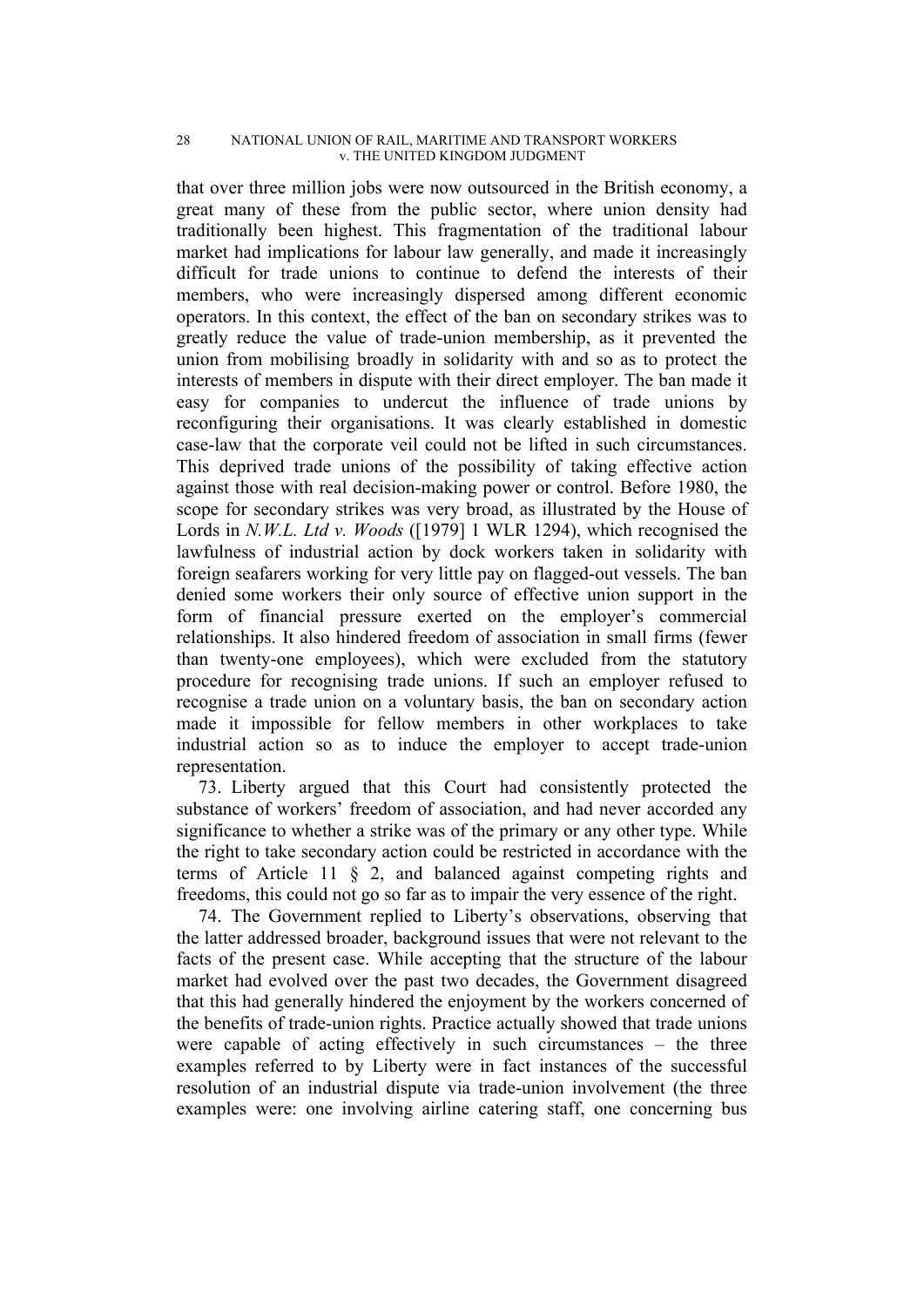drivers in London during the 2012 Olympics, and one involving fuel lorry drivers). The charge that workers were prevented from taking action against the party that really determines their terms and conditions was no more than a hypothesis – no actual examples had been given. Nor had there been any decline in the number of days lost to strike action each year for the past twenty years, which tended to refute Liberty's view that domestic law had increasingly restricted trade-union freedom. In this respect, the United Kingdom was close to the European Union and Organisation for Economic Co-operation and Development average. As to the assertion that the threshold of twenty-one employees represented a loophole that employers could easily exploit in order to avoid having to recognise a trade union, the Government did not see its relevance to the facts of the case. Even so, there were safeguards in place to prevent employers from circumventing their statutory duty. Only genuine small firms were excluded, and that was for valid policy reasons. Finally, the Government submitted that there was no explicit support in the Court's case-law for the proposition that the right to take secondary action is an essential element of freedom of association, or that the ban could not be justified under Article 11 § 2.

### *2. The Court's assessment*

### **(a) Applicability of Article 11**

75. The Court must first determine whether, as the applicant union argued, secondary action comes within the scope of Article 11 of the Convention or, as the Government argued, it does not. The question is a novel one, not having arisen directly in any previous case.

76. What the Government propose is a literal reading of the second clause of the first paragraph of Article 11. Although it is possible to derive such a meaning from the language of the text taken on its own, the Court would observe that, as provided in Article 31  $\S$  1 of the Vienna Convention on the Law of Treaties, the provisions of a treaty are to be interpreted in accordance with their ordinary meaning, in their context and in the light of the treaty's object and purpose. Furthermore, it has often stated that the Convention cannot be interpreted in a vacuum but must be interpreted in harmony with the general principles of international law. Account should be taken, as indicated in Article 31 § 3 (c) of the Vienna Convention of "any relevant rules of international law applicable in relations between the parties", and in particular the rules concerning the international protection of human rights (see *X v. Latvia* [GC], no. 27853/09, § 92, ECHR 2013, with further references therein). In this regard, it is clear from the passages set out above (see paragraphs 26-37) that secondary action is recognised and protected as part of trade-union freedom under ILO Convention No. 87 and the European Social Charter. Although the Government have put a narrower construction on the positions adopted by the supervisory bodies that operate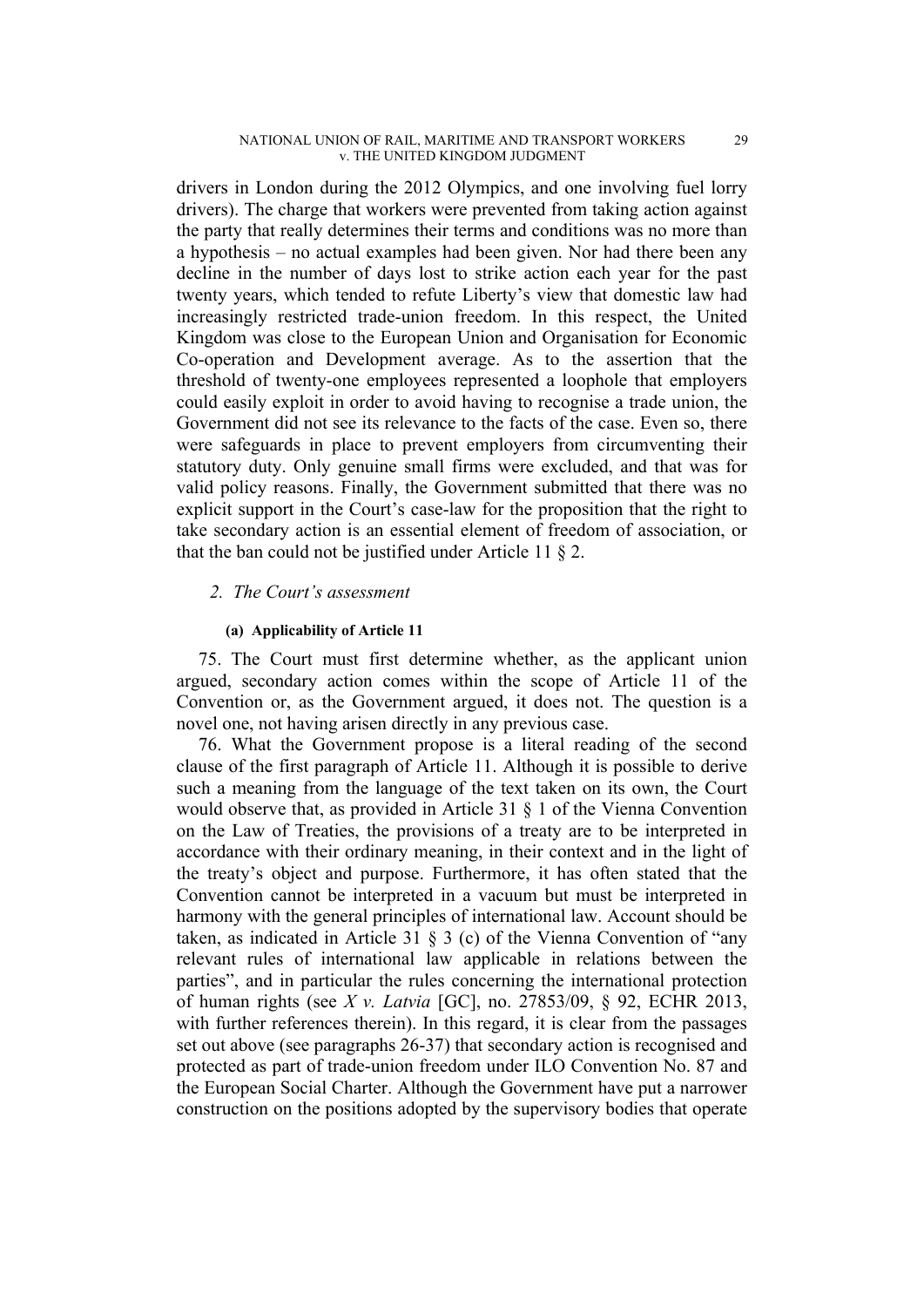under these two instruments, these bodies have criticised the United Kingdom's ban on secondary action because of a perceived risk of abuse by employers, and have illustrated this with some examples. The Government further queried the authority, for the purposes of the Convention, to be attributed to the interpretative pronouncements of the expert bodies tasked with supervising compliance with these specialised international standards. The Court will consider this later in its analysis. For now it suffices to refer to the following passage from the judgment in *Demir and Baykara v.Turkey* ([GC], no. 34503/97, § 85, ECHR 2008):

"The Court, in defining the meaning of terms and notions in the text of the Convention, can and must take into account elements of international law other than the Convention, the interpretation of such elements by competent organs, and the practice of European States reflecting their common values. ..."

It would be inconsistent with this method for the Court to adopt in relation to Article 11 an interpretation of the scope of freedom of association of trade unions that is much narrower than that which prevails in international law. In addition, such an understanding of trade-union freedom finds further support in the practice of many European States that have long accepted secondary strikes as a lawful form of trade-union action.

77. It may well be that, by its nature, secondary industrial action constitutes an accessory rather than a core aspect of trade-union freedom, a point to which the Court will revert in the next stage of its analysis. Nonetheless, the taking of secondary industrial action by a trade union, including strike action, against one employer in order to further a dispute in which the union's members are engaged with another employer must be regarded as part of trade-union activity covered by Article 11.

78. The Court therefore concludes that the applicant union's wish to organise secondary action in support of the Hydrex employees must be seen as a wish to exercise, free of a restriction imposed by national law, its right to freedom of association within the meaning of Article 11 § 1 of the Convention. It follows that the statutory ban on secondary action as it operated in the example relied on by the applicant union constitutes an interference with its rights under this provision. To be compatible with paragraph 2 of Article 11, such interference must be shown to be "prescribed by law", to pursue a legitimate aim, and to be "necessary in a democratic society" to achieve those aims.

### **(b) Lawfulness and legitimacy of the interference**

79. There was no dispute between the parties that the interference was prescribed by law. The Court agrees.

80. As to the aim of the interference, the applicant union argued that it found no legitimation in Article 11 § 2. It clearly did not concern national security or public safety, the prevention of disorder or crime, or the protection of health or morals. As for the remaining aim recognised as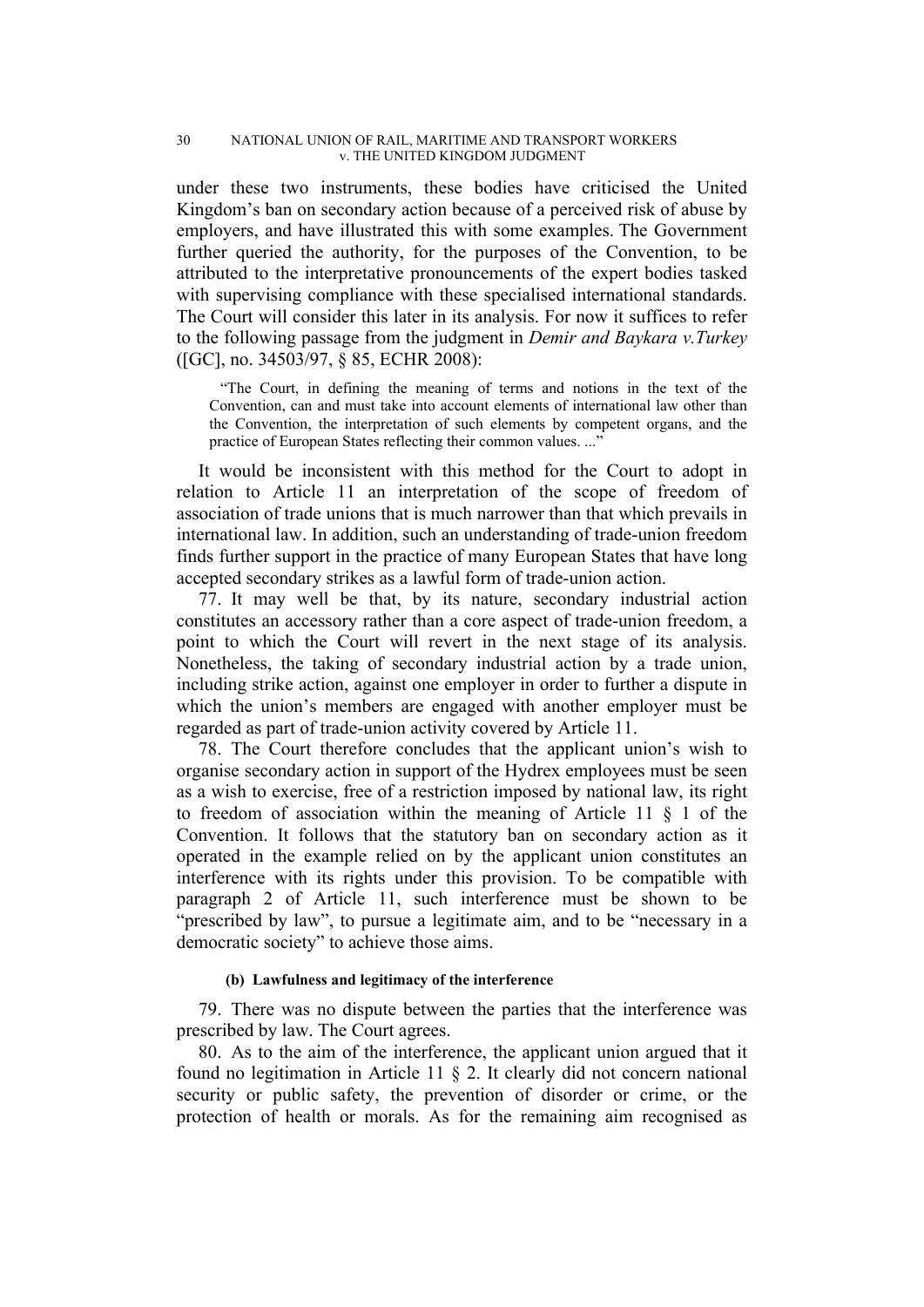legitimate, namely the "protection of the rights and freedoms of others", the applicant union's argument was that it would be illogical to restrict the right to strike on account of the impact of such action on the employer. The very purpose of strike action is to have a strong impact on the employer's position, to induce the employer to meet the demands of labour. It would be erroneous to allow this to serve as a justification for curbing the right to strike. The applicant union therefore invited the Court to reconsider the reasoning followed in this regard in *UNISON v. the United Kingdom* ((dec.), no. 53574/99, ECHR 2002-I), in which the Court had accepted that the restriction on strike action concerned the "rights of others", referring to the employer. The economic interests of an employer should not be permitted to take precedence over the human rights of employees. Such reasoning contradicted the approach of the ECSR, for example, which did not accept any principle of proportionality between the taking of strike action and the consequences of this on the employer's interests. The applicant union further argued that the *UNISON* decision sat ill with the earlier judgment of the Court in *Gustafsson v. Sweden* (25 April 1996, *Reports of Judgments and Decisions* 1996-II). There the Court had not entertained the applicant's complaint that the trade-union boycott of his business was an interference with his rights under Article 1 of Protocol No. 1. Nor had it accepted that the impact on his business, although it caused considerable economic damage, gave rise to any positive obligation on the State to come to his aid. The Court should instead take a stringent approach as it had done in two cases involving sanctions against public-sector employees who participated in a one-day strike (*Karaçay v. Turkey*, no. 6615/03, 27 March 2007 and *Kaya and Seyhan v. Turkey*, no. 30946/04, 15 September 2009). In each case the Court had not been persuaded that the interferences in question pursued legitimate aims, although it ultimately had left that point open in view of its finding that the interferences complained of were not "necessary in a democratic society".

81. The Government contended that the ban sought to protect the rights and freedoms of others, above all of persons not connected to the industrial dispute. In light of the potentially far-reaching and uncontrollable effects that secondary action could have on third parties, protecting the latter was clearly a legitimate objective that Parliament had pursued when it introduced the ban. The Government added that it could be readily envisaged how secondary action could threaten the enjoyment of rights protected by the Convention, such as the right to make one's living.

82. The Court considers that the present case is distinguishable from the decision in *UNISON*, cited above. The latter concerned primary strike action, the complaint being that the applicant trade union had been prevented from taking industrial action in defence of its members' future interests, in the context of the impending privatisation of hospital services. During the domestic proceedings the Court of Appeal held that the impact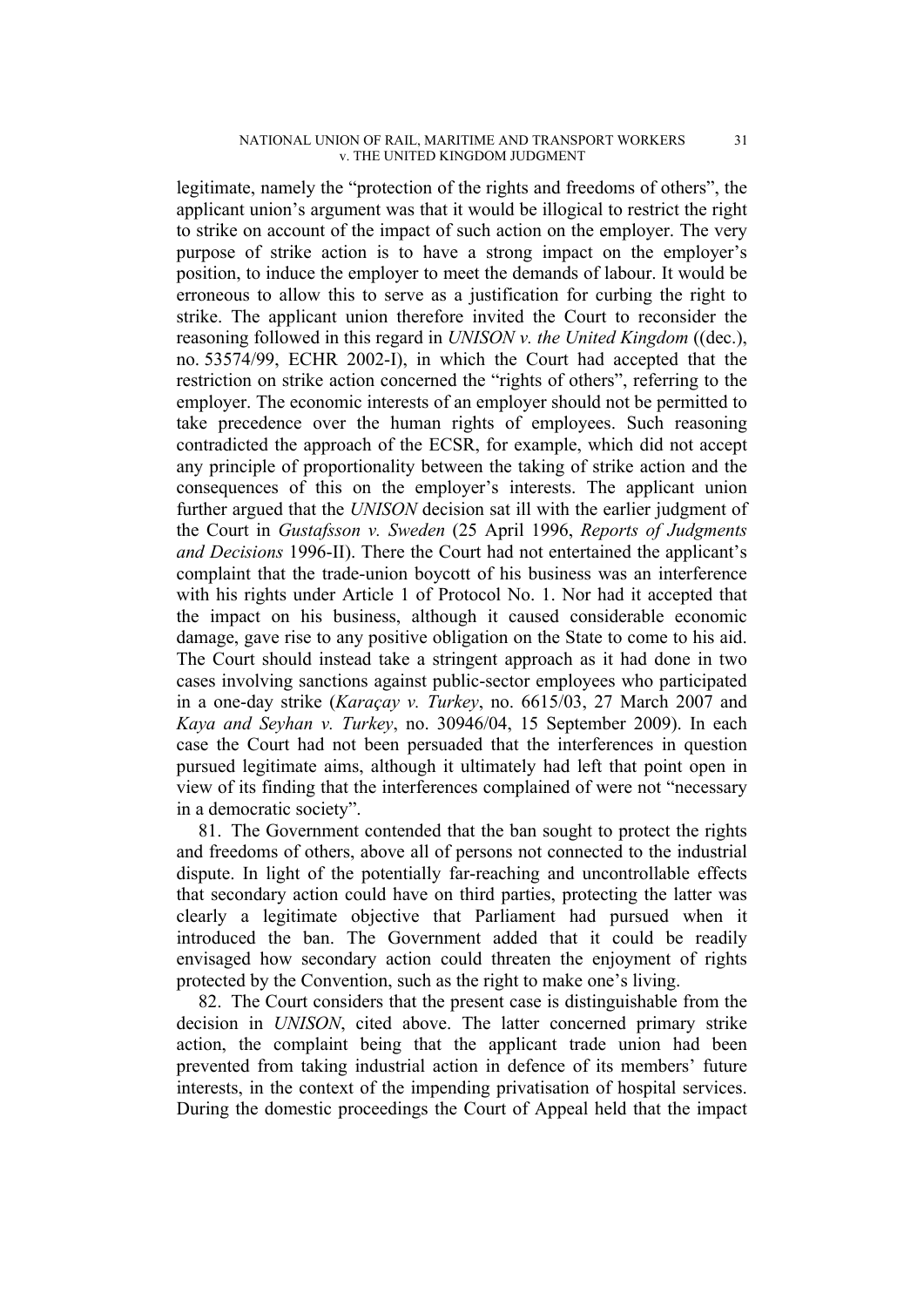of such a strike on members of the public was irrelevant to the legal issues arising. This Court took the same view, and for this reason the aim of "protection of the rights and freedoms of others" was taken in the circumstances as referring just to the employer's rights. The ground for distinguishing the present case is the fact that it concerns secondary action. As the Government have argued, by its nature secondary action may well have much broader ramifications than primary action. It has the potential to impinge upon the rights of persons not party to the industrial dispute, to cause broad disruption within the economy and to affect the delivery of services to the public. Accordingly, the Court is satisfied that in banning secondary action, Parliament pursued the legitimate aim of protecting the rights and freedoms of others, not limited to the employer side in an industrial dispute.

### **(c) Necessity in a democratic society**

83. It remains to be determined whether the statutory ban on secondary industrial action, in as much as it affected the ability of the applicant union to protect the interests of its Hydrex members, can be regarded as being "necessary in a democratic society". To be so considered, it must be shown that the interference complained of corresponded to a "pressing social need", that the reasons given by the national authorities to justify it were relevant and sufficient and that it was proportionate to the legitimate aim pursued.

84. The Court will first consider the applicant union's argument that the right to take strike action must be regarded as an essential element of tradeunion freedom under Article 11, so that to restrict it would be to impair the very essence of freedom of association. It observes that it has already decided a number of cases in which restrictions on industrial action were found to have given rise to violations of Article 11 (see, for example, *Karaçay*, cited above; *Dilek and Others v. Turkey*, nos. 74611/01, 26876/02 and 27628/02, 17 July 2007; *Urcan and Others v. Turkey*, nos. 23018/04 and 10 others, 17 July 2008; and *Enerji Yapı-Yol Sen v. Turkey*, no. 68959/01, 21 April 2009). The applicant union placed great emphasis on the last of these judgments, in which the term "indispensable corollary" was used in relation to the right to strike, linking it to the right to organise (see *Enerji Yapı-Yol Sen*, cited above, § 24). It should, however, be noted that the judgment was here adverting to the position adopted by the supervisory bodies of the ILO rather than evolving the interpretation of Article 11 by conferring a privileged status on the right to strike. More generally, what the above-mentioned cases illustrate is that strike action is clearly protected by Article 11. The Court does not therefore discern any need in the present case to determine whether the taking of industrial action should now be accorded the status of an essential element of the Article 11 guarantee.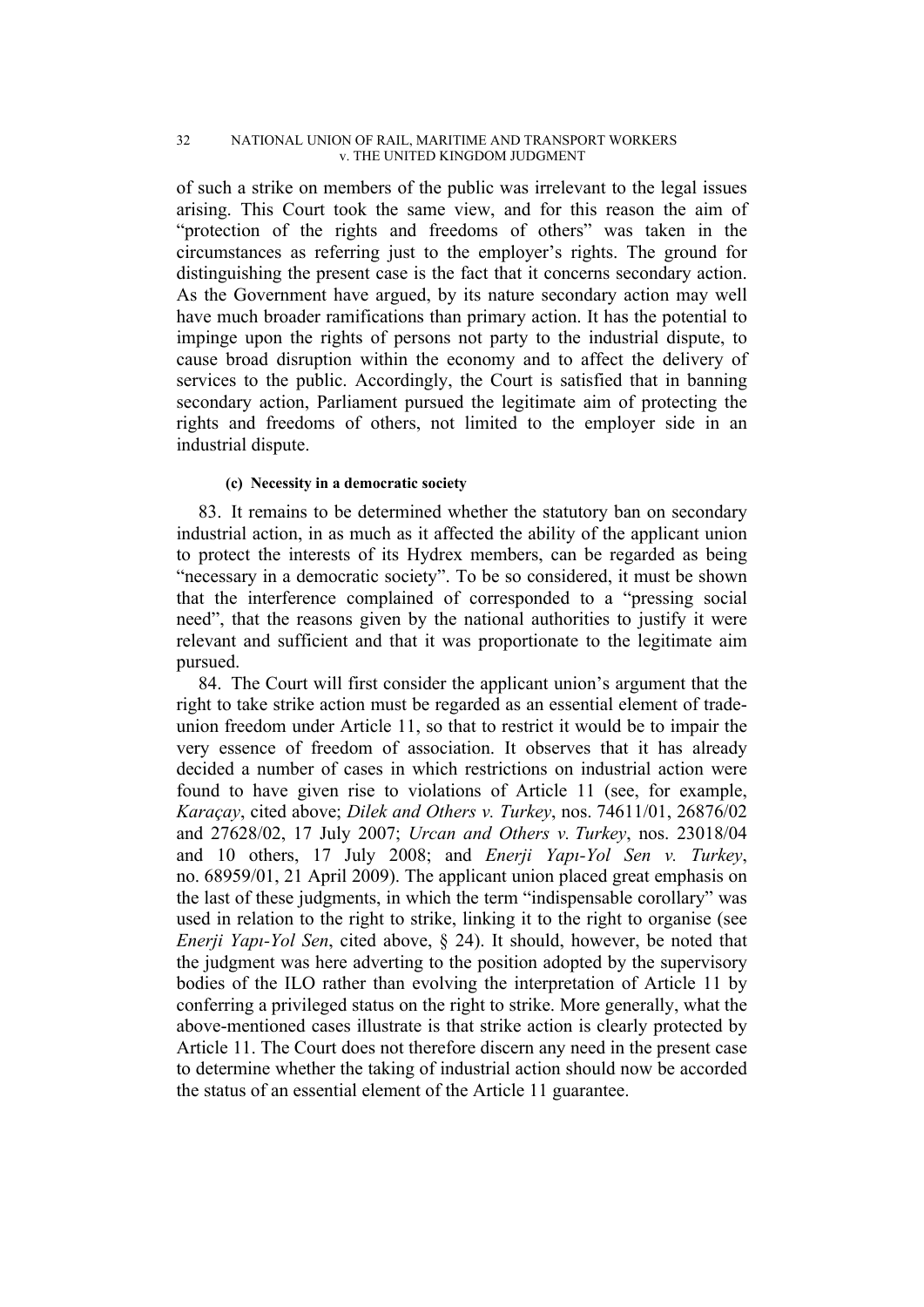85. What the circumstances of this case show is that the applicant union in fact exercised two of the elements of freedom of association that have been identified as essential, namely, the right for a trade union to seek to persuade the employer to hear what it has to say on behalf of its members, and the right to engage in collective bargaining. The strike by its Hydrex members was part of that exercise, and while it did not achieve its aim, it was not in vain either since it led the company to revise its offer, which the applicant union then commended to its members. Although the Government criticised the applicant union for supporting the revised offer at the time and then reversing its stance in the present proceedings, the Court recognises that the union was bound to respect its members' negative vote. Yet the fact that the process of collective bargaining and industrial action, including strike action against the employer of the union members who were the subject of the dispute, did not lead to the outcome desired by the applicant union and its members does not mean that the exercise of their Article 11 rights was illusory. The right to collective bargaining has not been interpreted as including a "right" to a collective agreement (see, in this respect, *Demir and Baykara*, cited above, § 158, where the Court observed that the absence of any obligation on the authorities to actually enter into a collective agreement was not part of the case). Nor does the right to strike imply a right to prevail. As the Court has often stated, what the Convention requires is that under national law trade unions should be enabled, in conditions not at variance with Article 11, to strive for the protection of their members' interests (ibid., § 141, and, more recently *Sindicatul "Păstorul cel Bun" v. Romania* [GC], no. 2330/09, § 34, ECHR 2013). This the applicant union and its members involved in the dispute were largely able to do in the present case.

86. In previous trade-union cases, the Court has stated that regard must be had to the fair balance to be struck between the competing interests of the individual and of the community as a whole. Since achieving a proper balance between the interests of labour and management involves sensitive social and political issues, the Contracting States must be afforded a margin of appreciation as to how trade-union freedom and protection of the occupational interests of union members may be secured. In its most recent restatement of this point the Grand Chamber, referring to the high degree of divergence it observed between the domestic systems in this field, considered that the margin should be a wide one (see *Sindicatul "Păstorul cel Bun"*, cited above, § 133). The applicant union relied heavily on *Demir and Baykara* (cited above, § 119) in which the Court considered that the respondent State should be allowed only a limited margin. The Court would point out, however, that the passage in question appears in the part of the judgment examining a very far-reaching interference with freedom of association, one that intruded into its inner core, namely the dissolution of a trade union. It is not to be understood as narrowing decisively and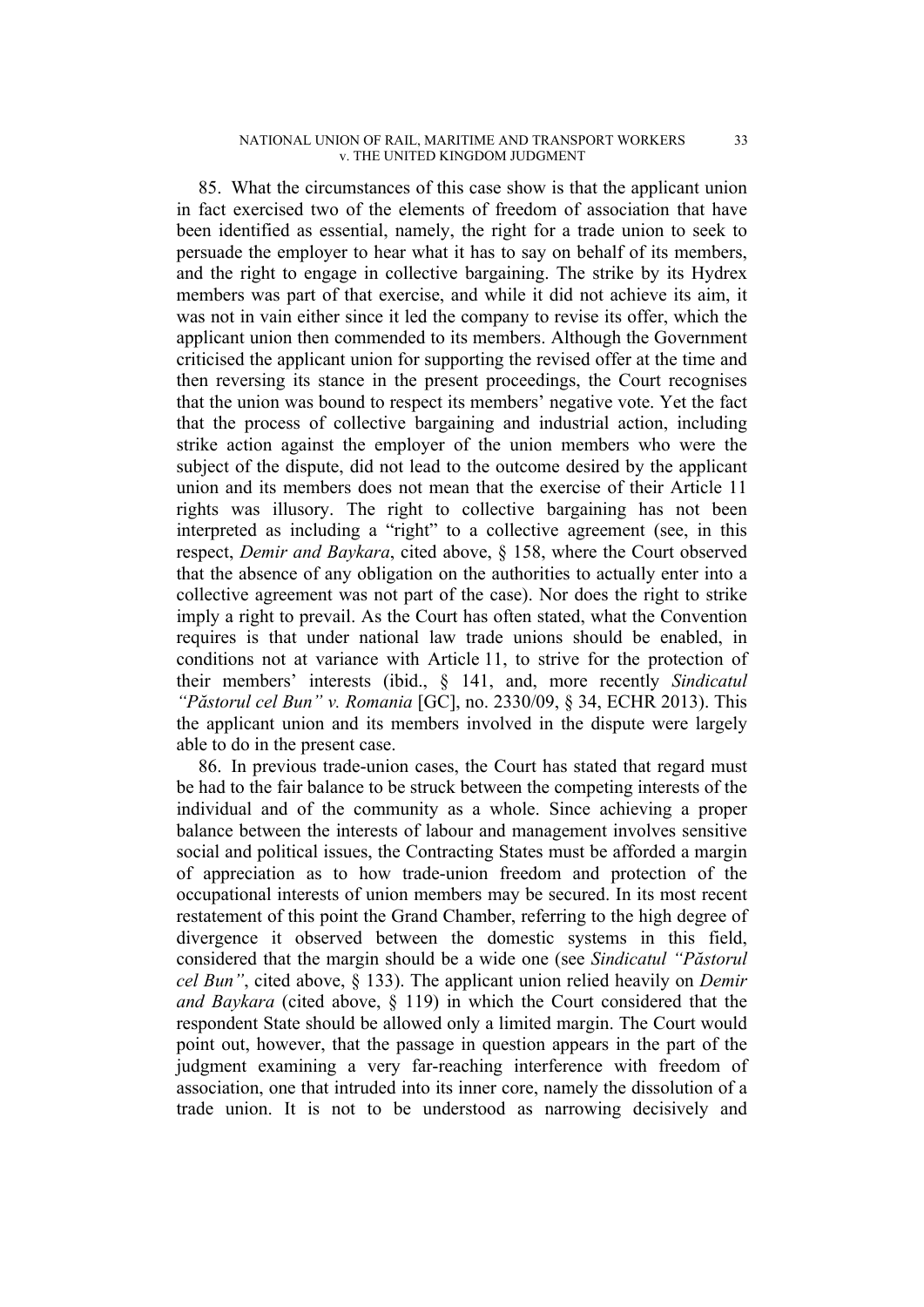definitively the domestic authorities' margin of appreciation in relation to regulating, through normal democratic processes, the exercise of tradeunion freedom within the social and economic framework of the country concerned. The breadth of the margin will still depend on the factors that the Court in its case-law has identified as relevant, including the nature and extent of the restriction on the trade-union right in issue, the object pursued by the contested restriction, and the competing rights and interests of other individuals in society who are liable to suffer as a result of the unrestricted exercise of that right. The degree of common ground between the member States of the Council of Europe in relation to the issue arising in the case may also be relevant, as may any international consensus reflected in the apposite international instruments (see *Demir and Baykara*, cited above, § 85).

87. If a legislative restriction strikes at the core of trade-union activity, a lesser margin of appreciation is to be recognised to the national legislature and more is required to justify the proportionality of the resultant interference, in the general interest, with the exercise of trade-union freedom. Conversely, if it is not the core but a secondary or accessory aspect of trade-union activity that is affected, the margin is wider and the interference is, by its nature, more likely to be proportionate as far as its consequences for the exercise of trade-union freedom are concerned.

88. As to the nature and extent of the interference suffered in the present case by the applicant union in the exercise of its trade-union freedom, the Court considers that it was not as invasive as the applicant union would have it. What the facts of the case reveal is that it held a strike, albeit on a limited scale and with limited results. It was its wish to escalate the strike, through the threatened or actual involvement of hundreds of its members at Jarvis, another, separate, company not at all involved in the trade dispute in question, that was frustrated. The Court has noted the applicant union's conviction that secondary action would have won the day. Inevitably, that can only be a matter of speculation – including as to the result of any ballot on the subject – since that course of action was clearly ruled out. It cannot be said that the effect of the ban on secondary action struck at the very substance of the applicant union's freedom of association. On this ground the case is to be distinguished from those referred to in paragraph 84 above, which all concerned restrictions on "primary" or direct industrial action by public-sector employees; and the margin of appreciation to be recognised to the national authorities is the wider one available in relation to the regulation, in the public interest, of the secondary aspects of trade-union activity.

89. As for the object of the interference in issue in the present case, the extracts from the debates in Parliament preceding the passage of the Employment Act 1980 make clear the legislative intention to strike a new balance in industrial relations, in the interests of the broader economy, by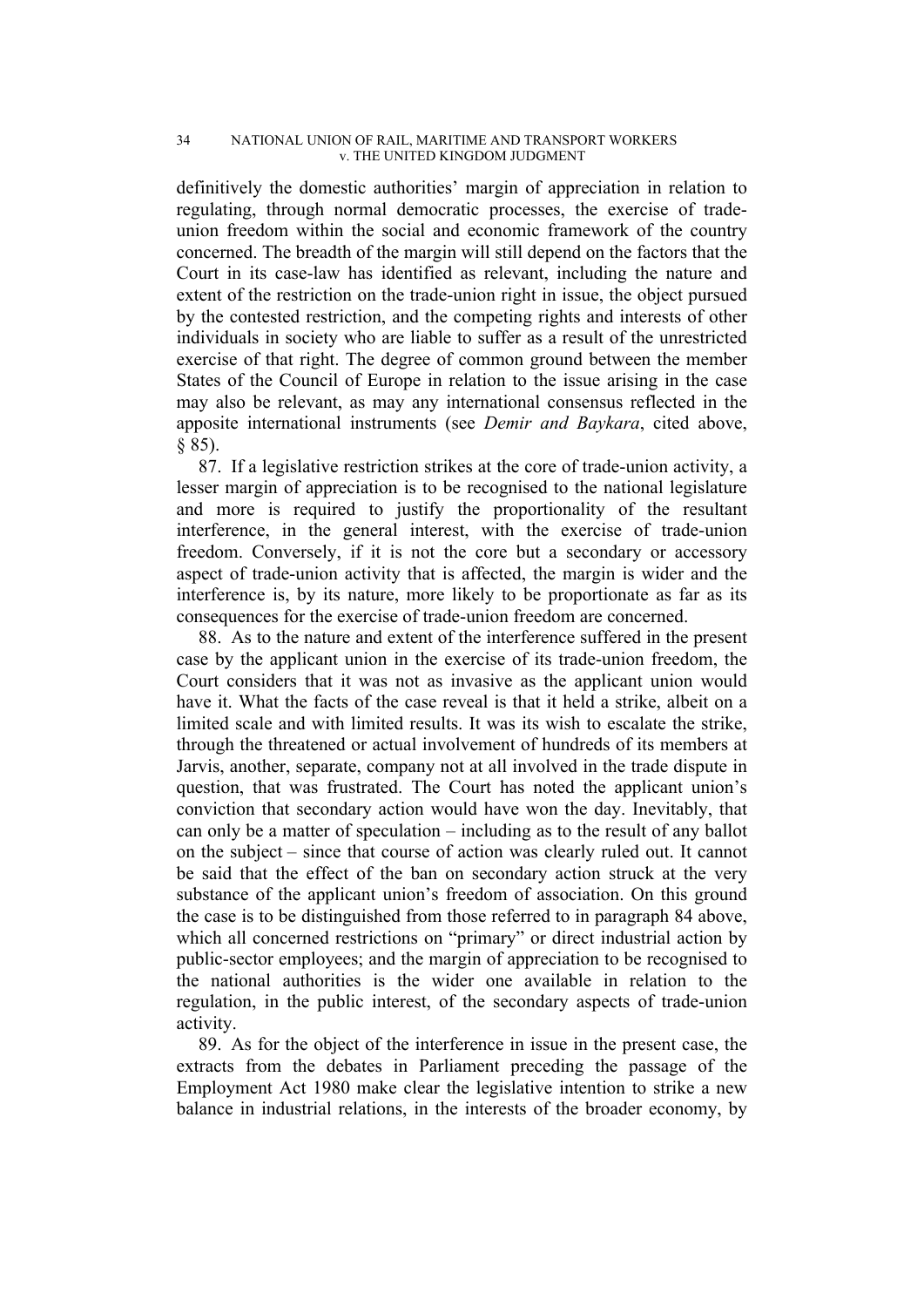curbing what was a very broad right to take secondary action. A decade later, the government of the day considered that even in its more limited form secondary action posed a threat to the economy and to inward investment in the country's economic activity. As a matter of policy it considered that restricting industrial action to primary strikes would achieve a more acceptable balance within the British economy. The Government have reiterated that position in the present proceedings. That assessment was sharply contested at the time by the opposition in Parliament, and is rejected by the applicant union as grounded in animus towards trade unions rather than any clear evidence of direct damage to the economy. Yet the subject matter in this case is certainly related to the social and economic strategy of the respondent State. In this regard the Court has usually allowed a wide margin of appreciation since, by virtue of their direct knowledge of their society and its needs, the national authorities, and in particular the democratically elected Parliaments, are in principle better placed than the international judge to appreciate what is in the public interest on social or economic grounds and which legislative measures are best suited for the conditions in their country in order to implement the chosen social, economic or industrial policy (see, among many authorities, *Stummer v. Austria* [GC], no. 37452/02, § 89, ECHR 2011).

90. There are, it is true, factors going in another direction as regards the range of permissible choices available to the United Kingdom legislature.

91. The first of these is the extent to which it can be said that there is common ground among European States as regards secondary action. The comparative information adduced before the Court reveals a spectrum of national positions, ranging from a broadly permissive stance in countries such as Greece, Finland, Norway and Sweden, to those that do not recognise or permit it. The other States mentioned above (see paragraphs 38-41) are located between these two outer points. The Government played down the significance of the comparative perspective, emphasising the deep structural and cultural differences among European States in the field of industrial relations. The Court acknowledges that diversity, which it has recognised in other cases concerning the rights of trade unions (see, for example, *Sindicatul "Păstorul cel Bun"*, cited above, § 133, and *Sørensen and Rasmussen v. Denmark* [GC], nos. 52562/99 and 52620/99, § 58, ECHR 2006-I). It is nevertheless clear that, with its outright ban on secondary action, the respondent State stands at one end of the comparative spectrum, being one of a small group of European States to adopt such a categorical stance on the matter. The varied comparative picture, and the position of the United Kingdom within it, do not in themselves, however, mean that the domestic authorities have overstepped their legitimate margin of appreciation in regulating this aspect of trade-union activity.

92. Secondly, a prominent feature of this case is the wealth of international-law material. The United Kingdom banned secondary action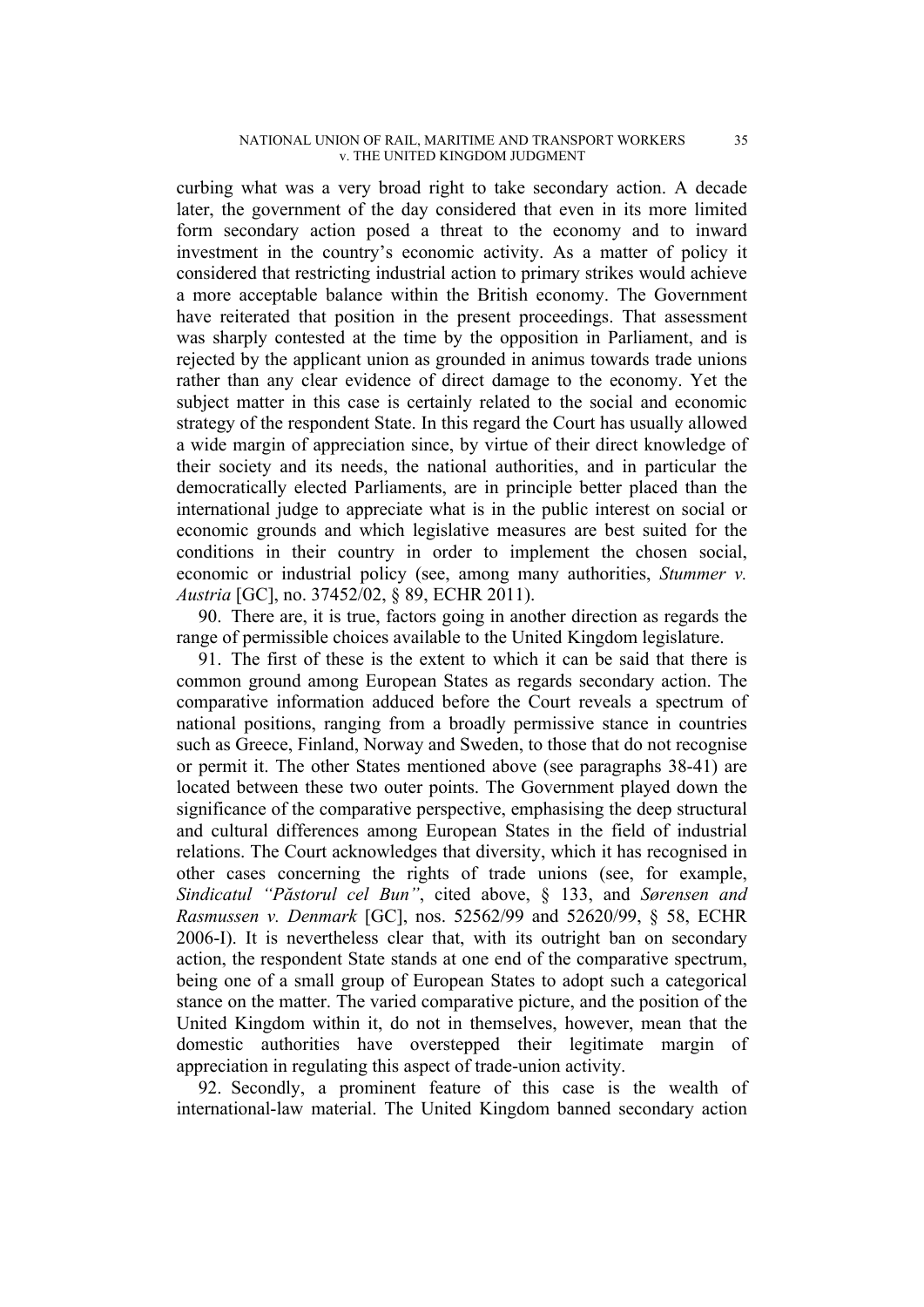more than two decades ago and throughout this time has been subject to critical comments by the ILO Committee of Experts and the ECSR. The applicant union prayed these materials in aid. The Government did not consider the particular criticisms made to be relevant to the factual situation denounced in the present case, or otherwise significant. The Court will now examine this point.

93. The Government disputed the relevance to this case of the two bodies' criticisms in light of the manner in which they were formulated, as they contemplated quite different potential situations to the one impugned by the applicant union (see paragraphs 33 and 37 above).

94. The Government did not regard the ECSR's assessment as an authoritative source of law, since, despite the independence and expertise of its members, the ECSR did not possess judicial or quasi-judicial status. Its role was to report to the Committee of Ministers. The Court observes that the ECSR's competence is stipulated in the Protocol amending the European Social Charter (also known as the "Turin Protocol", Council of Europe Treaty Series No. 142), namely to "assess from a legal standpoint the compliance of national law and practice with the obligations arising from the Charter". It is true that this Protocol has not come into force as several States Parties to the Charter, including the United Kingdom, have not ratified it. Yet the interpretative value of the ECSR appears to be generally accepted by States and by the Committee of Ministers. It is certainly accepted by the Court, which has repeatedly had regard to the ECSR's interpretation of the Charter and its assessment of State compliance with its various provisions (see, for example, *Demir and Baykara*, cited above; see also *Tüm Haber Sen and Çınar v. Turkey*, no. 28602/95, § 39, ECHR 2006-II, a trade-union case in which the Court described the ECSR as a "particularly qualified" body in this domain).

95. As for the absence of any recommendation by the Committee of Ministers to the United Kingdom in relation to this issue, the Court notes first of all that the role of the Committee of Ministers under the Turin Protocol is to address recommendations to States on a selective basis, guided by social, economic and other policy considerations. Its role is not to endorse the conclusions of the ECSR. Secondly, the Court notes that the Governmental Committee of the European Social Charter has taken a first step in the direction of a Committee of Ministers' recommendation on the issue of secondary action, by adopting a warning to the United Kingdom that "urged the Government to take all adequate steps to bring the situation into conformity with the Charter" (see its Report concerning Conclusions XIX-3 (2010), T-SG(2012)1 final, at p. 59).

96. With respect to the ILO Committee of Experts, the Government made a similar observation – that body was not formally competent to give authoritative interpretations to ILO Conventions. It drew the Court's attention to an ongoing disagreement within the ILO precisely regarding the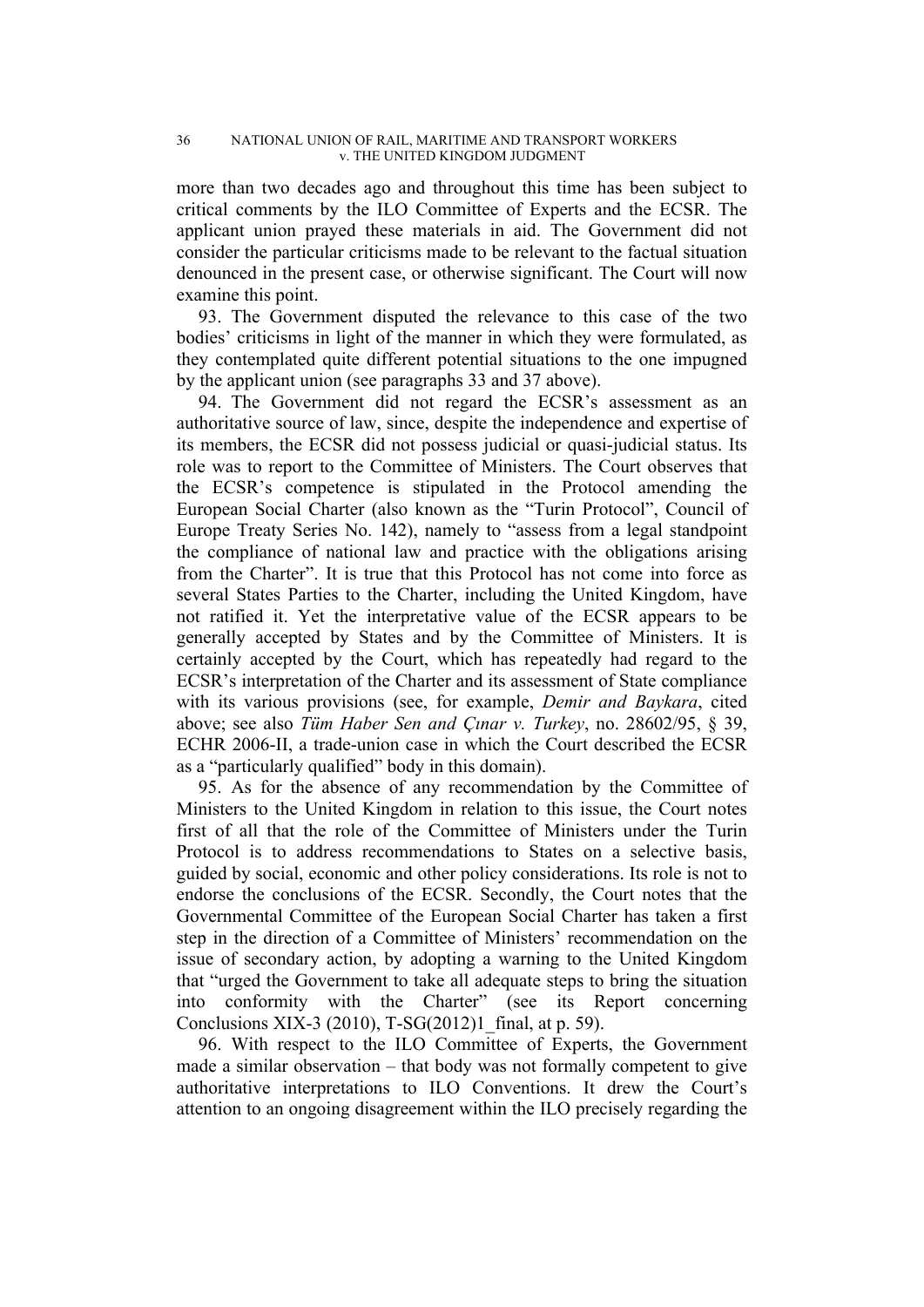legal status or even existence of a right to strike. The Committee of Experts had recently recognised the limits of its role, stating that "[its] opinions and recommendations are not binding within the ILO supervisory process and are not binding outside the ILO unless an international instrument expressly establishes them as such or the Supreme Court of a country so decides of its own volition" (from the foreword to "Collective Bargaining in the Public Service: A way forward", a report of the ILO Committee of Experts to the 102nd session of the International Labour Conference, 2013). This text goes on to describe the Committee of Expert's interpretations as "soft law". The foreword concludes (§ 8):

"As regards the interpretation of ILO Conventions and the role of the International Court of Justice in this area, the Committee has pointed out since 1990 that its terms of reference do not enable it to give definitive interpretations of Conventions, competence to do so being vested in the International Court of Justice by article 37 of the Constitution of the ILO. It has stated, nevertheless, that in order to carry out its function of determining whether the requirements of Conventions are being respected, the Committee has to consider the content and meaning of the provisions of Conventions, to determine their legal scope, and where appropriate to express its views on these matters. The Committee has consequently considered that, in so far as its views are not contradicted by the International Court of Justice, they should be considered as valid and generally recognized. The Committee considers the acceptance of these considerations to be indispensable to maintaining the principle of legality and, consequently, to the certainty of law required for the proper functioning of the International Labour Organization."

97. The Court does not consider that this clarification requires it to reconsider this body's role as a point of reference and guidance for the interpretation of certain provisions of the Convention (see, more generally, *Demir and Baykara*, cited above, §§ 65-86). While the Government referred to disagreements voiced at the 101st International Labour Conference, 2012, it appears from the records of that meeting that the disagreement originated with and was confined to the employer group (Provisional Record of the 101st Session of the International Labour Conference, No. 19 (Rev.), §§ 82-90). The governments who took the floor during that discussion were reported as saying that the right to strike was "well established and widely accepted as a fundamental right". The representative of the government of Norway added that her country fully accepted the Committee of Experts' interpretation that the right to strike was protected under Convention No. 87. In any event, the respondent Government accepted in the present proceedings that the right afforded under Article 11 to join a trade union normally implied the ability to strike (see paragraph 62 above).

98. The foregoing analysis of the interpretative opinions emitted by the competent bodies set up under the most relevant international instruments mirrors the conclusion reached on the comparative material before the Court, to wit that with its outright ban on secondary industrial action, the respondent State finds itself at the most restrictive end of a spectrum of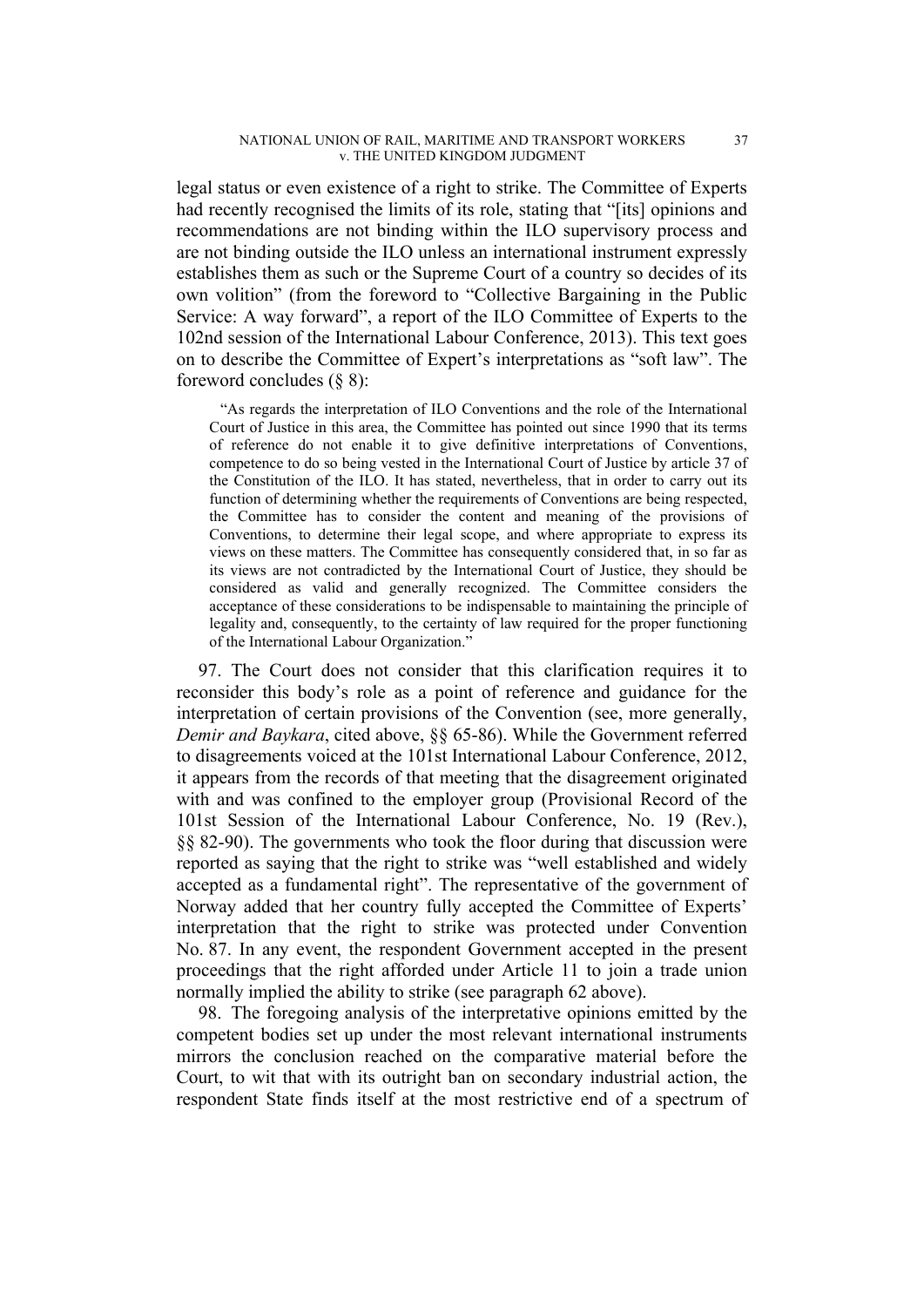national regulatory approaches on this point and is out of line with a discernible international trend calling for a less restrictive approach. The significance that such a conclusion may have for the Court's assessment in a given case was explained in *Demir and Baykara* (cited above, § 85) in the following terms:

"... The consensus emerging from specialised international instruments and from the practice of Contracting States may constitute a relevant consideration for the Court when it interprets the provisions of the Convention in specific cases."

The Grand Chamber's statement reflects the distinct character of the Court's review compared with that of the supervisory procedures of the ILO and the European Social Charter. The specialised international monitoring bodies operating under those procedures have a different standpoint, shown in the more general terms used to analyse the ban on secondary action (see paragraphs 33 and 37 above). In contrast, it is not the Court's task to review the relevant domestic law in the abstract, but to determine whether the manner in which it actually affected the applicant infringed the latter's rights under Article 11 of the Convention (see *Von Hannover v. Germany (no. 2)* [GC], nos. 40660/08 and 60641/08, § 116, ECHR 2012; see also *Kart v. Turkey* [GC], no. 8917/05, §§ 85-87, ECHR 2009). The applicant union as well as the third parties dwelt on the possible effect of the ban in various hypothetical scenarios, which could go as far as to exclude any form of industrial action at all if the workers directly concerned were not in a position to take primary action, thereby, unlike in the present case, striking at the very substance of trade-union freedom. They also considered that the ban could make it easy for employers to exploit the law to their advantage through resort to various legal stratagems, such as delocalising work centres, outsourcing work to other companies and adopting complex corporate structures in order to transfer work to separate legal entities or to hive off companies. In short, trade unions could find themselves severely hampered in the performance of their legitimate, normal activities in protecting their members' interests. These alleged, far-reaching negative effects of the statutory ban do not, however, arise in the situation at Hydrex. The Court's review is bounded by the facts submitted for examination in the case. This being so, the Court considers that the negative assessments made by the relevant monitoring bodies of the ILO and European Social Charter are not of such persuasive weight for determining whether the operation of the statutory ban on secondary strikes in circumstances such as those complained of in the present case remained within the range of permissible options open to the national authorities under Article 11 of the Convention.

99. The domestic authorities' power of appreciation is not unlimited, however, but goes hand in hand with European supervision, it being the Court's task to give a final ruling on whether a particular restriction is reconcilable with freedom of association as protected by Article 11 (see *Vörður Ólafsson v. Iceland*, no. 20161/06, § 76, ECHR 2010). The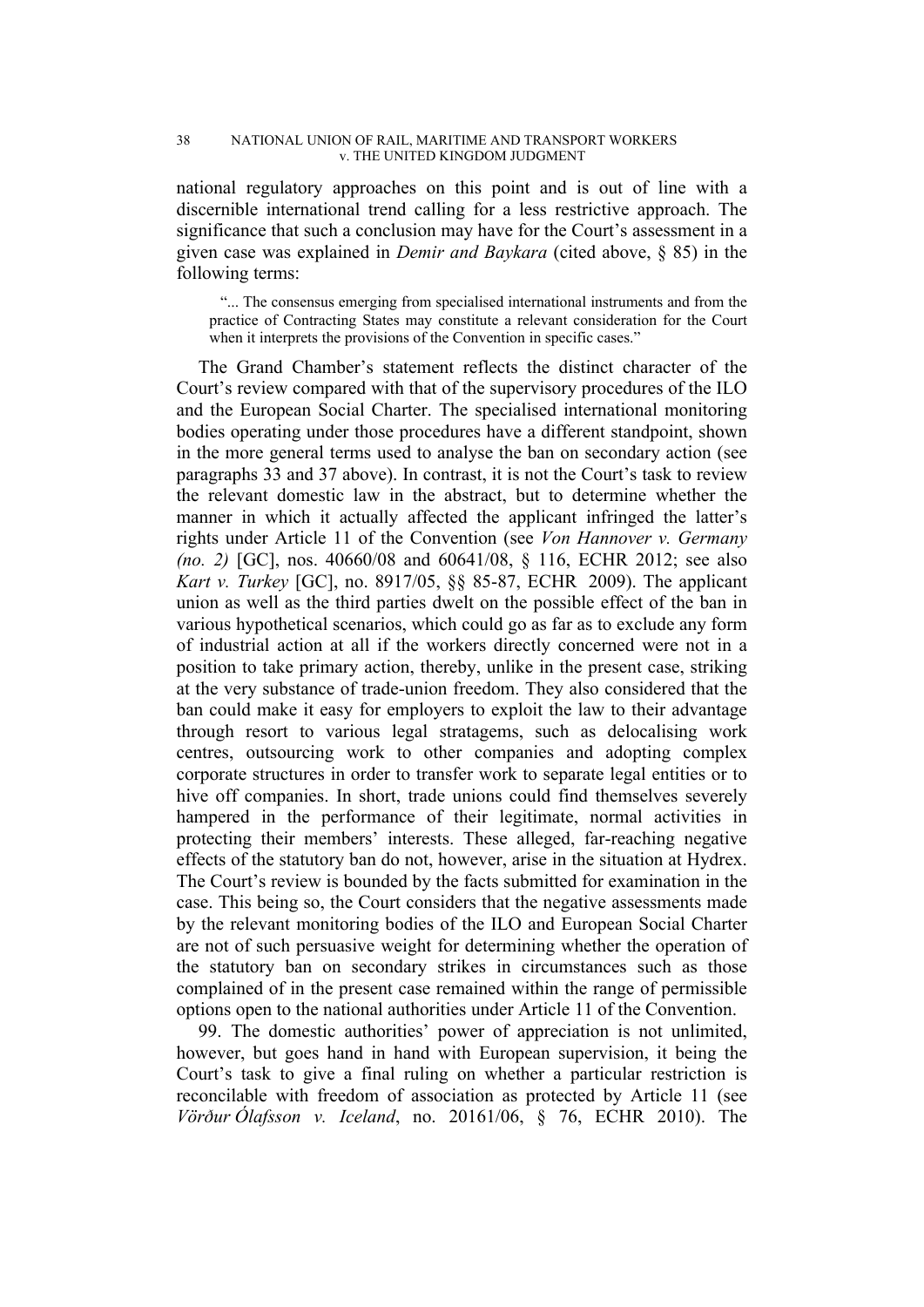Government have argued that the "pressing social need" for maintaining the statutory ban on secondary strikes is to shield the domestic economy from the disruptive effects of such industrial action, which, if permitted, would pose a risk to the country's economic recovery. In the sphere of social and economic policy, which must be taken to include a country's industrialrelations policy, the Court will generally respect the legislature's policy choice unless it is "manifestly without reasonable foundation" (see *Carson and Others v. the United Kingdom* [GC], no. 42184/05, § 61, ECHR 2010). Moreover, the Court has recognised the "special weight" to be accorded to the role of the domestic policy-maker in matters of general policy on which opinions within a democratic society may reasonably differ widely (see, in the context of Article 10 of the Convention, *MGN Limited v. the United Kingdom*, no. 39401/04, § 200, 18 January 2011, referring in turn to *Hatton and Others v. the United Kingdom* [GC], no. 36022/97, § 97, ECHR 2003-VIII, where the Court adverted to the "direct democratic legitimation" that the legislature enjoys). The ban on secondary action has remained intact for over twenty years, notwithstanding two changes of government during that time. This denotes a democratic consensus in support of it, and an acceptance of the reasons for it, which span a broad spectrum of political opinion in the United Kingdom. These considerations lead the Court to conclude that in their assessment of how the broader public interest is best served in their country in the often charged political, social and economic context of industrial relations, the domestic legislative authorities relied on reasons that were both relevant and sufficient for the purposes of Article 11.

100. The Court must also examine whether or not the contested restriction offended the principle of proportionality. The applicant union argued that it did, given its absolute character, which completely excluded any balancing of the competing rights and interests at stake and prohibited any differentiation between situations. The Government defended the legislature's decision to eschew case-by-case consideration in favour of a uniform rule, and contended that any less restrictive approach would be impracticable and ineffective. In their submission, the inevitable variations in the potentially numerous individual cases such as the present one are not such as to disturb the overall balance struck by Parliament.

101. The Court observes that the general character of a law justifying an interference is not inherently offensive to the principle of proportionality. As it has recently stated, a State may, consistently with the Convention, adopt general legislative measures applying to predefined situations without providing for individualised assessments with regard to the individual, necessarily differing and perhaps complex circumstances of each single case governed by the legislation (see *Animal Defenders International v. the United Kingdom* [GC], no. 48876/08, § 107, ECHR 2013, with many further references concerning different provisions of the Convention and Protocol No. 1). That does not mean the specific facts of the individual case are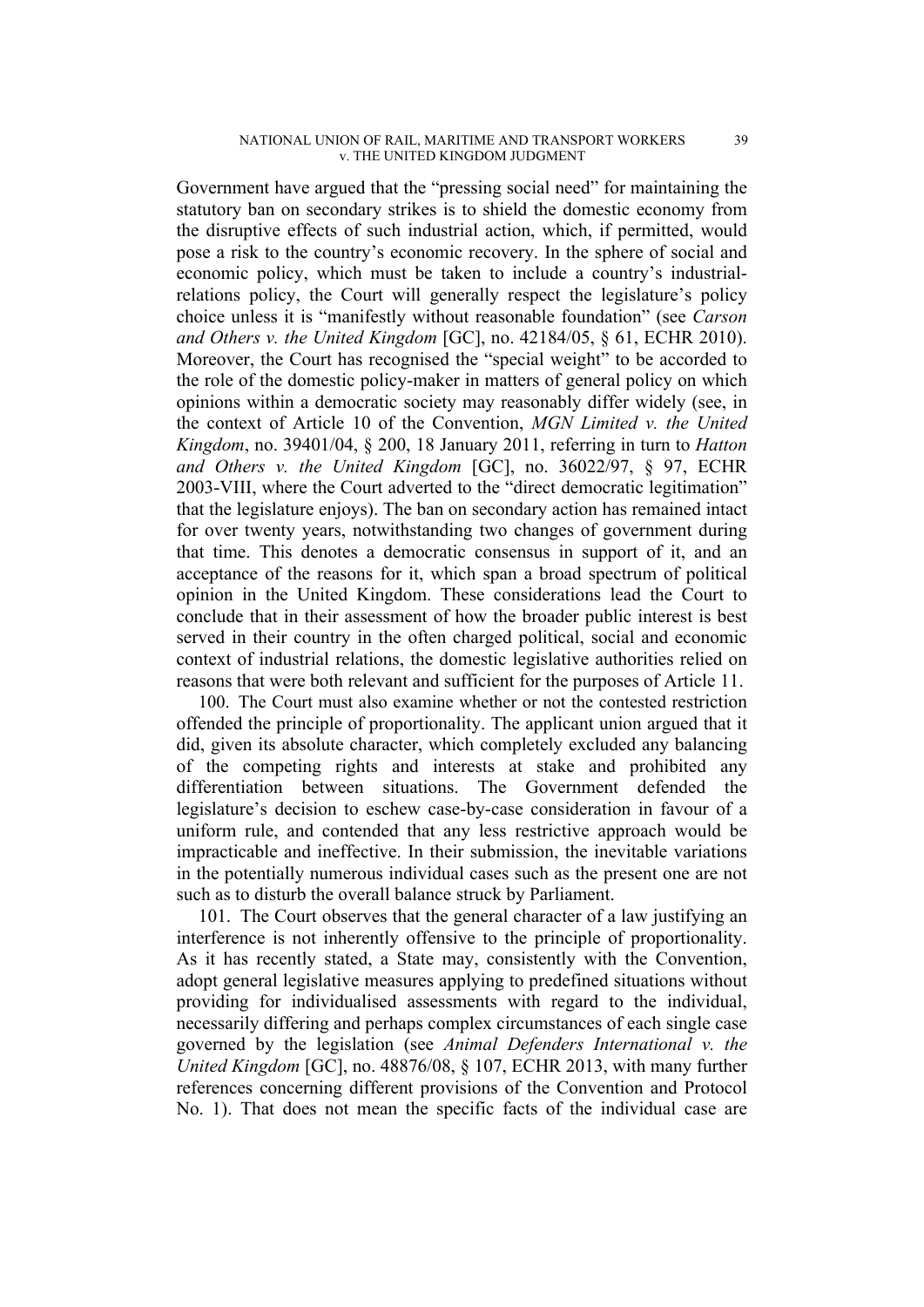without significance for the Court's analysis of proportionality. Indeed, they evidence the impact in practice of the general measure and are thus material to its proportionality (ibid., § 108). As already stated, the interference with the applicant union's freedom of association in the set of facts at Hydrex relied on by it cannot objectively be regarded as especially far reaching.

102. The risks attendant upon any relaxation of the ban constitute a relevant consideration, which is primarily for the State to assess (ibid., § 108). In this respect, the applicant union has argued that it would have limited its action to a secondary strike at Jarvis, with no further spill-over effects. That can only be a matter of speculation however. As the materials in the case file show, the very reason that caused Parliament to curb the broad scope for secondary action was its capacity, pre-1980, to spread far and fast beyond the original industrial dispute. It is to that situation that, according to the applicant union, the United Kingdom should return if it is to conform to the requirements of Article 11.

103. As has been recognised in the case-law, it is legitimate for the authorities to be guided by considerations of feasibility, as well as of the practical difficulties – which, for some legislative schemes, may well be large-scale – to which an individuated approach could give rise, such as uncertainty, endless litigation, disproportionate public expenditure to the detriment of the taxpayer and possibly arbitrariness (ibid*.*). In this regard it is relevant to note that for a period of ten years, 1980-90, the United Kingdom found it possible to operate with a lighter restriction on secondary action (see paragraphs 23-24 above). The Government have not argued that this legislative regime was attended by the difficulties referred to above, or that this was why the ban was introduced. The applicant union did not comment in detail on the legal position during that period. It took the view that the question of its compatibility with the Convention was "of entirely academic interest", though added that were the point relevant it would argue such a restriction would not be acceptable. The Court observes that, although the legislative history of the United Kingdom points to the existence of conceivable alternatives to the ban, that is not determinative of the matter. For the question is not whether less restrictive rules should have been adopted or whether the State can establish that, without the prohibition, the legitimate aim would not be achieved. It is rather whether, in adopting the general measure it did, the legislature acted within the margin of appreciation afforded to it (see *Animal Defenders*, cited above, § 110) – which, for the reasons developed above, the Court has found to be a broad one – and whether, overall, a fair balance was struck. Although the applicant union has adduced cogent arguments of trade-union solidarity and efficacy, these have not persuaded the Court that the United Kingdom Parliament lacked sufficient policy and factual reasons to consider the impugned ban on secondary industrial action as being "necessary in a democratic society".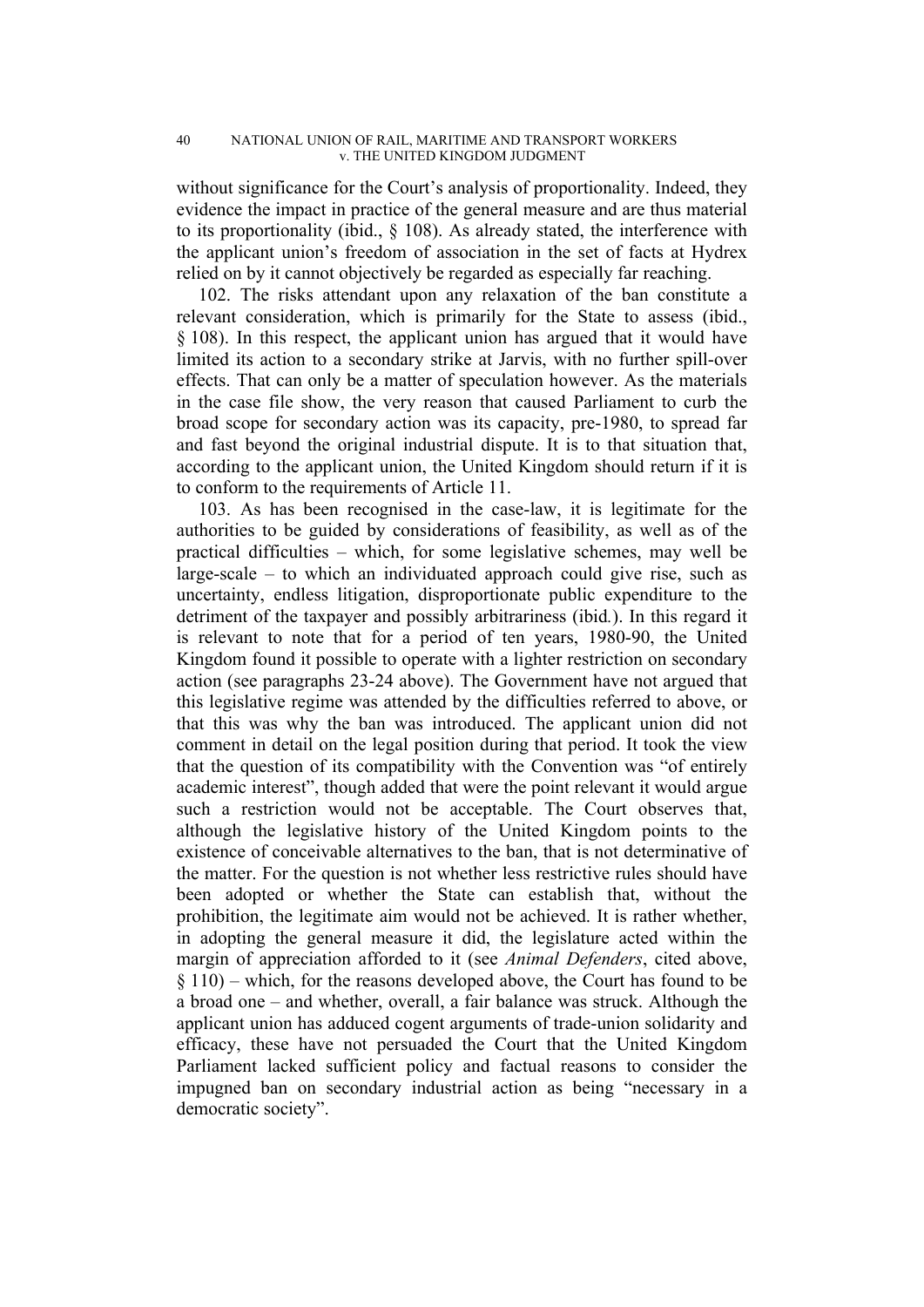104. The foregoing considerations lead the Court to conclude that the facts of the specific situation challenged in the present case do not disclose an unjustified interference with the applicant union's right to freedom of association, the essential elements of which it was able to exercise, in representing its members, in negotiating with the employer on behalf of its members who were in dispute with the employer and in organising a strike of those members at their place of work (see paragraphs 15-16 above). In this legislative policy area of recognised sensitivity, the respondent State enjoys a margin of appreciation broad enough to encompass the existing statutory ban on secondary action, there being no basis in the circumstances of this case to consider the operation of that ban in relation to the impugned facts at Hydrex as entailing a disproportionate restriction on the applicant union's right under Article 11.

105. Accordingly, no violation of Article 11 of the Convention can be held to have occurred on the facts of the present case.

106. In closing, the Court would stress that its jurisdiction is limited to the Convention. It has no competence to assess the respondent State's compliance with the relevant standards of the ILO or the European Social Charter, the latter containing a more specific and exacting norm regarding industrial action. Nor should the conclusion reached in this case be understood as calling into question the analysis effected on the basis of those standards and their purposes by the ILO Committee of Experts and by the ECSR.

# FOR THESE REASONS, THE COURT, UNANIMOUSLY,

- 1. *Joins* to the merits the Government's preliminary objection and *declares* the complaint concerning the ban on secondary action admissible and the remainder of the application inadmissible;
- 2. *Holds* that there has been no violation of Article 11 of the Convention.

Done in English, and notified in writing on 8 April 2014 pursuant to Rule 77 §§ 2 and 3 of the Rules of Court.

Deputy Registrar President

Fatos Aracı **Ineta** Ziemele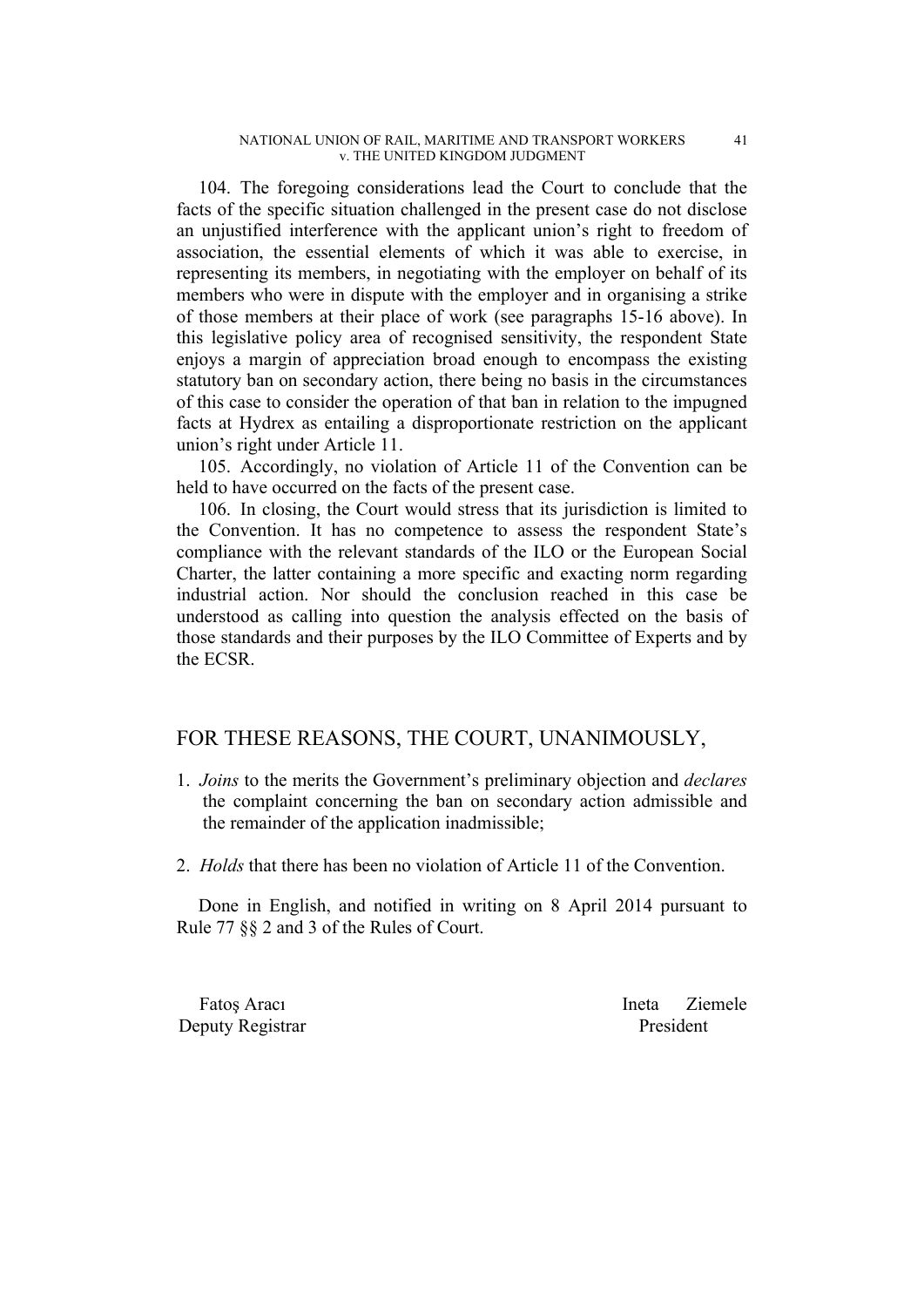In accordance with Article 45 § 2 of the Convention and Rule 74 § 2 of the Rules of Court, the following separate opinions are annexed to this judgment:

(a) joint concurring opinion of Judges Ziemele, Hirvelä and Bianku;

(b) concurring opinion of Judge Wojtyczek.

I.Z. F.A.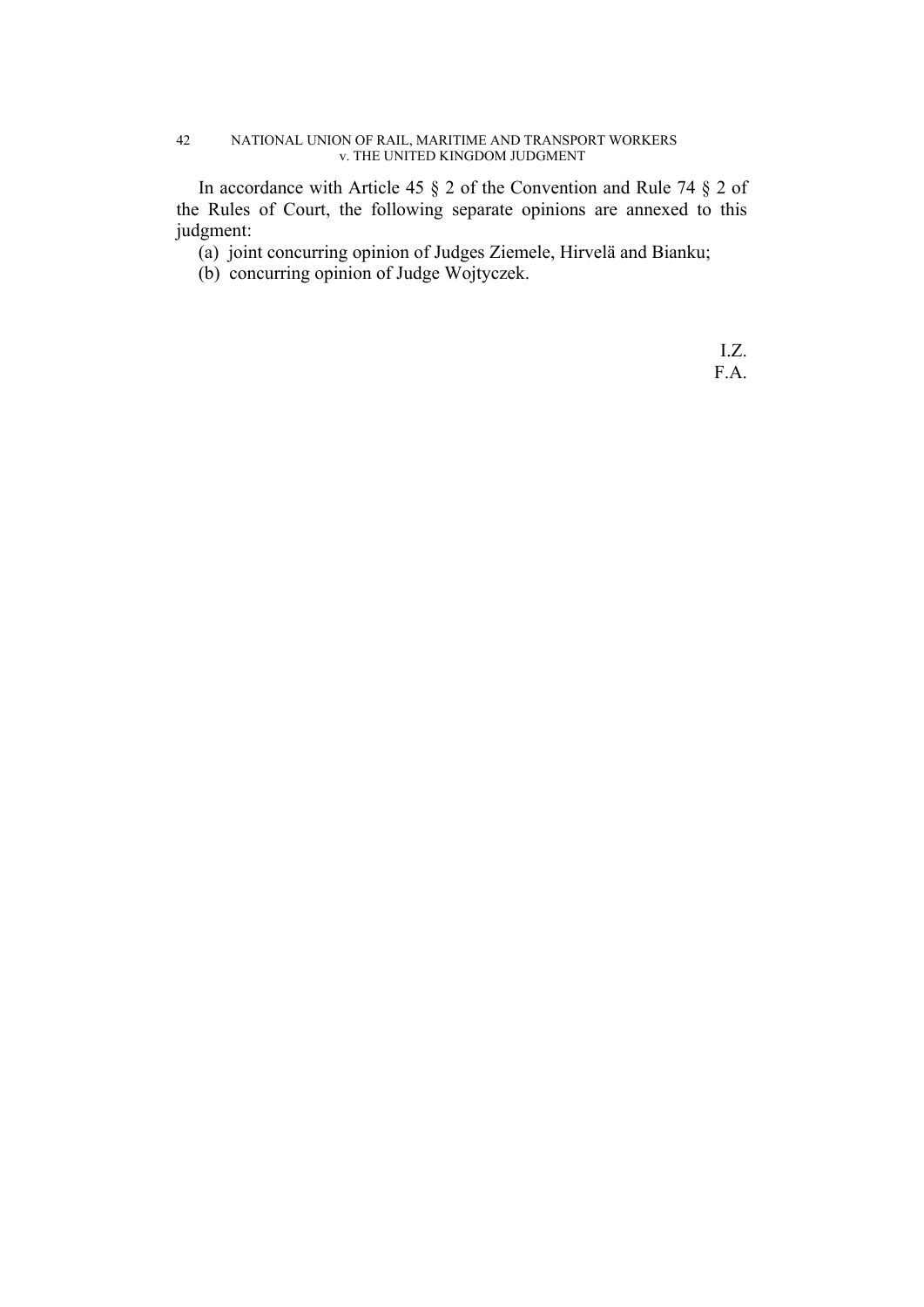# JOINT CONCURRING OPINION OF JUDGES ZIEMELE, HIRVELÄ AND BIANKU

1. We voted with the majority in this case and we also agree with the reasoning in the judgment. However, it should be pointed out that the case raises a very delicate and complex issue as regards the interpretation of the European Convention on Human Rights today. First of all, the Convention was conceived as a treaty on civil and political rights. However, the division between the so-called three generations of human rights has been rightly abandoned since then (see the 1993 Vienna Declaration and Programme of Action adopted by the World Conference on Human Rights). At the same time, the States Parties to the Convention have not given the Court the mandate to address the issues concerning their economic and social policies. These are always very difficult. Therefore, the Court has in fact accepted that the States have a wide margin of appreciation for decisions in cases touching upon economic and social policies (see, for example, *National & Provincial Building Society, Leeds Permanent Building Society and Yorkshire Building Society v. the United Kingdom*, 23 October 1997, §§ 80-82, *Reports of Judgments and Decisions* 1997-VII).

2. While, in view of Article 31 of the Vienna Convention on the Law of Treaties and the Court's case-law, especially its findings in *Demir and Baykara v. Turkey* ([GC], no. 34503/97, ECHR 2008), the Court does not have a choice but to conclude that secondary strikes form part of Article 11 of the Convention, the Court should be reluctant to render a binding judgment which would require the modification of an important social and economic policy principle with wide implications for the country's economy. At this juncture we should say, however, that we are not impressed with the argument that, merely because Parliament has adopted a particular general measure, the Court may not overrule it, as it were. The Court has to adjudicate upon the individual facts and those facts may stem from a general measure. The Court may well conclude that the measure is contrary to the Convention in view of its effects on the facts of the case. This is true in particular where such measures affect fundamental civil and political rights, such as freedom of expression, the supervision over the protection of these rights having been the very purpose of the Court's creation (see the dissenting opinion of Judges Ziemele, Sajó, Kalaydjieva, Vučinić and De Gaetano in *Animal Defenders International v. the United Kingdom* [GC], no. 48876/08, ECHR 2013). It is in this respect that we see the case at hand as different, with the margin of appreciation clearly being wider than in freedom of expression cases. For us, the solution that the Court adopts is not so much about the general measure as such, it is about the character of the right concerned or an aspect thereof. The assessment of the general measure depends on the character of the right in issue. Furthermore, it is about the prejudice sustained by the applicant union by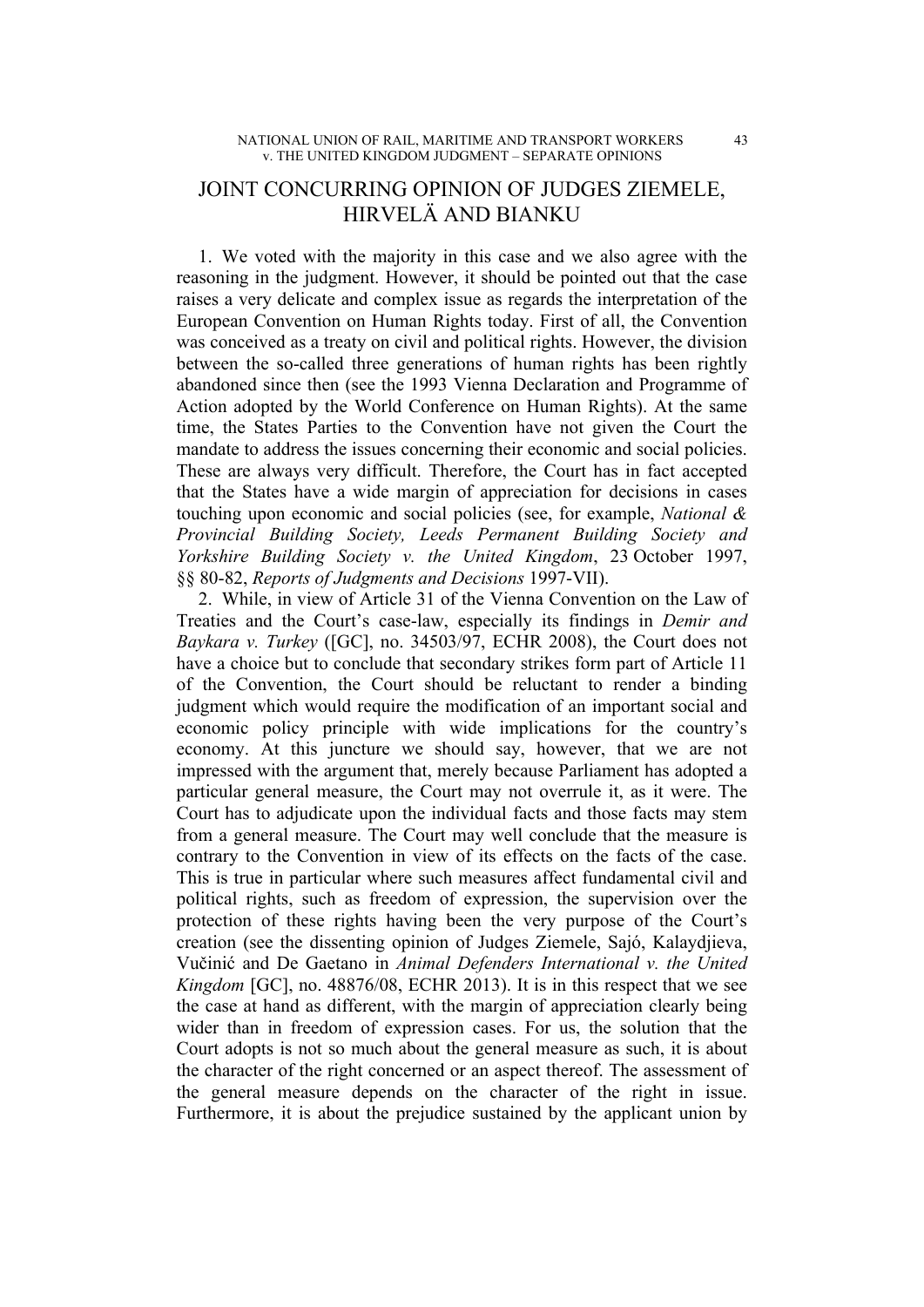#### 44 NATIONAL UNION OF RAIL, MARITIME AND TRANSPORT WORKERS v. THE UNITED KINGDOM JUDGMENT – SEPARATE OPINIONS

virtue of the application of the general measure. The right to strike is not absolute. There are already a number of limitations applicable in view of the general public interest. In the case at hand, we are even further from the core issue in that secondary or sympathy strikes are not necessarily or directly relevant to the rights or interests of those engaged in such strikes.

3. Given the nature of such strikes and the implications for economicpolicy considerations, the issue is best dealt with as part of the ongoing dialogue between the specialised monitoring bodies in the field of social and labour rights. That kind of softer process allows the respondent State to continue examining its economic options. A judgment of the European Court of Human Rights finding a violation would have the effect of putting an abrupt end to such a process. However, it should be pointed out that if the very essence of the applicant union's right to strike were affected, there would be no doubt as to what the Court's decision would be.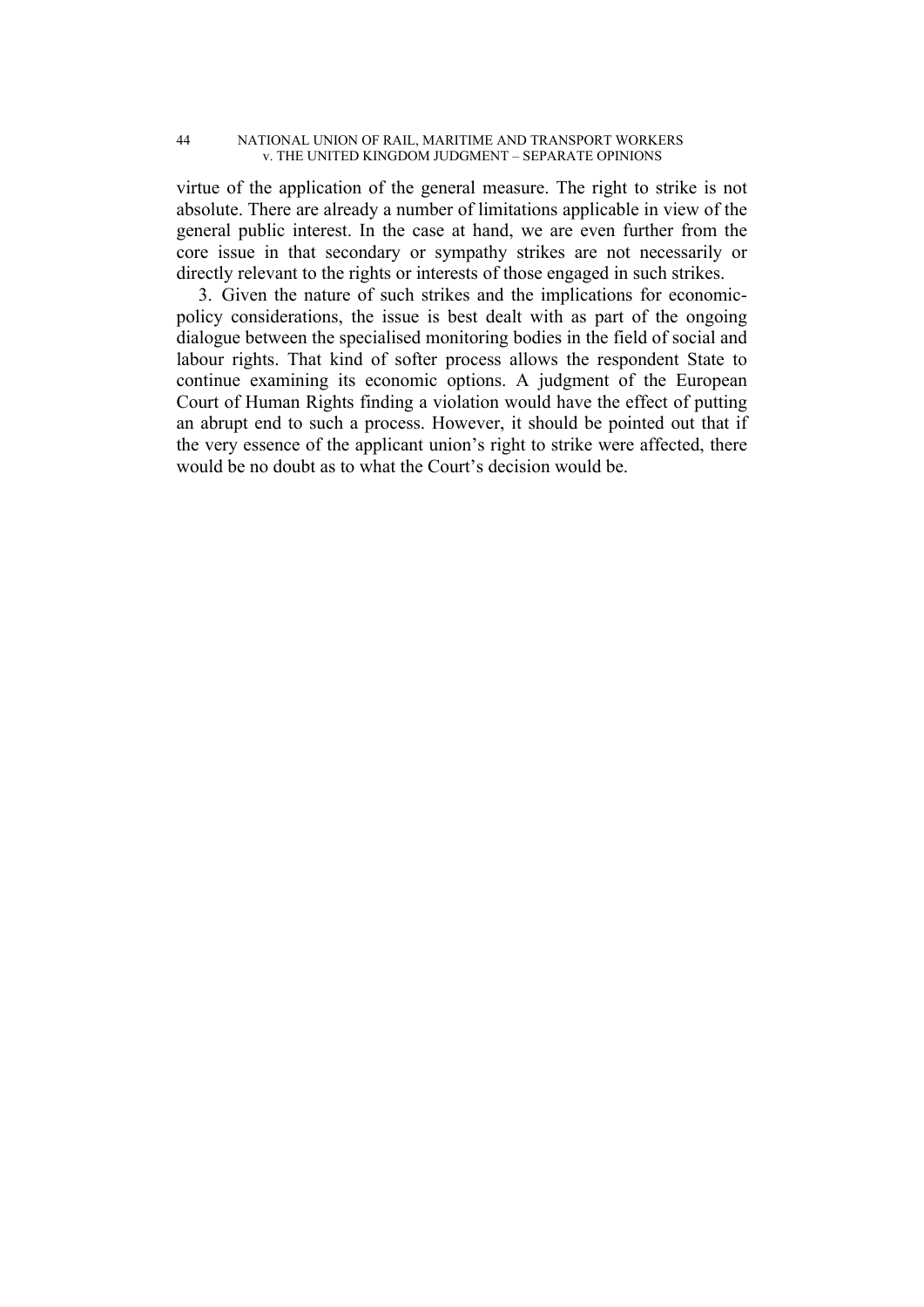# CONCURRING OPINION OF JUDGE WOJTYCZEK

1. I fully agree with the view of the majority that in the present case the respondent State has not violated Article 11 of the Convention for the Protection of Human Rights and Fundamental Freedoms ("the Convention"). However, I disagree with the methodology of the interpretation of the Convention applied by the majority. In my view, it would have been more correct to say that Article 11 is not applicable in this case and that therefore there has been no violation of this provision.

2. The majority rightly invokes the Vienna Convention on the Law of Treaties ("the Vienna Convention"), which codifies the customary rules of treaty interpretation. It is important to remember that the Vienna Convention applies only to treaties concluded by States after its entry into force with regard to such States (Article 4). It is true that the Vienna Convention does not apply as such to the Convention. However, the customary rules as expressed in the Vienna Convention are applicable to it.

The point of departure for the interpretation in international law is the wording of the provision to be interpreted. A treaty shall be interpreted in good faith in accordance with the ordinary meaning to be given to the terms of the treaty. The interpreter also has to take into account the "internal" context of the treaty consisting of (a) the entire text (including the preamble and the annexes); (b) any agreement relating to the treaty which was made between all the parties in connection with the conclusion of the treaty; and (c) any instrument which was made by one or more parties in connection with the conclusion of the treaty and accepted by the other parties as an instrument related to the treaty. The ordinary meaning of the terms used in the treaty has to be established in the light of its object and purpose. The interpretation should further take into account the "external" context consisting of (a) any subsequent agreement between the parties regarding the interpretation of the treaty or the application of its provisions; (b) any subsequent practice in the application of the treaty which establishes the agreement of the parties regarding its interpretation; and (c) any relevant rules of international law applicable in the relations between the parties. Finally, if necessary, it may be useful to have regard to supplementary means of interpretation, including the preparatory work on the treaty and the circumstances of its conclusion.

The exact meaning of Article 31 § 3 (c) of the Vienna Convention referring to "any relevant rules of international law applicable in the relations between the parties" is the subject of scholarly disputes. It has to be noted in this context that one of the aims of this provision is to ensure some degree of coherence within international law. Some scholars refer to the rule enshrined in this provision as the principle of systemic integration (see, for instance, M. Koskenniemi, "Fragmentation of international law: difficulties arising from the diversification and expansion of international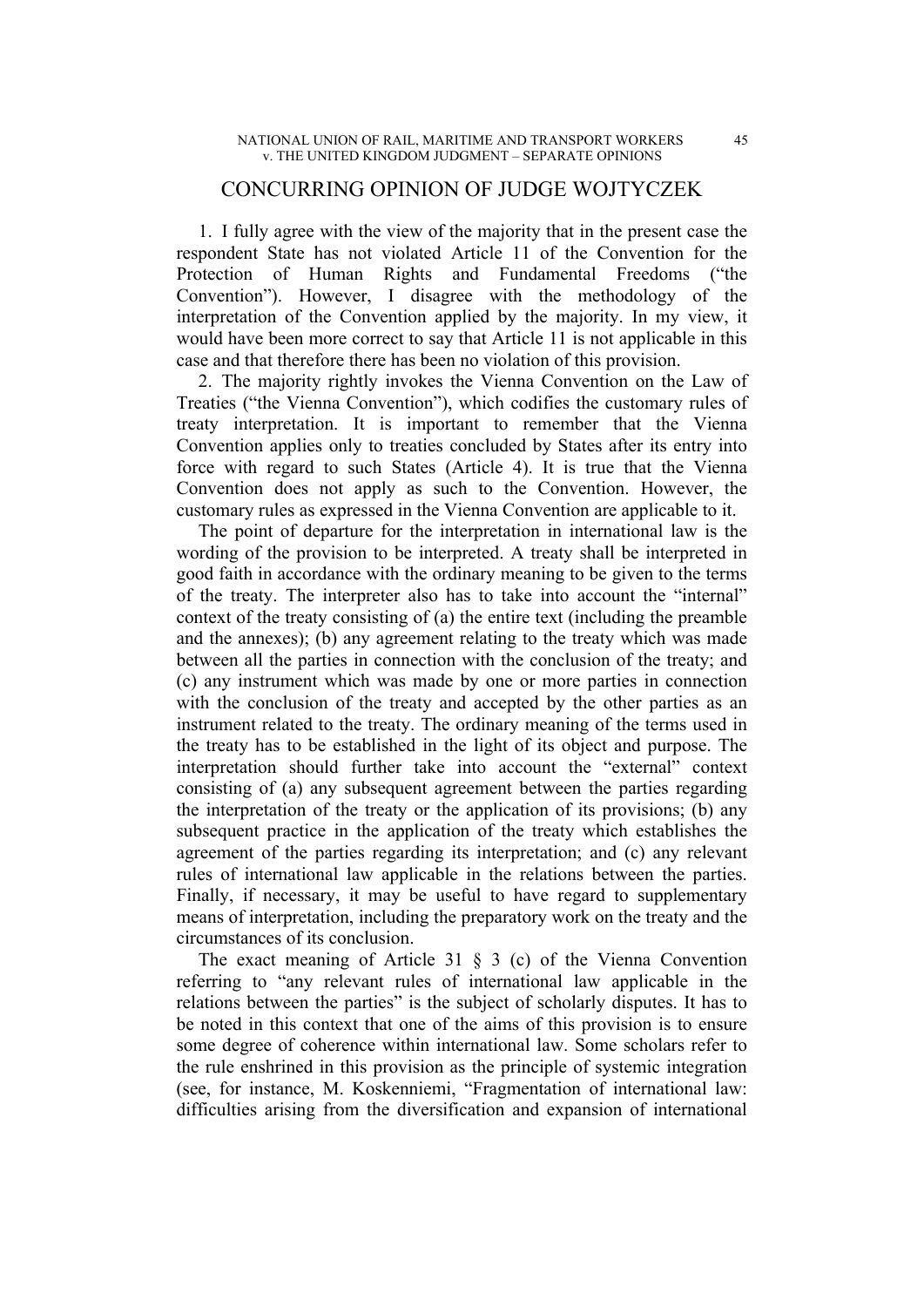#### 46 NATIONAL UNION OF RAIL, MARITIME AND TRANSPORT WORKERS v. THE UNITED KINGDOM JUDGMENT – SEPARATE OPINIONS

law", Report of the Study Group of the International Law Commission, United Nations, A/CN.4/L.482, pp. 173-205, and C. McLachlan, "The Principle of Systemic Integration and Article 31(3)(c) of the Vienna Convention", *International and Comparative Law Quarterly*, vol. 54, 2005, pp. 279-320).

The reference to "external" international law may be particularly useful in two situations. First, if the exact meaning of a term or phrase is not clear, resorting to other pertinent rules of international law may be a useful tool for clarifying the meaning of the provision. Other relevant treaties may serve as an international legal dictionary (compare C. McLachlan, op. cit., p. 315). In such a situation, one may legitimately take into account treaties binding only some of the parties to the treaty to be interpreted, as guidelines stemming from other treaties are in any event not binding for the interpreter.

There is also a second situation in which it is necessary to take into account other relevant rules of international law, namely where the treaty to be interpreted conflicts with other rules of international law. In such a situation the interpreter should try to find an interpretation which makes it possible to avoid or, at least, to minimise the conflict of rules.

Rules binding only some of the parties may be taken into account but they cannot be considered as a decisive argument for the interpretation of a treaty provision. On the contrary, a situation where a rule of international law is applicable to some of the States Parties to the Convention is an important argument, albeit not decisive, against aligning the interpretation of the Convention with that rule.

Article 31 § 3 (c) of the Vienna Convention sets up a rule of *interpretation*. It is mainly a tool for clarifying the meaning of ambiguous or obscure terms and phrases and not for extending the scope of treaty obligations irrespective of its wording. Article 31 § 3 (c) of the Vienna Convention may not be understood as an entitlement to align the meaning of a treaty with the content of other rules of international law, especially if those rules are not binding on all the parties to the treaty to be interpreted. In particular, this provision should not justify referring to rules that bind only some of the States Parties to the Convention in order to align its content with those rules, without duly taking into account the wording of the provisions under interpretation.

3. It should be stressed that the Convention establishes a minimum standard for a selective catalogue of rights. In this context, it is interesting to note the content of Article 53 of the Convention:

### **Safeguard for existing human rights**

"Nothing in this Convention shall be construed as limiting or derogating from any of the human rights and fundamental freedoms which may be ensured under the laws of any High Contracting Party or under any other agreement to which it is a party."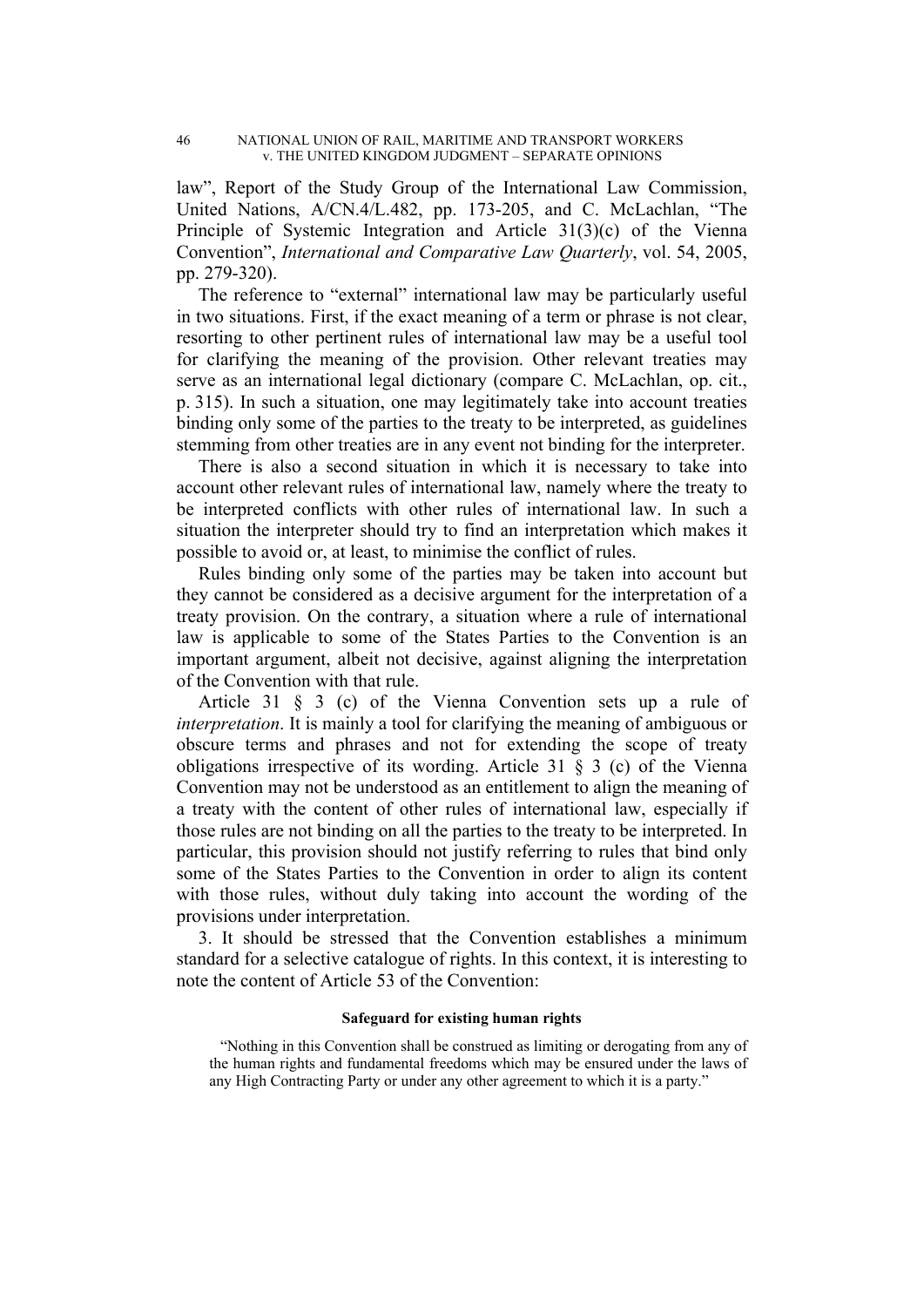The Convention clearly envisages in this provision a situation in which different instruments may provide a higher level of protection than the Convention itself. Such a situation cannot be seen as an example of fragmentation, let alone of incoherence, of international law. The nature of the Convention as a minimum standard for a limited catalogue of rights limits the risk of contradictions with other treaties. A situation in which other treaties guarantee broader rights or offer a higher standard of protection of the same rights cannot be seen as a conflict of treaties. Nor does it change *per se* the scope of the rights protected under the Convention. While there is no doubt that the Convention has to be interpreted in the context of other rules of international law, the scope of its protection does not automatically align on the highest standard set by other rules of international law binding the Parties to the Convention.

It has to be stressed that the mandate of the European Court of Human Rights has been defined in a restrictive way by Article 19 of the Convention. The role of the Court is to ensure the observance of the engagements undertaken by the High Contracting Parties to the Convention and the Protocols thereto. Therefore the Court remains the guardian of a limited catalogue of rights as protected under the minimum standard set forth in the Convention and the additional Protocols.

It is also necessary to bear in mind that human rights are interrelated in different ways. Quite often different human rights may collide in specific circumstances. In such situations, heightening the standard of protection of one right may lead to lowering the standard of protection of other fundamental human rights.

4. The majority cites the judgment in *Demir and Baykara v. Turkey* ([GC], no. 34503/97, ECHR 2008). In this judgment the Court stated, *inter alia*, as follows:

...

"78. The Court observes in this connection that in searching for common ground among the norms of international law it has never distinguished between sources of law according to whether or not they have been signed or ratified by the respondent State.

86. In this context, it is not necessary for the respondent State to have ratified the entire collection of instruments that are applicable in respect of the precise subject matter of the case concerned. It will be sufficient for the Court that the relevant international instruments denote a continuous evolution in the norms and principles applied in international law or in the domestic law of the majority of member States of the Council of Europe and show, in a precise area, that there is common ground in modern societies (see, *mutatis mutandis*, *Marckx* [*v. Belgium*, 13 June 1979], § 41[, Series A no. 31])."

These passages triggered criticism from a significant number of legal scholars who questioned the methodology of interpretation applied in them. I share this criticism. Unlike consensus between the High Contracting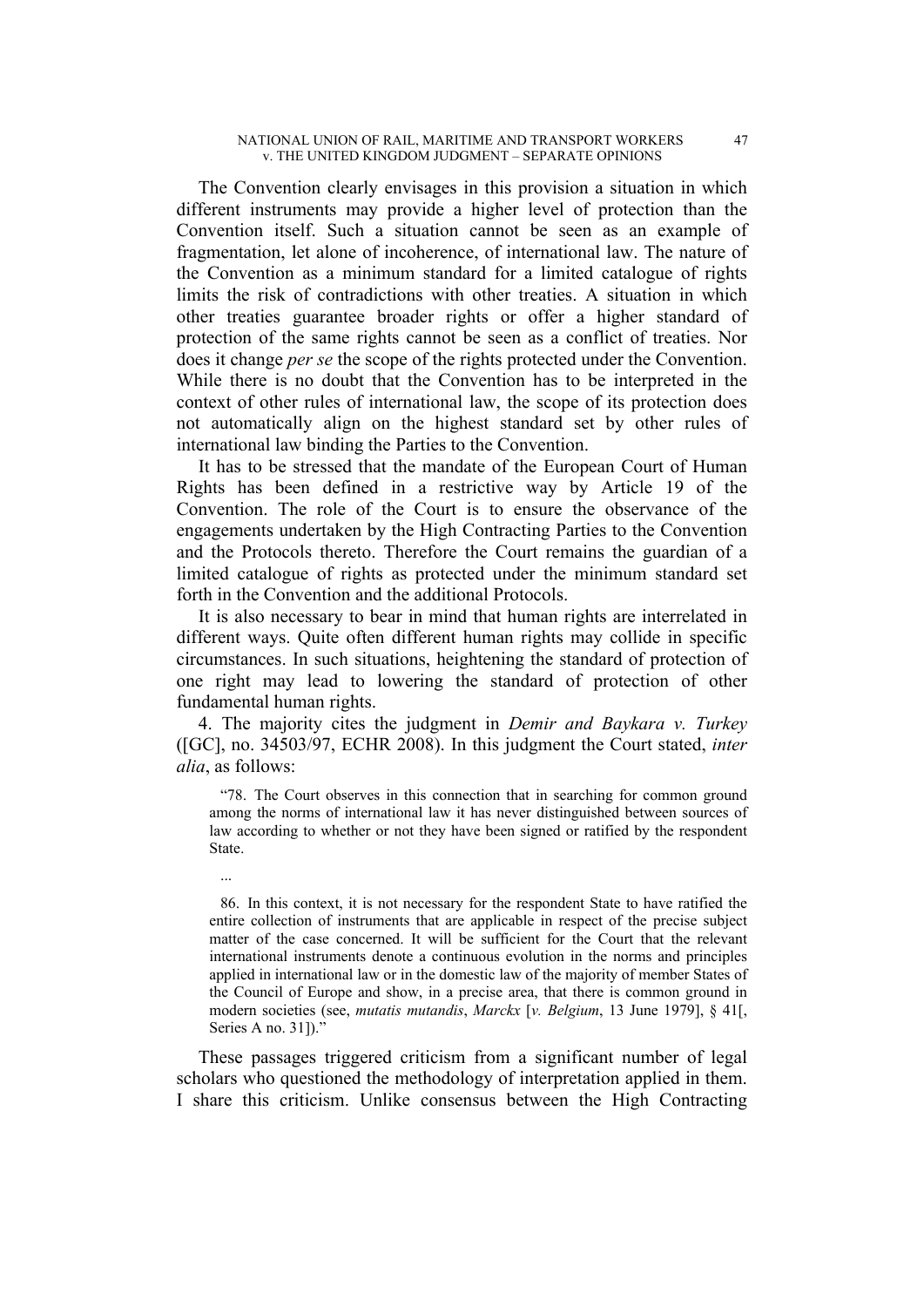#### 48 NATIONAL UNION OF RAIL, MARITIME AND TRANSPORT WORKERS v. THE UNITED KINGDOM JUDGMENT – SEPARATE OPINIONS

Parties, a "continuous evolution in the norms and principles applied in international law" is not *per se* an argument for an extensive interpretation of the Convention. Furthermore, in my view the questions whether a specific treaty has been ratified by the respondent State and whether it binds all the High Contracting Parties to the Convention are of the utmost relevance for the interpretation of the latter. The fact that a treaty rule is not binding on at least one Contracting State is an argument against any kind of teleological reinterpretation of the Convention in accordance with this rule. In my view, it is illegitimate to transform treaty rules that bind only some members of the Council of Europe into an element of the Convention, unless unequivocal rules of treaty interpretation require otherwise. In any case, invoking arguments such as a "continuous evolution in the norms and principles applied in international law" or a "strong international trend" usually discloses the fact that there are no strong arguments based on international law to support the chosen interpretation. It is an unequivocal warning sign of judicial activism.

I regret that in the present case the majority decided to follow the flawed approach adopted in *Demir and Baykara*, cited above, consisting in aligning the Convention with some external rules of international law applicable to some of the Parties to the Convention, without even trying to analyse the wording of Article 11 of the Convention.

5. As pointed out above, the interpretation of a treaty begins with establishing the ordinary meaning of the terms and phrases used in the provisions to be interpreted. Article 11 § 1 of the Convention states that "[e]veryone has the right to freedom of peaceful assembly and to freedom of association with others, including the right to form and to join trade unions for the protection of his interests." The wording of the provision does not suggest that it encompasses secondary industrial action (or sympathy strikes). Even assuming that there is a general agreement that the essence of the freedom to form and to join trade unions for the protection of one's interests encompasses the right to strike, which itself may be legitimately disputed, it does not follow from this assumption that sympathy strikes are an element of trade-union freedom within the meaning of the Convention.

6. In the present case, the majority refers to different types of international legal materials (Conventions of the International Labour Organization (ILO), the European Social Charter and the Charter of Fundamental Rights of the European Union) labelled as "relevant international law". When a judgment of an international court refers to "relevant international law", the reader may legitimately expect an explanation as to why and in what respect the documents referred to in it are relevant for the resolution of the instant case. I regret that the majority has not found necessary to explain clearly the relevance of the international law referred to for the interpretation of Article 11 of the Convention. In my view, its relevance is limited.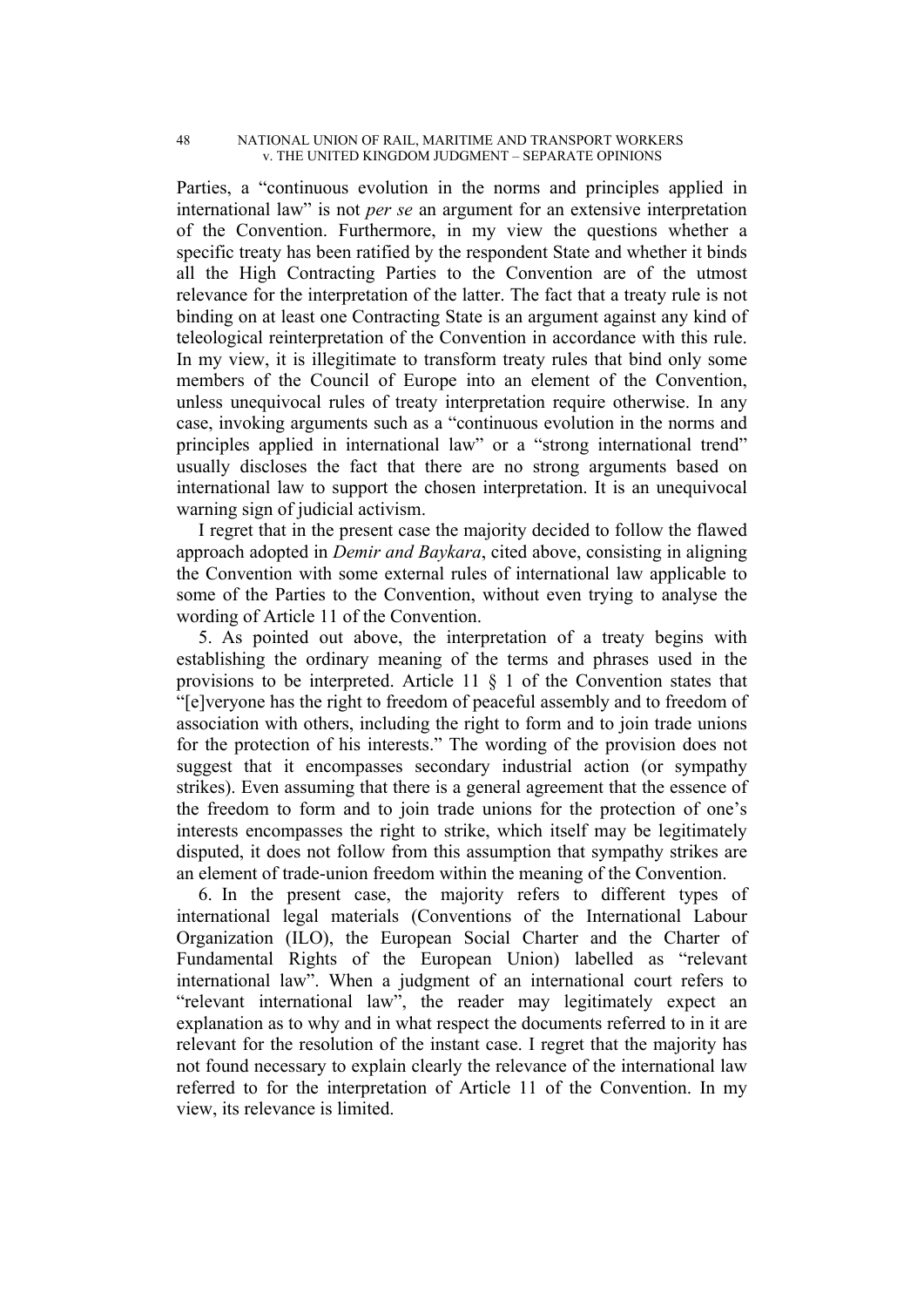I note that the Freedom of Association and Protection of the Right to Organise Convention (No. 87) has been ratified by forty-four European States which are Parties to the Convention. Three States (Andorra, Liechtenstein and Monaco) did not wish to be Parties to Convention No. 87. Although it does not expressly guarantee the right to strike, different bodies set up to monitor the application of the ILO Conventions have consistently held that trade-union freedom encompasses the right to strike.

The majority quotes various documents issued by the bodies set up to monitor the application of the ILO Conventions (the Committee of Experts and the Committee on Freedom of Association). It has to be stressed that those documents do not state unequivocally that a general ban on secondary industrial action constitutes a violation of Convention No. 87. The Committee of Experts says only that "a general prohibition of sympathy strikes **could lead** to abuse" (emphasis added), pointing to a potential problem. The nature and scope of State obligations pertaining to sympathy strikes have not been clearly defined.

One of the most important instruments invoked by the majority is the European Social Charter. Article 6 of this treaty stipulates as follows:

"With a view to ensuring the effective exercise of the right to bargain collectively, the Contracting Parties undertake:

and recognise:

...

4. the right of workers and employers to collective action in cases of conflicts of interest, including the right to strike, subject to obligations that might arise out of collective agreements previously entered into."

The European Social Charter has a specific character, as most of the undertakings are optional. In particular, each of the Contracting Parties to the Charter undertakes to consider itself bound by at least five of the following Articles of Part II of the Charter: Articles 1, 5, 6, 12, 13, 16 and 19. The States may choose not to be bound by Article 6 § 4 of the Charter. In fact, ten European States have chosen not to be bound by this provision. The standard set forth in it is not a universally recognised standard among European States. On the contrary, ten States do not wish to guarantee the right to strike under the European Social Charter.

I note further that the majority quotes the Charter of Fundamental Rights of the European Union. Article 51 of the Charter defines its scope of application in the following way:

"1. The provisions of this Charter are addressed to the institutions, bodies, offices and agencies of the Union with due regard for the principle of subsidiarity and to the Member States only when they are implementing Union law. They shall therefore respect the rights, observe the principles and promote the application thereof in accordance with their respective powers and respecting the limits of the powers of the Union as conferred on it in the Treaties.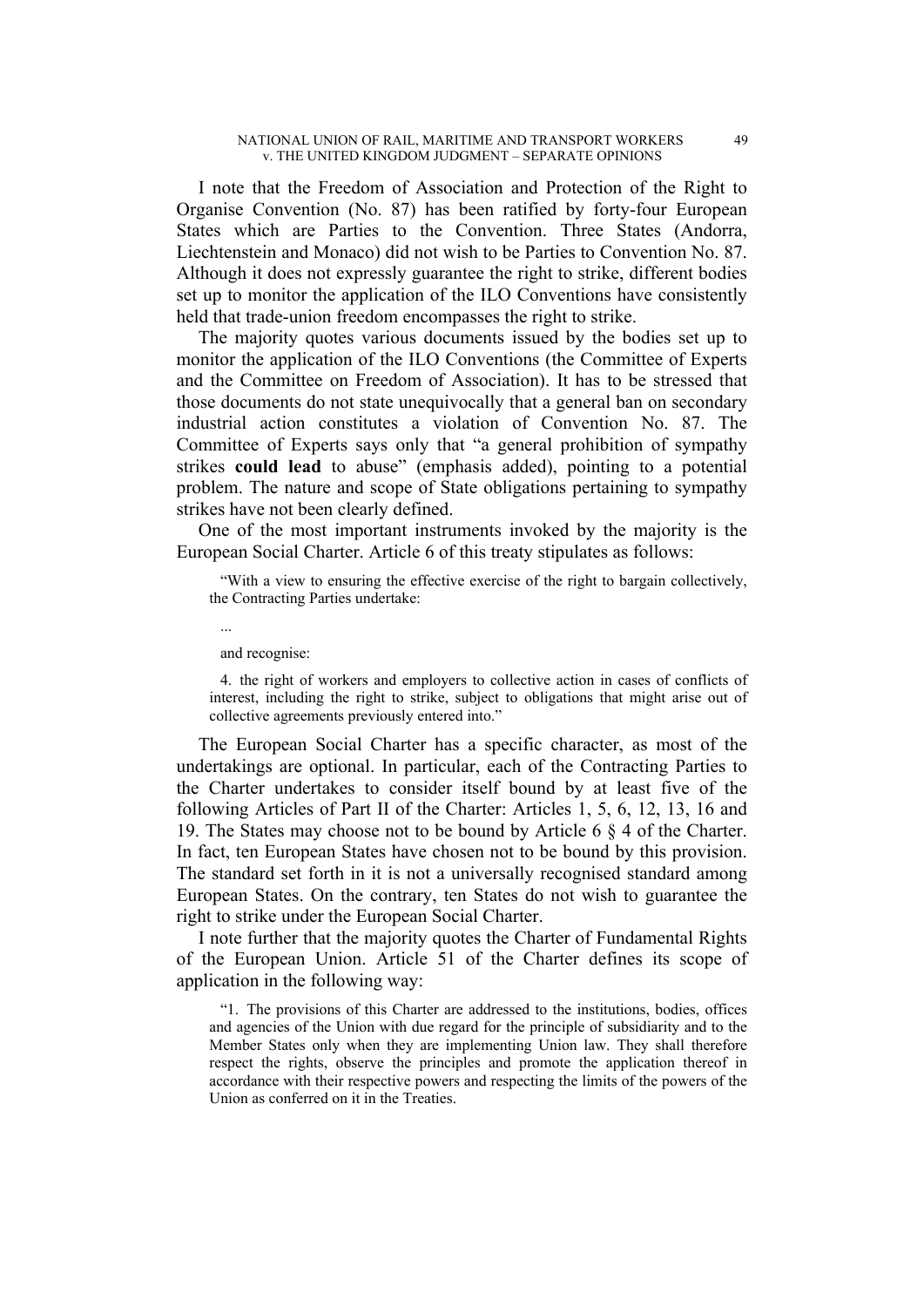#### 50 NATIONAL UNION OF RAIL, MARITIME AND TRANSPORT WORKERS v. THE UNITED KINGDOM JUDGMENT – SEPARATE OPINIONS

2. The Charter does not extend the field of application of Union law beyond the powers of the Union or establish any new power or task for the Union, or modify powers and tasks as defined in the Treaties."

Legislation on the right to strike remains in principle within the scope of the powers of the European Union member States (see, in particular, Article 153 § 5 of the Treaty on the Functioning of the European Union). However, the fundamental freedoms on which the European Union is based may interfere and collide with the right to strike and therefore, according to the case-law of the Court of Justice of the European Union, may justify restrictions on the right to strike. Furthermore, under this case-law, trade unions may be held liable for strikes which interfere with the fundamental freedoms protected by European Union law (see, in particular, the judgment of the Court of Justice of the European Union of 11 December 2007 in Case C-438/05, *International Transport Workers' Federation and Finnish Seamen's Union v. Viking Line ABP and OÜ Viking Line Eesti*; and its judgment of 18 December 2007 in Case C-341/05, *Laval un Partneri Ltd v. Svenska Byggnadsarbetareförbundet, Svenska Byggnadsarbetareförbundets avdelning 1, Byggettan and Svenska Elektrikerförbundet*). In any event, while European Union law should not violate the right to strike in so far as it is protected under the Charter, this instrument does not entitle the European Union to prevent its member States from imposing restrictions on the right to strike.

7. On the other hand, it is important to note that the right to strike is enshrined in the Covenant on Economic, Social and Political Rights which has been ratified by forty-six States Parties to the Convention. Article 8 § 1 (d) of this treaty guarantees "[t]he right to strike provided that it is exercised in conformity with the laws of the particular country". The wording of this provision stresses the wide margin of appreciation left to national legislatures when regulating the right to strike.

8. The interpretation of treaty provisions pertaining to social rights has to take into account the specific nature of those rights. States have devised specific mechanisms for monitoring the implementation of social rights without having to entrust the adjudication of disputes concerning social rights to international courts. States also make use of optional instruments which leave them some choice as to their undertakings, such as the European Social Charter. Some States have clearly expressed their reluctance to undertake obligations in the field of social rights. An extensive interpretation of existing treaties pertaining to social rights may have a chilling effect on those States when they consider entering into new treaties in this field.

The right to strike has further peculiarities. The interpretation of the scope of freedom of association under Convention No. 87 is not uncontroversial, as employers' organisations have contested the idea that the freedom to form trade unions encompasses the right to strike. It is important